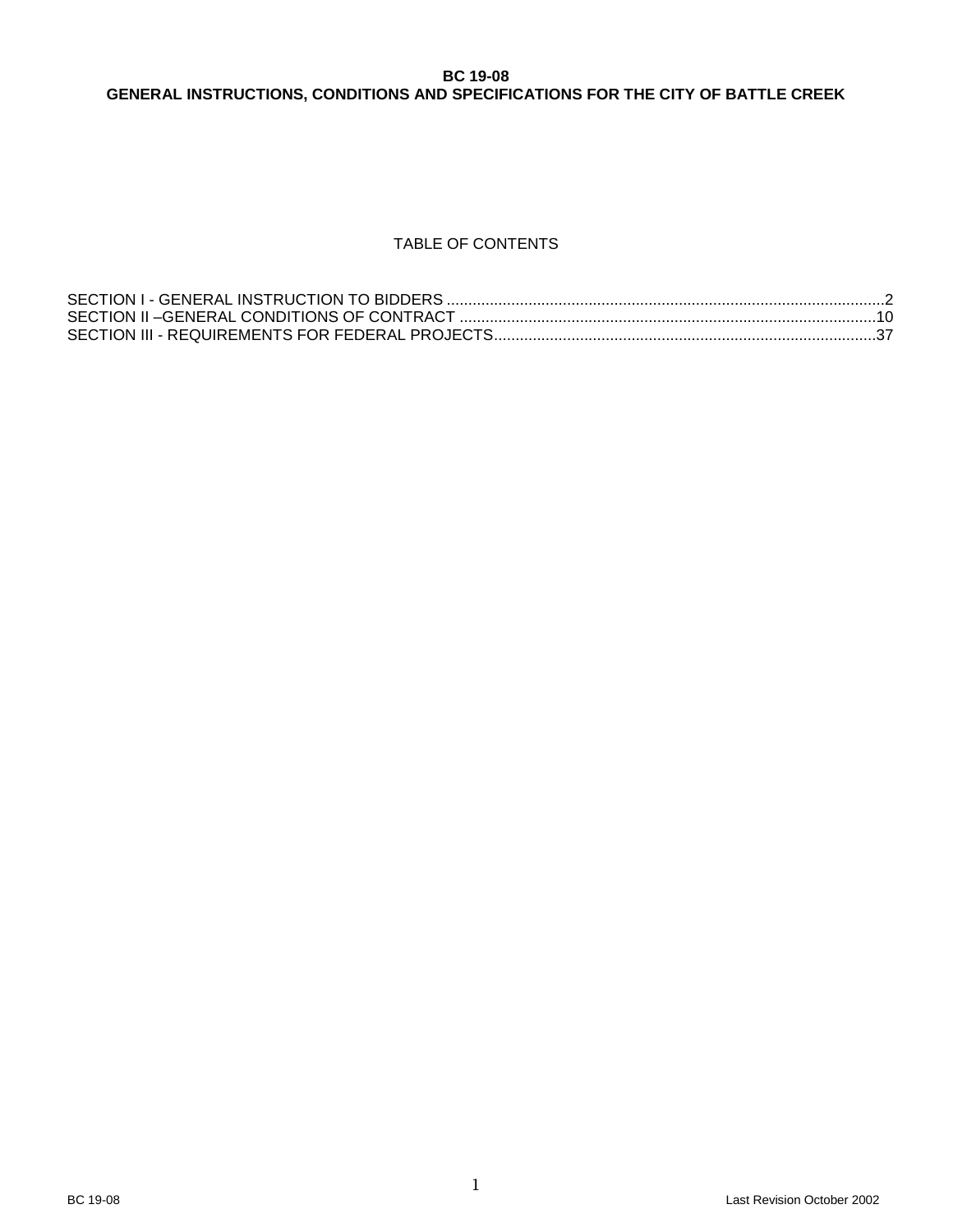# **SECTION I - GENERAL INSTRUCTION TO BIDDERS**

# TABLE OF CONTENTS

<span id="page-1-0"></span>

| $\mathbf{1}$ . |  |
|----------------|--|
| 2.             |  |
| 3.             |  |
| 4.             |  |
| 5.             |  |
| 6.             |  |
| 7 <sub>1</sub> |  |
| 8.             |  |
| 9.             |  |
| 10.            |  |
| 11.            |  |
| 12.            |  |
| 13.            |  |
| 14.            |  |
| 15.            |  |
| 16.            |  |
| 17.            |  |
| 18.            |  |
| 19.            |  |
| 20.            |  |
| 21.            |  |
| 22.            |  |
| 23.            |  |
| 24.            |  |
| 25.            |  |
| 26.            |  |
| 27.            |  |
| 28.            |  |
| 29.            |  |
| 30.            |  |
| 31.            |  |
| 32.            |  |
| 33.            |  |
| 34.            |  |
| 35.            |  |
| 36.            |  |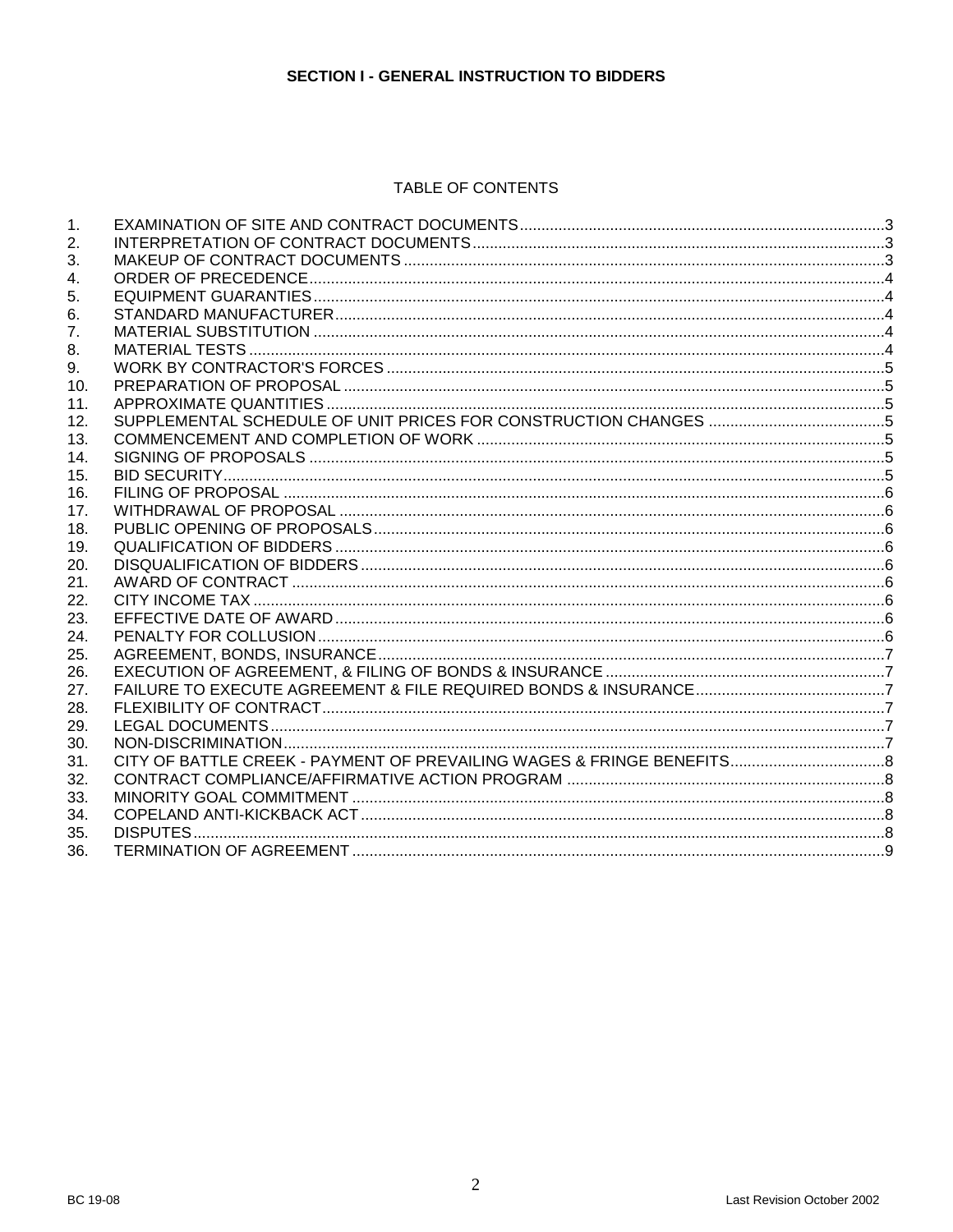## <span id="page-2-0"></span>**1. EXAMINATION OF SITE AND CONTRACT DOCUMENTS**

- (a) Bidders shall inform themselves of all conditions under which the work is to be performed, concerning the site of the work, the structure of the ground, the obstacles which may be encountered, whether shown on the Contract Drawings or not, and all other relevant matters concerning the work to be performed.
- (b) A Contractor to whom a contract is awarded will not be allowed any extra compensation by reason of any such matters or things concerning which the Contractor did not inform himself prior to bidding. The successful Contractor must employ, as far as possible, such methods and means in the carrying out of this work as will not cause any interruption or interference with any other Contractors.
- (c) Bidders must satisfy themselves by personal examination of the locations of the proposed work and by such other means as they may prefer as to the correctness of any quantities listed in the proposal, and shall not, after submission of their proposal, dispute or complain of such estimate nor assert that there was any misunderstanding in regard to the nature or amount of work to be done.
- (d) Before submitting a proposal, each Bidder shall examine carefully the complete Contract Documents including but not limited to Invitation For Bids, Special Instructions to Bidders, Special Conditions, the Form of Agreement and Bonds, Project Specifications, Contract Drawings, General Contract Specifications Manual BC 19-08, current Specifications for Construction (MDOT) and all Addenda thereto, all of which contain provisions applicable not only to the successful bidder, but also to any of his subcontractors.
- (e) Each bidder is expected to base his bid on materials and equipment complying fully with the Contract Drawings and Specifications, and in the event he names or includes in his bid, materials or equipment which do not conform he will, if awarded a contract, be responsible for furnishing materials and equipment which fully conform at no change in his contract price.

## <span id="page-2-1"></span>**2. INTERPRETATION OF CONTRACT DOCUMENTS**

If any person contemplating submitting a bid on this project is in doubt as to the true meaning of any part of the Contract Drawings, Specifications or other Sections of the Contract Documents, he may submit to the Owner a written request within fourteen (14) calendar days of receipt of the document for an interpretation thereof. The person submitting the request will be responsible for its prompt delivery. Any interpretation of the Contract Documents including the Contract Drawings will be made only by addendum duly issued or delivered by the Owner to each person receiving a set of such documents. The Owner will not be responsible for any other explanations or interpretations of the Contract Documents including the Contract Drawings.

#### <span id="page-2-2"></span>**3. MAKEUP OF CONTRACT DOCUMENTS**

The attention of prospective bidders is directed to the makeup of the Contract Documents on this project. The contract shall include Invitation For Bids, Special Instructions to Bidders, General Contract Specifications Manual BC19-08, current Specifications for Construction (MDOT), Proposal Forms, Contractor's Bid Bond Form, and Statement of Experience of Bidder; Special Conditions of Contract, Agreement Form, and Contractor's Forms; All Addendum's, Project Specifications, Contract Drawings, and Federal Wage Determination. It should be noted that:

- (a) Special Instructions to Bidders includes paragraphs which amplify the General Instructions to Bidders, as denoted in General Contract Specifications Manual BC 19-08.
- (b) Special Conditions of Contract includes paragraphs which amplify the General Conditions of Contract, as denoted in the General Contract Specifications Manual BC 19-08.
- (c) The Contract Specifications included in this document are divided into the major types of construction operations included under this Contract. The Section of Specifications included under each type of construction is designated as a Project Specification and the General Specifications are found in the General Contract Specifications BC 19-08. Both types of specifications become part of the contract document.
- (d) All forthcoming Addenda shall be part of the contract document.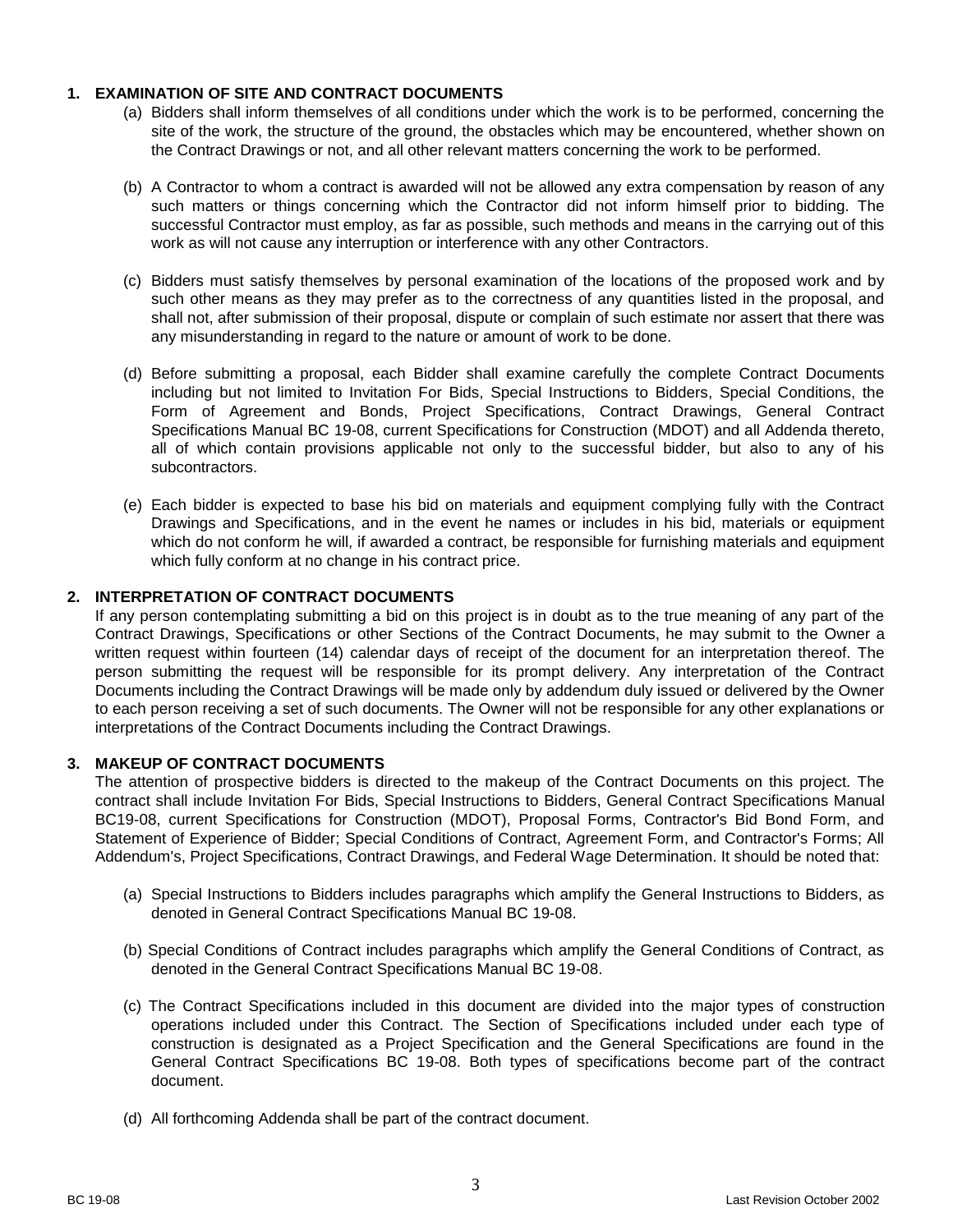Each General Specification in the General Contract Specifications Manual BC 19-08 covers the description of materials generally encountered in the construction carried out under the designated title of this specification and the installation of such materials. The Project Specifications and the Contract Drawings define the locations and details of the work required under this Contract and by reference to the succeeding General Specifications as denoted in the General Contract Specifications Manual BC 19-08 which materials and construction method is to be employed in each location. The Project Specifications also include specifications for all materials, equipment and construction methods for items not covered in the General Contract Specifications Manual BC 19-08.

## <span id="page-3-0"></span>**4. ORDER OF PRECEDENCE**

The Plans and specifications shall be considered to be one complete document and what is called for in one shall be considered as being called for in all. In the event that there is a conflict between the parts, the following order of precedence shall govern:

Addenda to bidding documents The Contract Drawings The Contract Project Specifications The Contract General Specifications The Contract Special Instructions The Contract Special Conditions The City of Battle Creek General Contract 19-04

# <span id="page-3-1"></span>**5. EQUIPMENT GUARANTIES**

The attention of all bidders is directed to the condition that the Contractor and his Surety will be held responsible to the Owner that all items of equipment purchased and installed under his Contract fully meet the type, quality, design and the performance guaranties defined in the Contract Documents, and in actual operation satisfactorily perform the functions for which installed. Further, that the Owner may withhold final payment until such performance and operation is demonstrated.

It is suggested that the successful Contractor purchase all items of equipment under adequate guaranties or bonds from the manufacturers or suppliers to protect the obligation of the Contractor to the Owner on items of equipment. It should be noted that the shop drawings and details will not be reviewed by the Engineer until a form of guarantee acceptable to the Owner is submitted to the Engineer by each manufacturer or supplier through the Contractor.

## <span id="page-3-2"></span>**6. STANDARD MANUFACTURER**

Wherever the terms "standard", "recognized", or "reputable" manufacturer are used they shall be construed as meaning manufacturers who have been engaged in the business of fabricating materials, equipment or supplies of the nature called for by the Specifications for a reasonable period of time (12 months) prior to the date set for opening of bids, and who can demonstrate to the satisfaction of the Owner that said manufacturer has successfully installed equipment, materials, or supplies of the type proposed to be furnished in at least three instances, and that the performance of such materials, equipment or supplies has been satisfactory.

## <span id="page-3-3"></span>**7. MATERIAL SUBSTITUTION**

If restrictions of any Governmental Authority prohibit the purchase or use of certain items that are required by the Contract Drawings and Contract Specifications, substitution for such items will be determined by the Owner and the Engineer after the award of a construction contract.

Each Contractor shall base his bid on furnishing all items exactly as shown on the Contract Drawings and as described in the Contract Specifications. The successful Contractor will not be authorized to make any substitution on his own initiative, but in each and every instance must procure authorization from the Owner before installing any work in variance with the contract requirements.

## <span id="page-3-4"></span>**8. MATERIAL TESTS**

Attention of bidders is directed to the Material Tests which will be required on this project. All laboratory tests shall be made by a testing laboratory employed by the Owner. The costs of tests shall be paid by the Owner. The Contractor shall supply the required material, and the cost of these materials shall be merged in the prices stated on items which make up the Total Base Bid.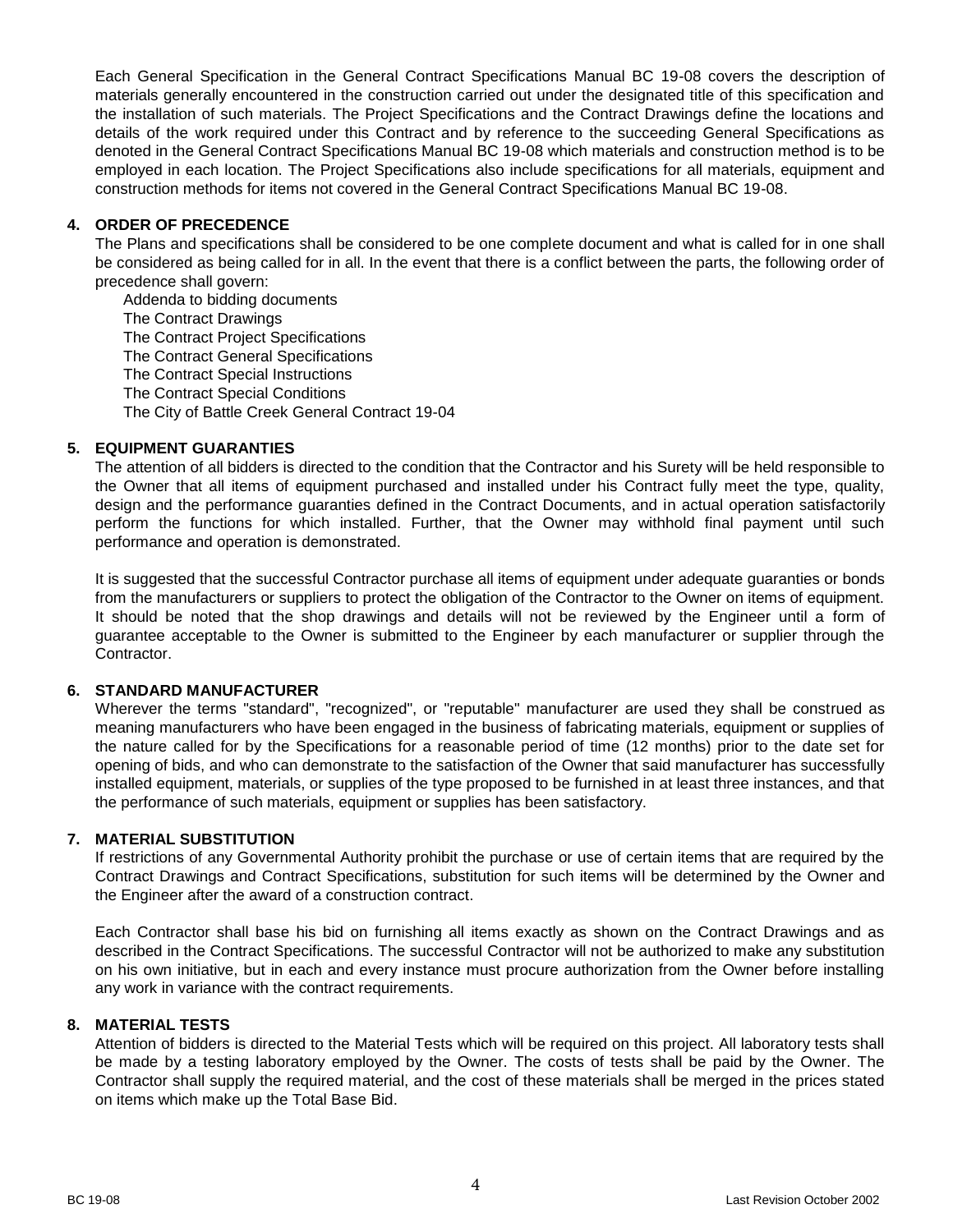## <span id="page-4-0"></span>**9. WORK BY CONTRACTOR'S FORCES**

Attention of bidders is directed to the provision in the General Contract Specifications Manual BC 19-08 part of this Contract requiring that not less than a stated minimum percentage of on site construction must be performed by Contractor's forces.

#### <span id="page-4-1"></span>**10. PREPARATION OF PROPOSAL**

Bids on this project may be submitted on the Proposal Forms furnished by the Owner and included in this document or on computer generated spread sheets previously approved by the City or MDOT. Bid prices in the Bidding Schedule are to be in figures. If any portion of the proposal is required to be given in unit prices and totals, the unit prices shall prevail, unless it clearly appears in the owners opinion that the unit prices rather than the totals are in error. If a discrepancies exits between the total base bid and the true sum of the individual bid items the true sum shall prevail. A proposal may be rejected if it does not contain a price for each and every item named in the Bidding Schedule.

Bidders are warned against making any erasures or alterations of any kind, and proposals which contain omissions, erasures, conditions, alterations or additions not called for may be rejected.

Only proposals which are made out on the regular Proposal Form included in this document will be considered. The Proposal Form must not be separated from this document.

# <span id="page-4-2"></span>**11. APPROXIMATE QUANTITIES**

On all items on which bids are to be received on a unit price basis, the quantities stated in the Proposals will not be used in establishing final payment due the Contractor. The quantities stated, on which unit prices are so invited, are approximate only, and each bidder shall make his own estimate from the Contract Drawings of the quantities required on each item, and calculate his unit price bid for each item accordingly. Bids will be compared on the basis of number of units stated in the Bidding Schedules set forth in the Proposals. Payment on the contract on unit price items will be based on the actual number of units installed on the completed work.

#### <span id="page-4-3"></span>**12. SUPPLEMENTAL SCHEDULE OF UNIT PRICES FOR CONSTRUCTION CHANGES**

Where the Proposal Form requires a lump sum bid for a particular item (or items) and further requires bidder to submit a supplemental schedule of Unit Prices for possible construction changes in such item(s), the Owner may if it considers such Unit Prices reasonable include these prices in the Construction Contract. If the Owner considers such Unit Prices as unreasonable he may omit same from the Construction Contract.

Rejection at any time of such Unit Prices for Construction Changes as stated in the Proposal shall not otherwise affect the balance of the Proposal or Construction Contract.

#### <span id="page-4-4"></span>**13. COMMENCEMENT AND COMPLETION OF WORK**

Attention of bidders is directed to the provision in the Proposal Form, included herewith, for time for starting work at the site of the project. Bidder shall specify the time he proposes to start work.

Attention of bidders is also directed to the time specified in the Proposal Form for the completion of the work. Bidder shall specify the time within which he proposes to complete the work. This will be considered in determining to whom to award a contract.

#### <span id="page-4-5"></span>**14. SIGNING OF PROPOSALS**

If the bidder is a corporation, the legal name of the corporation shall be set forth together with the signature of the officer or officers authorized to sign contracts on behalf of the corporation; if bidder is a co-partnership, the true name of the firm shall be set forth together with the signatures of all partners; and if bidder is an individual, his signature shall be inscribed. If signature is by an agent, other than an officer of a corporation or a member of a partnership, a power of attorney must be on file with the Owner prior to opening bids or submitting bids; otherwise, the bid may be disregarded as irregular and unauthorized.

## <span id="page-4-6"></span>**15. BID SECURITY**

No proposal will be considered unless accompanied by a Bid Security as defined in the Invitation For Bids, as a guarantee that if the bid is accepted the bidder will execute an Agreement and file bonds and insurance as required by the Contract Documents within fifteen (15) days from the date of the award of the contract.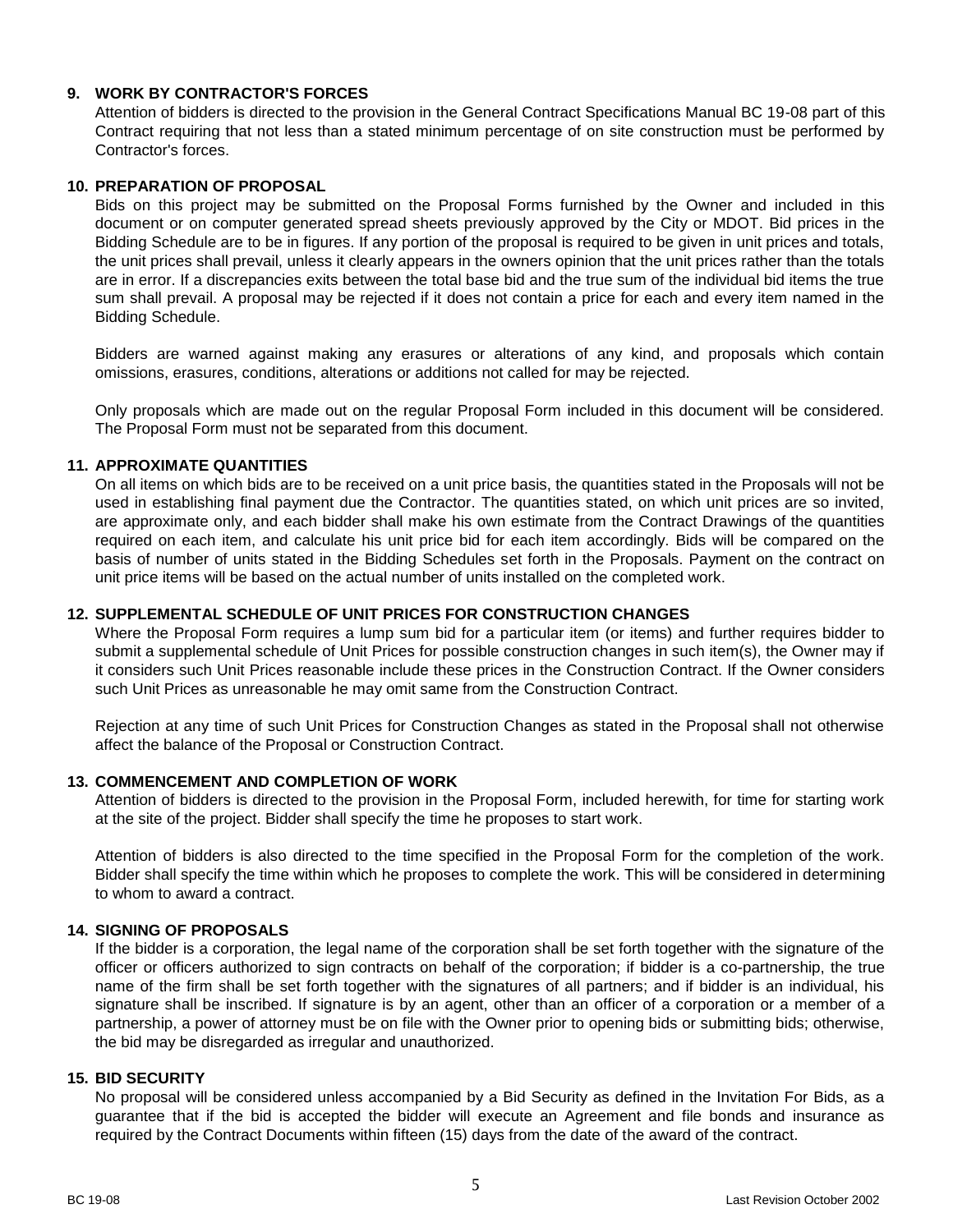All bid securities will be held until the Agreement has been executed by the successful bidder and he has filed with the Owner the required bonds and insurance, after which bid securities will be returned to the respective bidders. Bid Bond form is provided.

#### <span id="page-5-0"></span>**16. FILING OF PROPOSAL**

Each Proposal, properly signed, together with the bid security, all addenda, and all documents bound herewith, shall be enclosed in a sealed envelope or package addressed and entitled as specified in the Notice to Bidders and delivered to the office designated in the Invitation For Bids. The Proposal must not be removed from these bound documents.

#### <span id="page-5-1"></span>**17. WITHDRAWAL OF PROPOSAL**

Any Proposal may be withdrawn at any time prior to the hour fixed in the Invitation For Bids for the opening of bids, provided that a request in writing, executed by the bidder, or his duly authorized representative, for the withdrawal of such bid is filed with the Owner prior to the time specified for opening of bids. The withdrawal of a bid will not prejudice the right of a bidder to file a new proposal.

# <span id="page-5-2"></span>**18. PUBLIC OPENING OF PROPOSALS**

Proposals will be opened and the prices bid will be read aloud publicly at the time and place indicated in the Notice to Bidders. Bidders or their agents are invited to be present.

## <span id="page-5-3"></span>**19. QUALIFICATION OF BIDDERS**

It is the intention of the Owner to award a contract only to a bidder who furnishes satisfactory evidence that he has the requisite experience and ability and that he has sufficient capital, facilities and plant to enable him to prosecute the work successfully and promptly, and to complete the work within the time named in the Contract Documents.

To determine the degree of responsibility to be credited to a bidder, the Owner will weigh any evidence that the bidder or personnel guaranteed to be employed in responsible charge of the work has or has not performed satisfactorily on other contracts of like nature and magnitude or comparable difficulty at similar rates of progress.

#### <span id="page-5-4"></span>**20. DISQUALIFICATION OF BIDDERS**

More than one proposal for the work described in this Document, to be included under a Contract, from an individual, firm or partnership, a corporation or an association under the same or different names, will not be considered. Reasonable grounds for believing that any bidder is interested in more than one Proposal for the work contemplated will cause the rejection of all Proposals in which such bidder is interested. If there is reasonable grounds for believing that collusion exists among the bidders, the proposals of the participants in such collusion will not be considered.

## <span id="page-5-5"></span>**21. AWARD OF CONTRACT**

Award of the contract, if it be awarded, will be made as provided in the Advertisement for Bids within the time limit stated therein. The Owner reserves the right to reject any or all proposals.

#### <span id="page-5-6"></span>**22. CITY INCOME TAX**

The Contractor shall be responsible for registering, withholding and paying city income tax on all employees performing work within the city limits of Battle Creek pursuant to Chapter 880.01 of the Codified Ordinance of Battle Creek.

#### <span id="page-5-7"></span>**23. EFFECTIVE DATE OF AWARD**

If a contract is awarded by the Owner, such award shall be effective when formal notice of such award is signed by the authorized representative of the Owner and has been delivered to the intended awardee, or mailed to him at the main business address shown in his Proposal by some officer or agent of the Owner duly authorized to give such notice.

#### <span id="page-5-8"></span>**24. PENALTY FOR COLLUSION**

If at any time it shall be found that the person, firm or corporation to whom the Contract has been awarded has, in presenting any bid or bids, colluded with any other party or parties, then the contract so awarded shall be null and void, and the Contractor and his sureties shall be liable to the Owner for all loss or damage which the Owner may suffer thereby, and the Owner may advertise anew for bids for said work.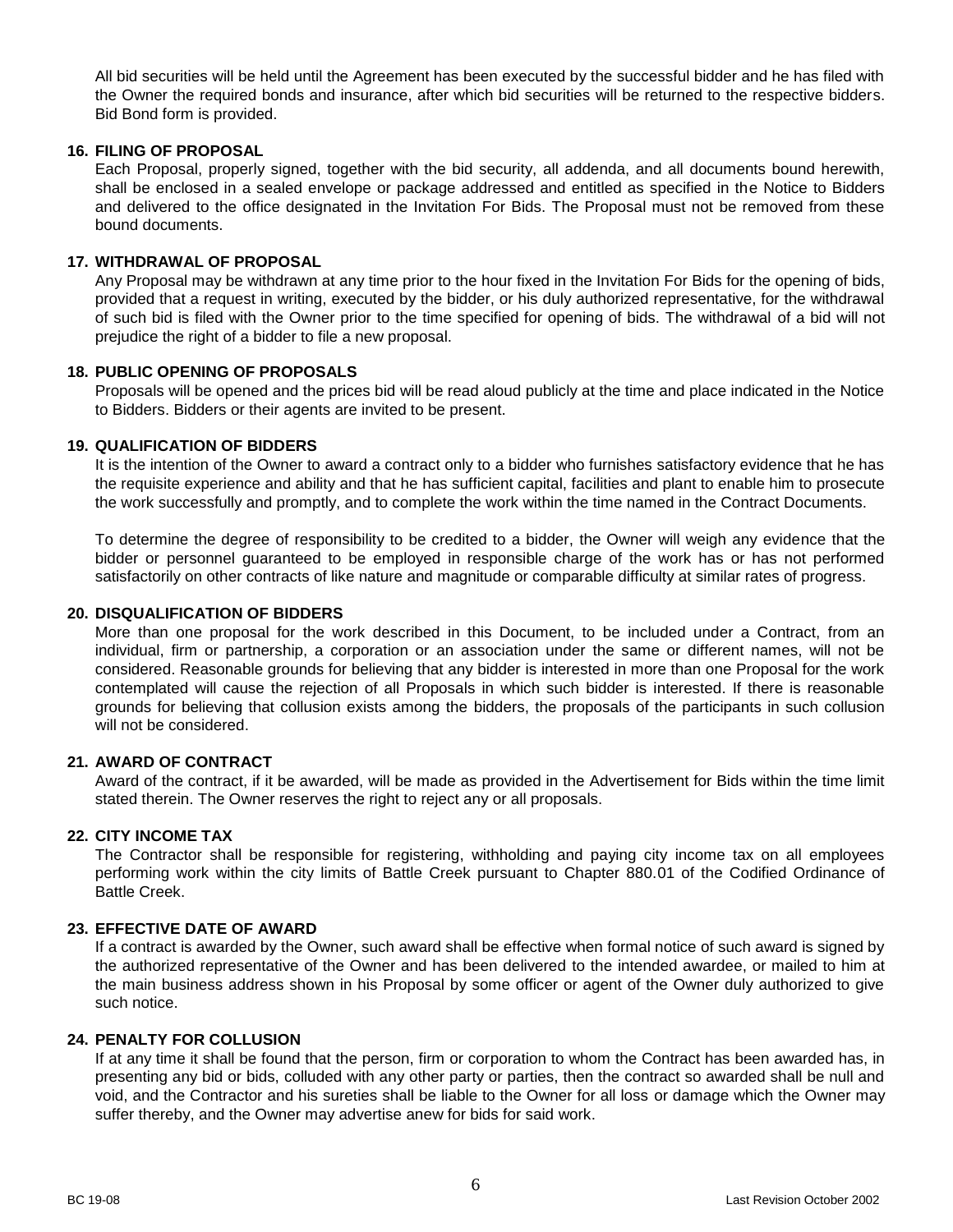## <span id="page-6-0"></span>**25. AGREEMENT, BONDS, INSURANCE**

The attention of bidders is specifically directed to the forms of Agreement and Bonds to be executed and types of insurance to be taken out in the event a contract award is made.

#### <span id="page-6-1"></span>**26. EXECUTION OF AGREEMENT, & FILING OF BONDS & INSURANCE**

Copies of the Agreement in the number stated in the Form of Agreement shall be executed by the successful bidder, and returned, together with the required bonds and insurance, within fifteen (15) days from and after the date of Commission acceptance of the Contract.

#### <span id="page-6-2"></span>**27. FAILURE TO EXECUTE AGREEMENT & FILE REQUIRED BONDS & INSURANCE**

Failure of a successful bidder to execute the agreement and file required bonds and insurance within the required time shall be just cause for the annulment of the award. On failure of a successful bidder to execute the agreement and file the required bonds and insurance within the required time, he shall forfeit his bid security as agreed as liquidated damages, and the bidder, by filing a proposal, agrees to this provison. Upon annulment of an award as aforesaid, the Owner may then award a contract to the next lowest responsible bidder.

## <span id="page-6-3"></span>**28. FLEXIBILITY OF CONTRACT**

The actual work performed under this contract may be increased 50% or decreased 25%.

## <span id="page-6-4"></span>**29. LEGAL DOCUMENTS**

All bidders will furnish to the City of Battle Creek copies of the following documents:

- (a) If the Contractor is a single proprietorship, a sworn affidavit to such effect.
- (b) Co-Partnership A copy of the Articles of Co-Partnership to which is attached a certificate signed by one of the partners to the effect that said Articles of Co-Partnership are then in full force and effect. This certificate shall also state whether or not a Certificate of Co-Partnership has been filed in compliance with the laws of the State of Michigan.
- (c) Corporations A certificate establishing the fact that said corporation is in good standing under the laws of the State of Michigan, procured from the Michigan Corporation and Securities Commission.

#### <span id="page-6-5"></span>**30. NON-DISCRIMINATION**

The contractor, subcontractor, vendor or supplier, hereinafter referred to as the "contractor", will not discriminate against any employee or applicant for employment because of race, religion, color, national origin, age<sup>\*</sup> or sex<sup>\*</sup>. The contractor will take affirmative action to insure that applicants are employed and that employees are treated during employment, without regard to their race, religion, color, national origin, age\*, sex\*, height, weight, marital status, handicap, or arrest record. Such action shall include, but not be limited to, the following: employment, upgrading, demotion or transfer, recruitment advertising, layoff or termination; rates of pay or other forms of compensation, and selection for training, including apprenticeship.

The contractor will, in all solicitations or advertisements for employees placed by or on behalf of the contractor, state that all qualified applicants will receive consideration for employment without regard to race, religion, color, national origin, age\*, sex\*, height, weight, marital status, handicap or arrest record in compliance with Executive Order 11246 of September 24, 1964 entitled Equal Employment Opportunity as amended by Executive Order 11375 of October 13, 1967 and as supplemented in Department of Labor regulations (41 CFR Part 60).

The contractor will furnish and file compliance reports with the Michigan Civil Rights Commission upon request. Such reports shall elicit information as to the practices, policies, program and employment statistics for the contractor and each subcontractor and said contractor and subcontractor\*\* shall permit access to all books, records, and accounts regarding employment practices by agents and representatives of the state duly charged investigative duties to assure compliance with this clause.

Breach of the covenants herein may be regarded as a material breach of the contract, or purchasing agreement, as provided in Public Act 453, 1976, as amended and may be processed thereunder.

The contractor will include, or incorporate by reference, the provisions of the foregoing paragraphs in every subcontract or purchase order unless exempted by the rules, regulations or orders of the Michigan Department of Civil Rights\*\* and will provide in every subcontract or purchase order that said provisions will be binding upon each subcontractor or seller.

\* See Public Act 453, 1976 as amended, Article 2, Sec. 202 (1).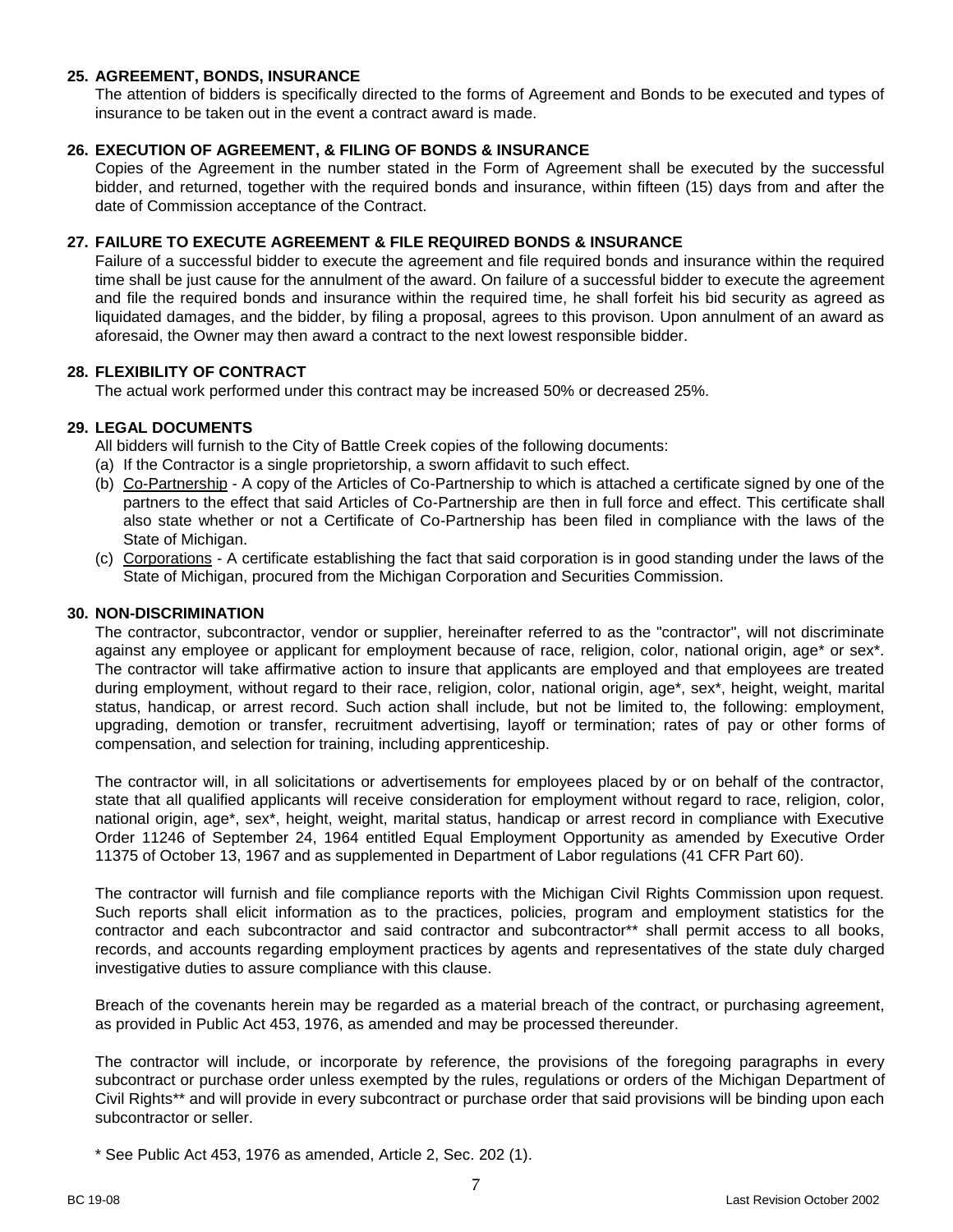Sec. 202. (1) An Employer shall not:

- (a) Fail or refuse to hire, or recruit, or discharge, or otherwise discriminate against an individual with respect to employment, compensation, or a term, condition or privilege of employment, because of religion, race, color, national origin, age, sex, height, weight, or marital status.
- (b) Limit, segregate, or classify an employee or applicant for employment in a way which deprives or tends to deprive the employee or applicant of an employment opportunity, or otherwise adversely affects the status of an employee or applicant because of religion, race, color, national origin, age, sex, height, weight, or marital status.
- (c) Segregate, classify, or otherwise discriminate against a person on the basis of sex with respect to a term, condition, or privilege of employment, including a benefit plan of system.

\*\*Except for contracts entered into with parties employing less than three (3) employees.\*\*

## <span id="page-7-0"></span>**31. CITY OF BATTLE CREEK - PAYMENT OF PREVAILING WAGES & FRINGE BENEFITS**

The City of Battle Creek has passed an ordinance which requires that no initial contract, agreement, understanding or other arrangement which exceeds \$500,000 Contractors must include the latest Wage Determination wage scales in their bid price for all initial contracts/agreements exceeding \$500,000.

If applicable, the Contractor may obtain the latest wage determination upon request to either the Contract Compliance Office or Purchasing Office.

No contract, agreement, understanding or other arrangement, whether oral or written, for the performance of services or work for and on behalf of the City of Battle Creek, involving craftsmen, mechanics and laborers employed directly upon the site of the work shall be entered into, approved or executed unless such contract, agreement, understanding or arrangement requires that all craftsmen, mechanics and laborers so employed shall receive at least the prevailing wages and fringe benefits for corresponding classes as determined and published by the Davis-Bacon Division of the United States Department of Labor for the greater Battle Creek area. In addition, such contract, agreement, understanding or arrangement shall provide that all subcontracts entered into by the Contractor, and all such contracts, agreements, understanding or arrangements shall provide that all contractors and subcontractors engaged in the performance of services or work for the City to which this applies shall, at the request of the City, furnish proof satisfactory to the City that the foregoing provisions of such contract and subcontract are being complied with.

#### <span id="page-7-1"></span>**32. CONTRACT COMPLIANCE/AFFIRMATIVE ACTION PROGRAM**

The City of Battle Creek is committed to a Contract Compliance/Affirmative Action Program to ensure that all citizens have the opportunity for the equality of treatment in service and employment. All bidders doing business with the city in the amount of \$10,000 or more during any fiscal year shall comply with the provisions of the Contract Compliance plan. Completed Contract Compliance forms must be returned with the bid document.

#### <span id="page-7-2"></span>**33. MINORITY GOAL COMMITMENT**

Pursuant to Resolution 495 of 1995, all contracts, agreements understanding or other arrangements, whether oral or written, over ten thousand dollars (\$10,000) for the performance of service or work for and on behalf of the City of Battle Creek involving craftsmen, mechanics, and laborers employed directly upon the site of work, shall be performed by contractors or subcontractors who have, as a goal, the employment of ten percent (10%) minority workers on the site of the job.

## <span id="page-7-3"></span>**34. COPELAND ANTI-KICKBACK ACT**

Copeland Anti-Kickback Act Title 18, U.S.C. June 25, 1948 Section 874, Kickbacks from Public Employees: Whoever, by force, intimidation, or threat of procuring dismissal from employment, or by any other manner whatsoever induces any person employed in the construction, prosecution, completion, or repair of any public building, public work, or building or work financed in whole or in part by loans or grants from the United States, to give up any part of the compensation to which he is entitled under his contract of employment, shall be fined not more than \$5,000 or imprisoned not more than five (5) years, or both."

#### <span id="page-7-4"></span>**35. DISPUTES**

Except as otherwise provided in the Contract, any dispute concerning a questions of fact arising under the Contract which is not disposed of by agreement shall be decided by the City of Battle Creek's Project Manager who shall reduce his/her decision to writing and mail or otherwise furnish a copy thereof to the Contractor. The decision of the Project Manager shall be final, unless determined by a court of competent jurisdiction to have been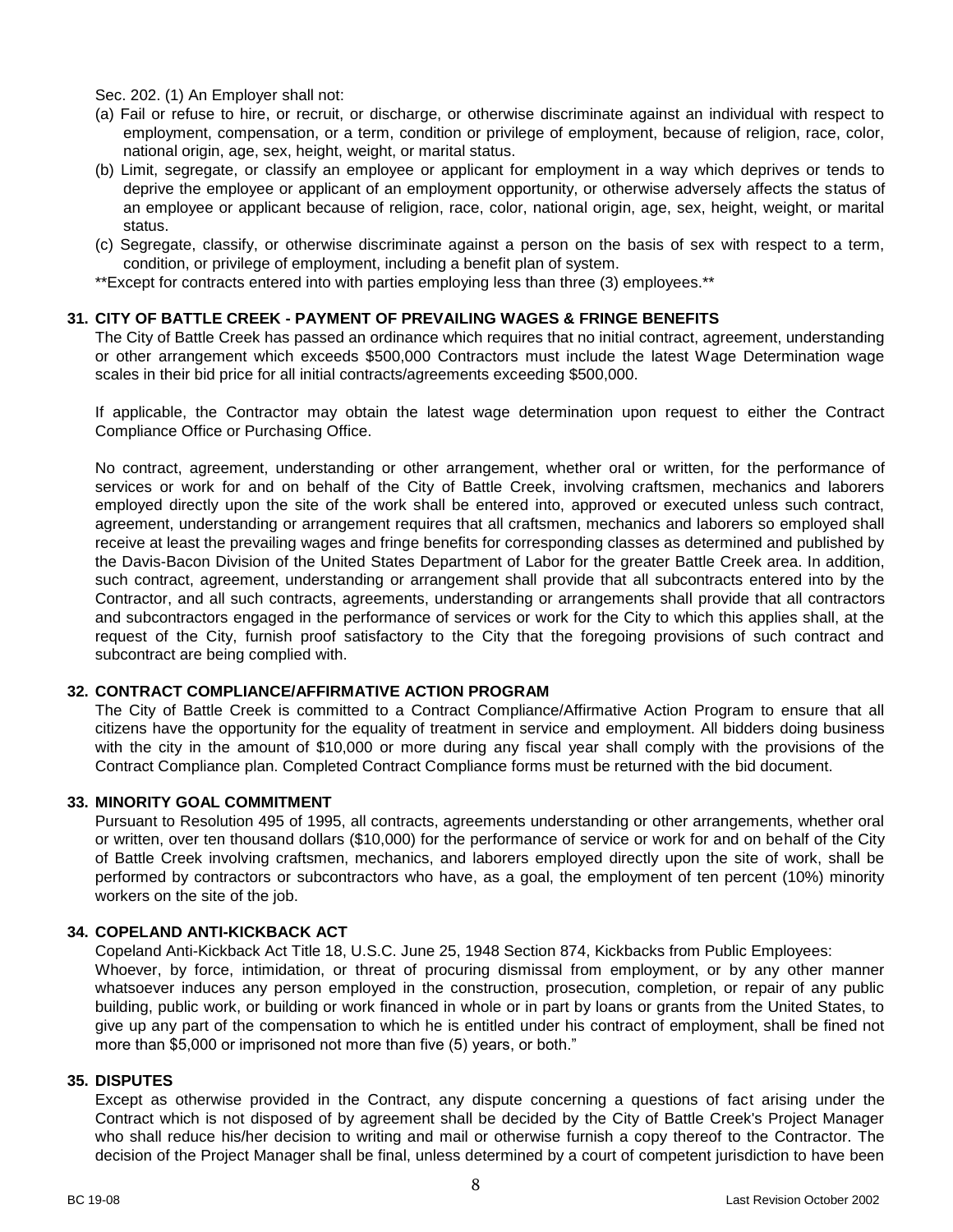fraudulent or capricious or arbitrary or so grossly erroneous as necessarily to imply bad faith, or not supported by substantial evidence. In connection with any appeal proceeding under this clause, the Contractor shall be afforded an opportunity to be heard and to offer evidence in support of its appeal. Pending final decision of a dispute thereunder, the Contractor shall proceed diligently with the performance of the Contract and in accordance with Project Manager's decision.

This clause does not preclude consideration of law questions in connection with decision provided for in this clause, provided that nothing in this Contract shall be construed as making final the decision of any administrative official, representative or board on a question of law.

## <span id="page-8-0"></span>**36. TERMINATION OF AGREEMENT**

This agreement may be terminated for reasons of convenience or default.

- (a) Termination for Convenience: The City of Battle Creek may terminate this Agreement, in whole or in part, at any time by written notice to the Contractor. The Contractor shall be paid its costs, including Contract closeout costs and profit on work performed up to the time of termination. The Contractor shall promptly submit its termination claim to be paid the Contractor. If the Contractor has any property in its possession belonging to or paid for by the City of Battle Creek, the Contractor will account for same, and dispose of it in the manner the City of Battle Creek directs.
- (b) Termination For Default: If the Contractor does not deliver the complete Project in accordance with this Agreement or if the Contractor fails to comply with any other provisions of the Agreement, The City of Battle Creek may terminate, revoke or rescind this Agreement for default. Termination, revocation or rescission shall be effected by serving notice on the Contractor setting forth the manner in which the Contractor is in default. The Contractor will only be paid the Contract price for the portions of the Project furnished, accepted, and found in compliance with the terms and conditions of this Agreement.

If it is later determined by the City of Battle Creek that the Contractor has an excusable reason for not performing, such as a strike, fire or flood, events which are not the fault of, or are beyond the control of the Contractor. The City of Battle Creek, after setting up a new delivery or performance schedule, may allow the Contractor to continue work, or treat the termination as a termination for convenience.

Termination, revocation or recession of this Agreement for default shall not affect or impair any rights or claims of the City of Battle Creek to damages for breach of any covenants of this Agreement by the Contractor. Further, should the Contractor fail to comply with the conditions of the Agreement or fail to complete the specified work or furnish the specified services as stipulated in the Agreement, the City of Battle Creek reserves the right to purchase on the open market, or to complete the required work at the expense of the Contractor and to pursue all other recoveries available to the City of Battle Creek under Michigan law.In the event of a dispute under this Agreement, the City of litigations shall be Calhoun County, Michigan.

In the event of a dispute under this Agreement, the City of litigations shall be Calhoun County, Michigan.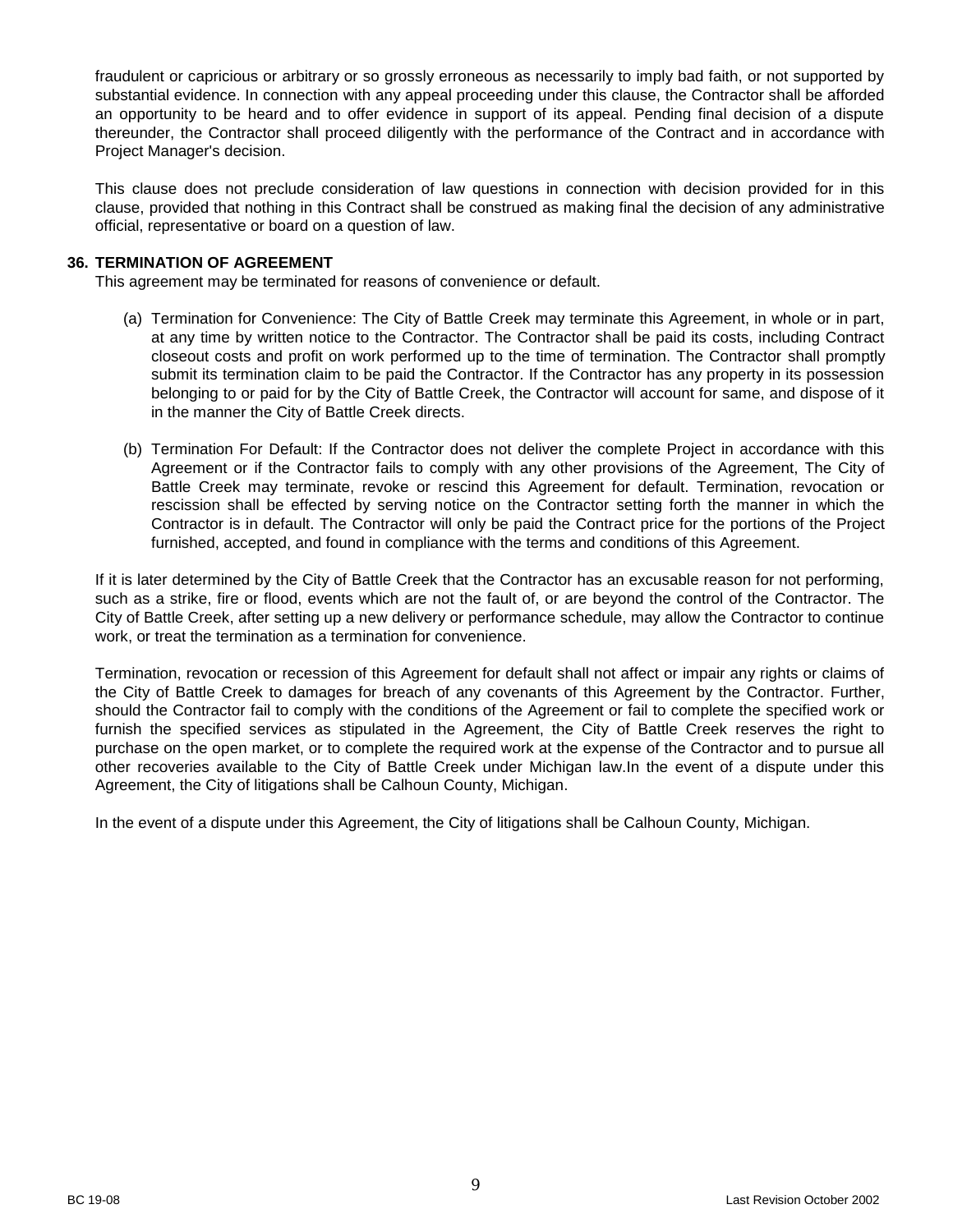# **BC 19-08**<br>SECTION II –GENERAL CONDITIONS OF CONTRACT

# TABLE OF CONTENTS

<span id="page-9-0"></span>

| I.               |                        |    |
|------------------|------------------------|----|
| 1 <sub>1</sub>   |                        |    |
| 2.               |                        |    |
| 3.               |                        |    |
| $\overline{4}$ . |                        |    |
| 5.               |                        |    |
| 6.               |                        |    |
| 7.               |                        |    |
| 8.               |                        |    |
| 9.               |                        |    |
| 10.              |                        |    |
| 11.              |                        |    |
| 12.              |                        |    |
| 13.              |                        |    |
| 14.              |                        |    |
| 15.              |                        |    |
| 16.              |                        |    |
| 17.              |                        |    |
| 18.              |                        |    |
|                  |                        |    |
| 1.               |                        |    |
| 2.               |                        |    |
| Ш.               |                        |    |
| 1 <sub>1</sub>   |                        |    |
| 2.               |                        |    |
| 3.               |                        |    |
| $\overline{4}$ . |                        |    |
| 5.               |                        |    |
| 6.               |                        |    |
| 7.<br>8.         |                        |    |
| 9.               |                        |    |
| 10.              |                        |    |
| 11.              |                        |    |
| 12.              |                        |    |
| 13.              |                        |    |
| 14.              |                        |    |
| 15.              |                        |    |
| 16.              | Maintenance of Traffic | 22 |
| 17.              |                        |    |
| 18.              |                        |    |
| 19.              |                        |    |
| 20.              |                        |    |
| 21.              |                        |    |
| 22.              |                        |    |
| 23.              |                        |    |
| 24.              |                        |    |
| 25.              |                        |    |
| 26.              |                        |    |
| 27.              |                        |    |
| 28.              |                        |    |
| 29.              |                        |    |
| 30.              |                        |    |
|                  |                        |    |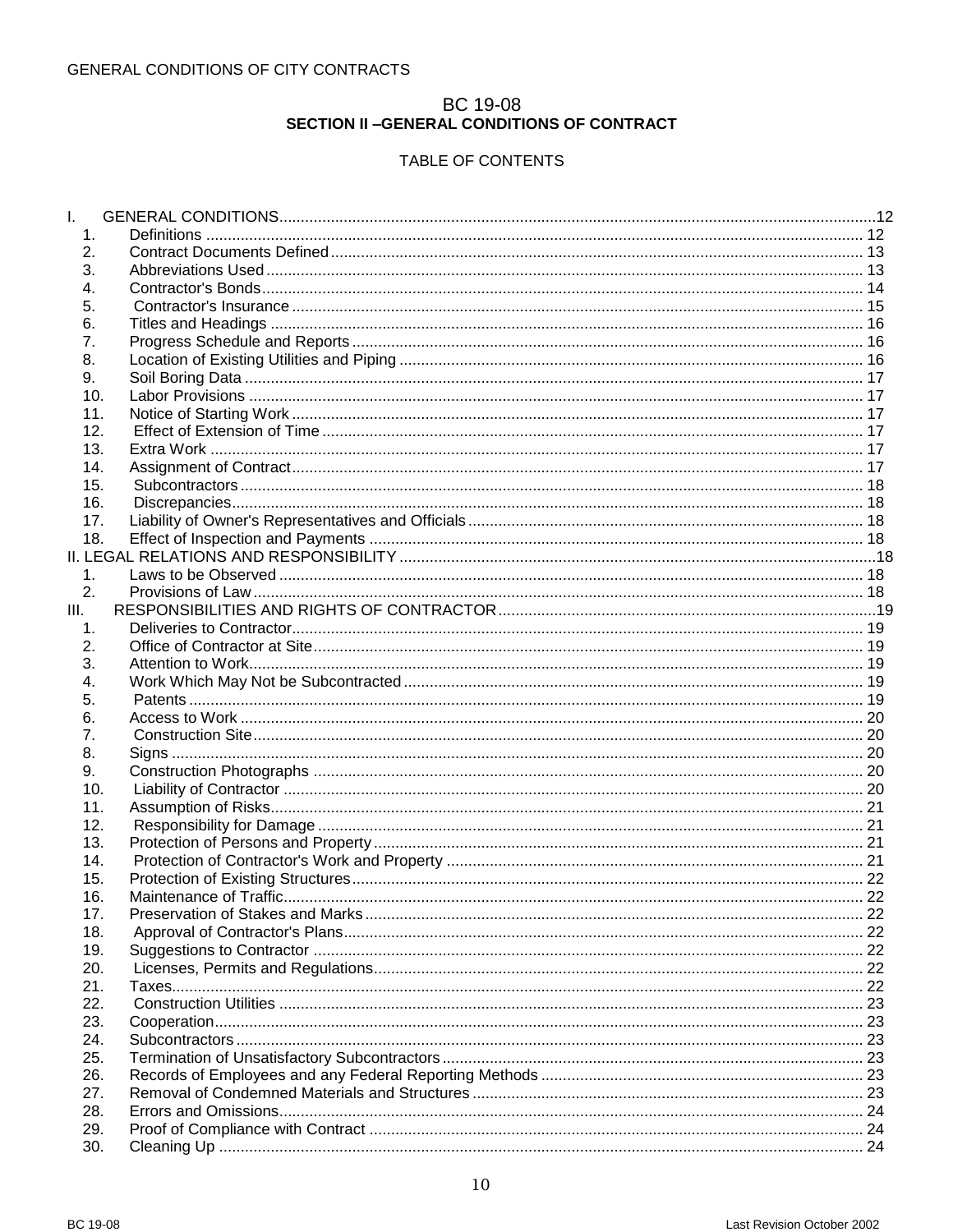| 31.      |  |
|----------|--|
| 32.      |  |
| 33.      |  |
| IV.      |  |
| 1.       |  |
| 2.       |  |
| 3.       |  |
| 4.       |  |
| 5.       |  |
| 6.       |  |
| 7.       |  |
| 8.       |  |
| 9.       |  |
| 10.      |  |
| 11.      |  |
| 12.      |  |
| 13.      |  |
| V.       |  |
| 1.       |  |
| 2.       |  |
| 3.       |  |
| 4.       |  |
| 5.       |  |
| 6.       |  |
| 7.       |  |
| 8.       |  |
| 9.       |  |
| 10.      |  |
| 11.      |  |
| 12.      |  |
| 13.      |  |
| 14.      |  |
| 15.      |  |
| VI.      |  |
| 1.       |  |
| 2.       |  |
| 3.       |  |
| 4.       |  |
| 5.       |  |
| 6.       |  |
| 7.       |  |
| VII.     |  |
| 1.       |  |
| 2.       |  |
| 3.       |  |
| 4.       |  |
|          |  |
|          |  |
| 6.<br>7. |  |
|          |  |
| 8.       |  |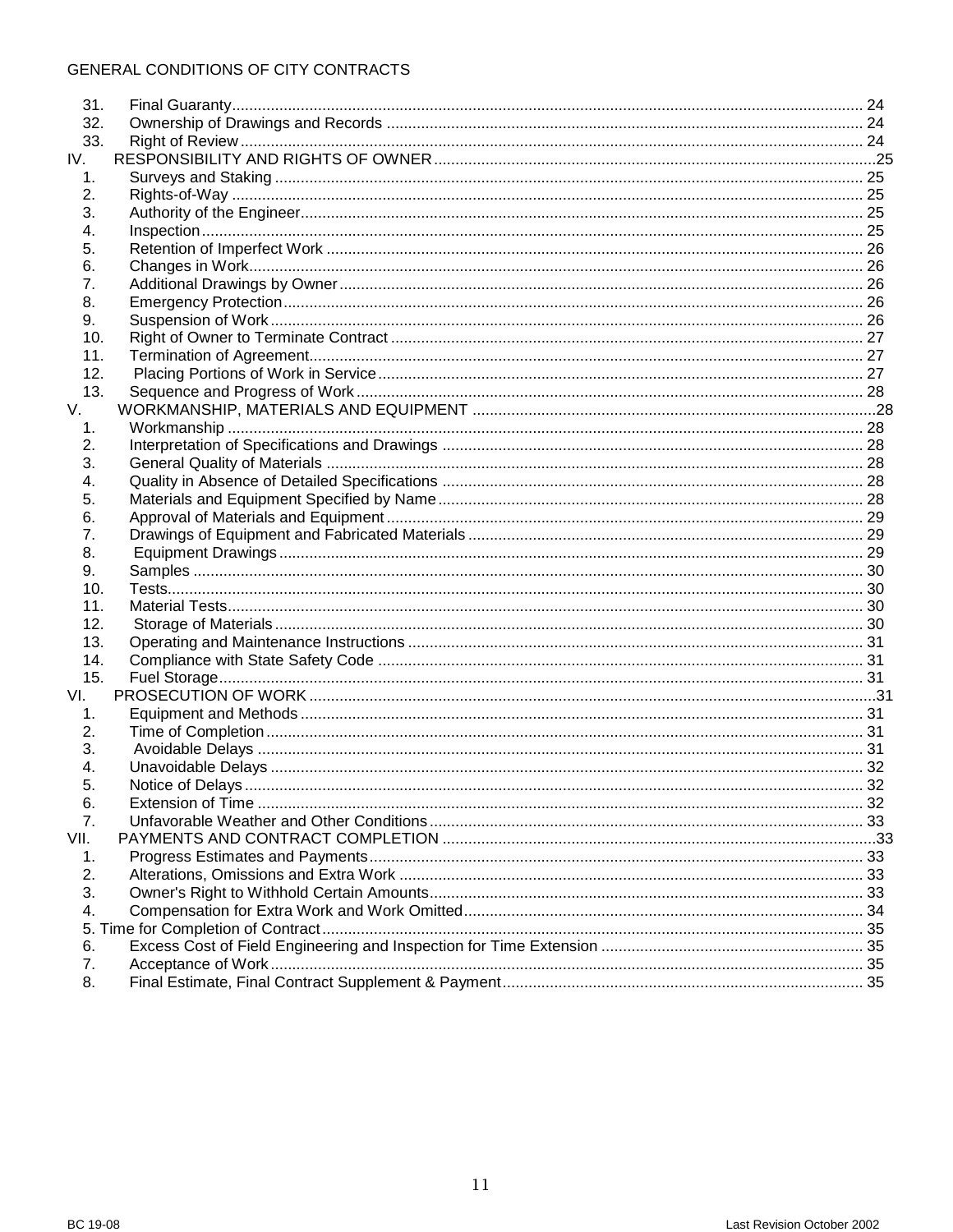# <span id="page-11-0"></span>**I. GENERAL CONDITIONS**

## <span id="page-11-1"></span>**1. Definitions**

Whenever any word or expression defined in this paragraph, or pronoun used in its stead, occurs in these Contract Documents, it shall have, and is mutually understood to have, the meanings hereinafter given unless the context clearly indicates otherwise.

- (a) "Contract Documents" or "Contract Document" shall mean and include all those documents listed and included under the definition of "Contract Documents" in these General Conditions.
- (b) "Contract" or "Construction Contract" means and includes all of the Contract Documents, referred to in the General Conditions, covering the performance of the work and the furnishing of all labor, equipment, materials and other property required for the doing of the work, and covering the doing of all other things required by said Contract Document.
- (c) "Instructions to Bidders" shall mean and include both the Special Instructions to Bidders and the General Instructions to Bidders which are bound herewith.
- (d) "Conditions", "Contract Conditions" or "Conditions of Contract" shall mean both the Special Conditions of Contract and the General Conditions of Contract which are bound herewith.
- (e) "General Conditions" or "General Conditions of Contract" shall mean and include those "General Conditions" which are bound herewith.
- (f) "Owner" or "City of Battle Creek" or "City" shall mean the City of Battle Creek, Michigan, acting through the City Commission or any other board, official or officials to which or to whom the power belonging to the Commission shall by virtue of any act or acts thereafter passed are held to appertain.
- (g) "Specifications" or "Contract Specifications" shall mean and include all those "Contract Specifications" which are bound herewith, and which are listed, mentioned or referred to in the Special Conditions of Contract in the paragraph entitled "Contract Specifications", and include but are not limited to "Project Specifications" and "General Specifications".
- (h) "Contract Drawings" or "Plans" shall mean and include all drawings which have been prepared by or in behalf of the Owner, as a basis for proposals, when duly made a part of this Contract by incorporation or reference; all drawings submitted in pursuance of the terms of this Contract by the successful bidder with their proposal and by the Contractor to the Owner if and when approved by the Engineer; and all drawings submitted by the Engineer to the Contractor during the progress of the work as provided for in the Contract.
- (i) "Work" or "Project" shall mean and include the doing of all things required of the Contractor under the Contract Documents, including but not limited to the furnishing, construction and installation of all equipment, facilities and improvements therein mentioned, and the furnishing of all labor, materials, equipment, tools and other things necessary therefore, all as provided by the Contract Documents.
- (j) "Contractor" or "Construction Contractor" shall mean the party to whom the Contract for the work described in the Contract Documents has been awarded and who executes the Agreement for the doing of the work covered by the Contract.
- (k) "Subcontractor" shall mean a person, firm or corporation, other than the Contractor, supplying labor and materials, or labor only, at the site of the work.
- (l) "Inspector" shall mean the engineering or technical inspector or inspectors duly authorized or appointed by the Engineer or by the Owner, limited to the particular duties entrusted to him or them.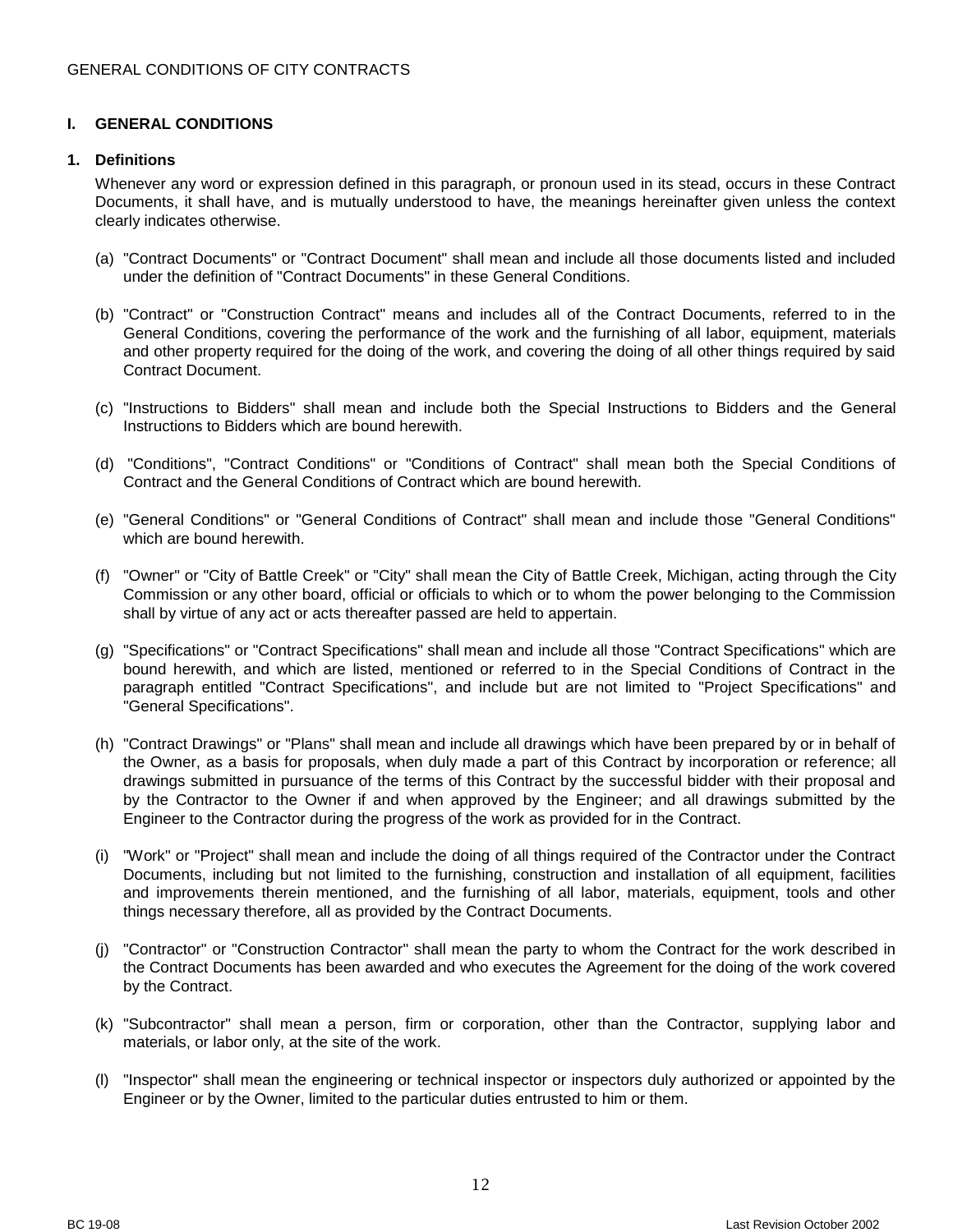- (m) "Date of Award" of Contract shall mean the date formal notice of such award, signed by the Owner, has been delivered to the intended awardee, or mailed to him at the main business address shown in their Proposal by some officer or agent of the Owner duly authorized to give such notice.
- (n) "Day" or "Days", unless herein otherwise expressly defined, shall mean working day or days.
- (o) "Where "as shown", "as indicated", and "as detailed", or words of similar import are used, it shall be understood that reference to the Contract Documents which are a part of the Contract Documents is made unless stated otherwise. Where "as directed", "as permitted", "approved", or words of similar import are used, it shall be understood that the direction, requirements, permission, approval, or acceptance of the Engineer is intended unless stated otherwise. "Provide" shall be understood to mean "provide complete in place", that is, "furnish and install".
- (p) Equipment supplier means the manufacturer who fabricates and/or assembly units to make up a complete equipment item. It does not mean a subcontractor who purchases an item of equipment from a manufacturer.

## <span id="page-12-0"></span>**2. Contract Documents Defined**

A Contract Document consists of and includes the following:

- A.Volume
- (a) Invitation For Bids
- (b) Special Instructions to Bidders
- (c) Proposal
- (d) Special Conditions of Contract
- (e) Agreement
- (f) Contract Specifications including all documents, and papers included in or referred to in the foregoing.
- (g) The Bonds and Insurance Certificates and Policies.
- (h) General Instructions, Conditions and Specifications as denoted in General Manual BC 19-08.

B.Volume II Contract Drawings

C.Addenda Any and all Addenda to the foregoing.

#### <span id="page-12-1"></span>**3. Abbreviations Used**

Wherever abbreviations are used in this Contract Document, each such abbreviation shall have the following listed meaning:

- (a) Units of Measure
	- CY Cubic Yard
	- Ft. Feet
	- Lbs Pounds
	- M One Thousand
	- MFBM One Thousand Feet
	- Board Measure
	- C Centigrade F Fahrenheit
	- HP Horsepower
	- KVA Kilovolt Ampere
	- BTU Brittish Thermal Unit
- (b) Types and Units
	- PVC Polyvinyl Chloride
	- MJ Mechanical Joint
	- B & S Bell and Spigot
	- T & G Tongue and Groove
	- SS Single Strength
	- DS Double Strength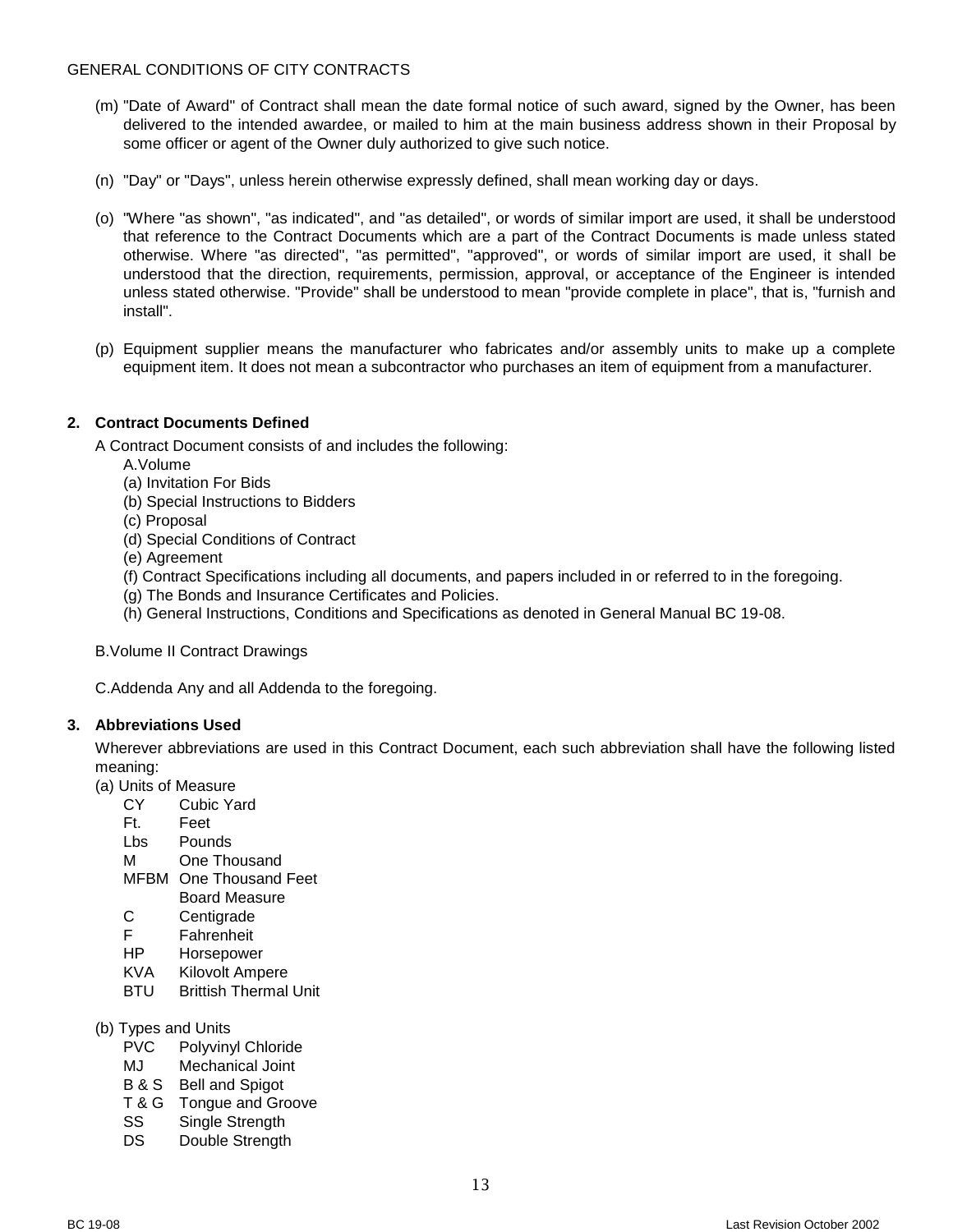- VC Vitrified Clay
- RC Reinforced Concrete
- MH Manhole
- CB Catchbasin
- ES Extra Strength

# (c) Organizations and Publications

| <b>AASHTO</b> | American Association of State Highway and Transportations Officers         |
|---------------|----------------------------------------------------------------------------|
| ACI           | American Concrete Institute                                                |
| AGA           | American Gas Association                                                   |
| <b>AIEE</b>   | American Institute of Electrical Engineers                                 |
| <b>AISC</b>   | American Institute of Steel Construction                                   |
| AMCA          | Air Moving and Conditioning Association, Inc.                              |
| ASA           | American Standards Association, Inc.                                       |
| <b>ASCE</b>   | American Society of Civil Engineers                                        |
| ASHRAE        | American Society of Heating, Refrigerating, and Air Conditioning Engineers |
| <b>ASME</b>   | American Society of Mechanical Engineers                                   |
| <b>ASTM</b>   | American Society for Testing and Materials                                 |
| AWWA          | American Water Works Association                                           |
| AWI           | Architectural Woodwork Institute                                           |
| CS .          | Commercial Standard - U.S. Department of Commerce                          |
| <b>FSS</b>    | <b>Federal Supply Service</b>                                              |
| FM.           | <b>Factory Mutual Laboratories</b>                                         |
| IBR.          | Institute of Boiler and Radiator Maintenance                               |
| MDOT          | MI Department of Transportation                                            |
| <b>MRDTI</b>  | Metal Roof Deck Technical Inst.                                            |
| <b>MSS</b>    | <b>Manufacturers Standardization</b>                                       |
|               | Society of The Valve and Fitting Industry                                  |
| <b>NBBPVI</b> | National Board of Boiler and Pressure Vessel Inspectors                    |
| <b>NBFU</b>   | <b>National Board of Fire Underwriters</b>                                 |
| <b>NCPWB</b>  | National Certified Pipe Welding Bureau                                     |
| <b>NEC</b>    | <b>National Electrical Code</b>                                            |
| NEMA          | National Electrical Manufacturers Association                              |
| NFPA          | National Fire Protection Assoc.                                            |
| <b>NLMA</b>   | National Lumber Manufacturers Association                                  |
|               | <b>PCA Portland Cement Association</b>                                     |
| UL            | <b>Underwriters Laboratory</b>                                             |
| <b>UBC</b>    | <b>Uniform Building Code</b>                                               |
|               |                                                                            |

# <span id="page-13-0"></span>**4. Contractor's Bonds**

The city reserves the right to approve the surety company. The surety company must have an A.M. Best's rating, or equivalent of "A".

- (a) Faithful Performance Bond: As a part of the execution of this Contract, the Contractor shall furnish to the Owner a bond payable to the Owner in the form of Faithful Performance Bond set forth herein, secured by a surety company acceptable to the Owner, conditioned upon the faithful performance of all covenants and stipulations under this contract. The amount of the bond shall be not less than One Hundred Percent (100%) of the total contract amount, as this sum is set forth in the Agreement. Further, this bond will act as a Defective Material Bond in an amount equal to One Hundred Percent (100%) of the total contract amount, to hold good for a period of one (1) year after the completion and acceptance of the work to protect the Owner against the results of defective materials, workmanship and equipment during that time.
- (b) Labor and Material Bond: As a part of the execution of this contract, the Contractor shall furnish to the Owner a bond of a surety company acceptable to the Owner in a sum of One Hundred Percent (100%) of the total contract amount, as this sum is set forth in the Agreement for the payment in full of all persons,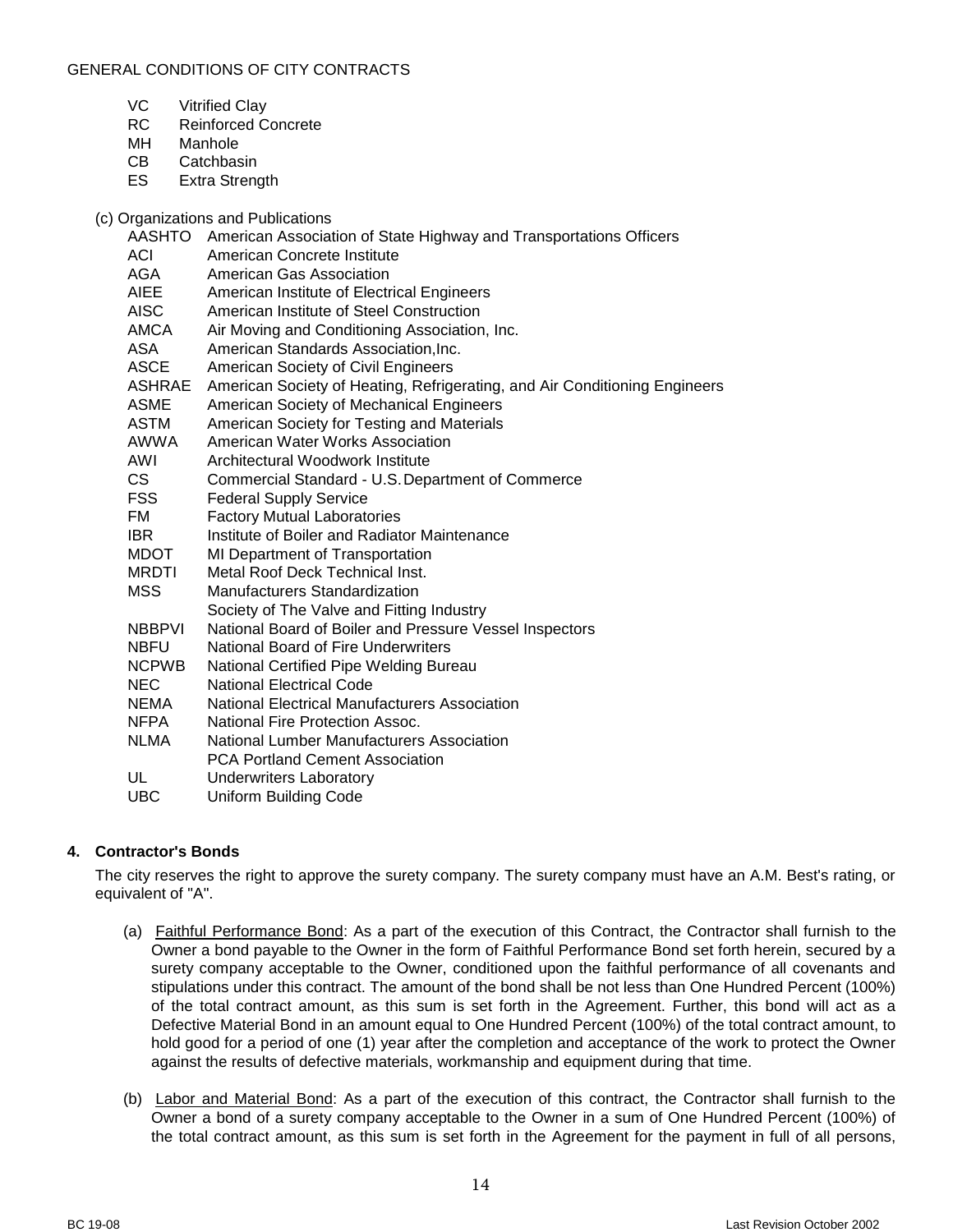companies or corporations who perform labor upon or furnish material to be used in the work under this contract. Said bond shall be in the same form as the form of Labor and Material Bond contained herein.

(c) Notification of Surety Companies: The Contractor shall advise the surety companies and other signers of any of the bonds listed above to familiarize themselves with all of the conditions and provisions of this contract, and they shall waive the right to special notification or any change or modification of this contract or of extension of time, or of decreased or increased work, or of the cancellation of the contract or of any other act or acts by the Owner or its authorized employees and agents, under the terms of this contract and failure to so notify the aforesaid surety companies of changes shall in no way relieve the surety companies of their obligations under their contract.

## <span id="page-14-0"></span>**5. Contractor's Insurance**

The Contractor shall at the time of execution of this contract, file with the Owner the Certificate of Insurance, which shall cover all of their insurance as required herein, including evidence of payment of premiums thereon, and the policy or policies of insurance covering said Owner, the Engineer and their officers, agents and employees. Each such policy and certificate shall be satisfactory to the Owner and shall bear an endorsement precluding the cancellation or reduction in coverage without giving to the Owner at least thirty (30) days prior notice thereof in writing. Nothing contained in these insurance requirements is to be construed as limiting the extent of the Contractor's responsibility for payment of damages resulting from their operations under this Contract.

(a) Public Liability and Property Damage Insurance: The Contractor shall take out, pay for and maintain until completion of the work required by this contract, public liability and property damage insurance (except automotive equipment) as shall protect him from claims for bodily injury and property damage which may arise because of the nature of the work or from operations under this contract.

The Contractor shall also name the Owner, the Engineer and their officers, agent and employees as additional insured to protect their interests. Both bodily injury and property damage insurance must be on an occurrence basis; and said policy shall provide that the coverage afforded thereby shall be primary coverage to the full limit of liability stated in the declarations, and if said Owner, or the Engineer and their officers, agents and employees have other insurance against the loss covered by said policy, that other insurance shall be excess insurance only.

The public liability and property damage insurance shall not be deemed to require the Contractor to have their subcontractors named as co-insured in their policy of public liability and property damage; but the policy shall protect him from contingent liability which may arise from operations of their subcontractors. Also, the Contractor shall secure certificates of insurance to provide coverage under this contract up to the limits as is required of the Contractor.

Each of said policies of insurance shall provide coverage in the following minimum amounts: For bodily injury, \$1,000,000 each person, \$1,000,000 each occurrence and \$1,000,000 aggregate limit; property damage, \$1,000,000 on account of any one occurrence with an aggregate limit of not less than \$1,000,000.

(b) Comprehensive Automobile Liability: The Contractor shall also take out, pay for and maintain until completion and acceptance of the work required by this contract, automobile public liability and property damage insurance as shall protect him from claims for bodily injury or property damage which may arise from the use of motor vehicles engaged in various operations under this contract.

The policy or policies for automobile insurance shall provide coverage in the following minimum amounts: For bodily injury, \$1,000,000 each person, \$1,000,000 each occurrence and property damage, \$1,000,000 each occurrence.

At the option of Contractor, primary limits may be less than required, with an umbrella policy providing the additional limits needed. This form of insurance will be acceptable provided that the primary and umbrella policies both provide the insurance coverages herein required, and further provided that the umbrella policy minimum limits of coverage are \$1,000,000 per occurrence and \$1,000,000 aggregate. The umbrella coverage shall not apply to Owner's and Engineer's protective policy.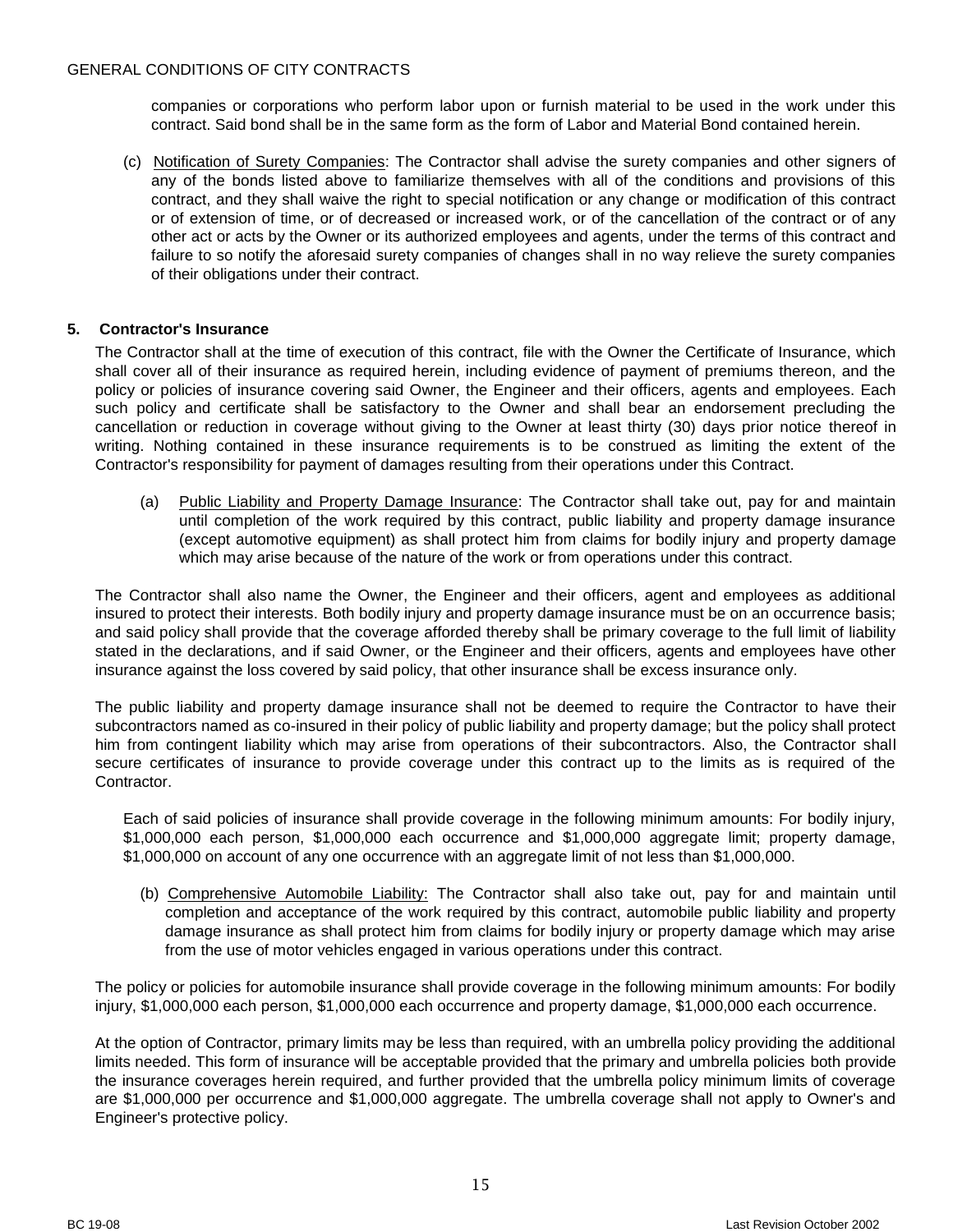(c) Workers' Compensation Insurance: Before beginning the work, the Contractor shall furnish to the Owner satisfactory proof that he has taken out, for the period covered by the work under this contract, full compensation insurance for all persons which he may employ directly or through subcontractors in carrying out the work contemplated under this contract, and Employer's Liability Insurance and/or United States Longshoremans and Harbor Workers Compensation Act and Liability under Admiralty or Federal Jurisdiction. Such insurance shall be maintained in full force and effect during the period covered by this contract.

In addition to the insurance listed above, the Contractor shall take out and maintain during the life of this contract, Workers' Compensation Diseases Insurance for all persons whom he may employ directly or through subcontractors, in carrying out the work contemplated under this contract. Such insurance shall be maintained in full force and effect during the period covered by this contract.

- (d) Notification of Insurance Companies: The Contractor shall advise all insurance companies to familiarize themselves with all of the conditions and provisions of this contract, and insurance companies shall waive the right to special notification or any change or modification of this contract or of extension of time, or of decreased or increased work, or of the cancellation of the contract or of any other act or acts by the Owner or its authorized employees and agents, under the terms of this contract and failure to so notify the aforesaid insurance companies of changes shall in no way relieve the insurance companies of their obligation under this contract.
- (e) Hold Harmless Agreement: The Contractor shall defend, indemnify and save harmless the Owner, the Engineer and all of their officers, agents, and employees from all suits, actions or claims of any character brought for or on account of any injuries to or death of or damages received by any person, persons or property resulting from the operations of the Contractor or any of its subcontractors, in prosecuting the work under this contract.

## <span id="page-15-0"></span>**6. Titles and Headings**

The titles and subheadings printed on the Contract Drawings, in the Contract Conditions, in the Contract Specifications and elsewhere in the Contract Documents are inserted for the convenience of reference only, and shall not be taken or considered as having any bearing on the interpretation thereof.

## <span id="page-15-1"></span>**7. Progress Schedule and Reports**

Before beginning work, the Contractor shall file with the Engineer a proposed schedule of the work to be performed under this Contract and the date of commencing and finishing each. On sewer, water and paving projects where construction on two or more streets, roads or easements is contemplated, the Contractor shall also indicate the starting and completion date of all items of work required on each street, road or easement. On the last day of each calendar month two (2) copies of the schedule shall be submitted to the Engineer with notes thereon indicating the percentage of completion of each subdivision of the work on that date. The form of the schedule shall be approved by the Engineer.

## <span id="page-15-2"></span>**8. Location of Existing Utilities and Piping**

The location of existing piping and underground utilities, such as gas mains, water mains, electric duct lines, etc., as shown on the Contract Drawings, have been taken from the record drawings of the parent Utility Companies where available. However, the Owner does not assume responsibility for the possibility that during construction utilities other than those shown may be encountered or that actual location of those shown may be different from the locations designated on the Contract Drawings.

At the locations wherein detailed positions of these facilities become necessary to the new construction, the Contractor shall, at their expense, furnish all labor and tools to either verify and substantiate the record drawing location or definitely establish the position of the facilities.

Because of the nature of the work, adjustments may be required in new construction to meet existing conditions. Such adjustments shall be made by the Contractor without additional cost to the Owner.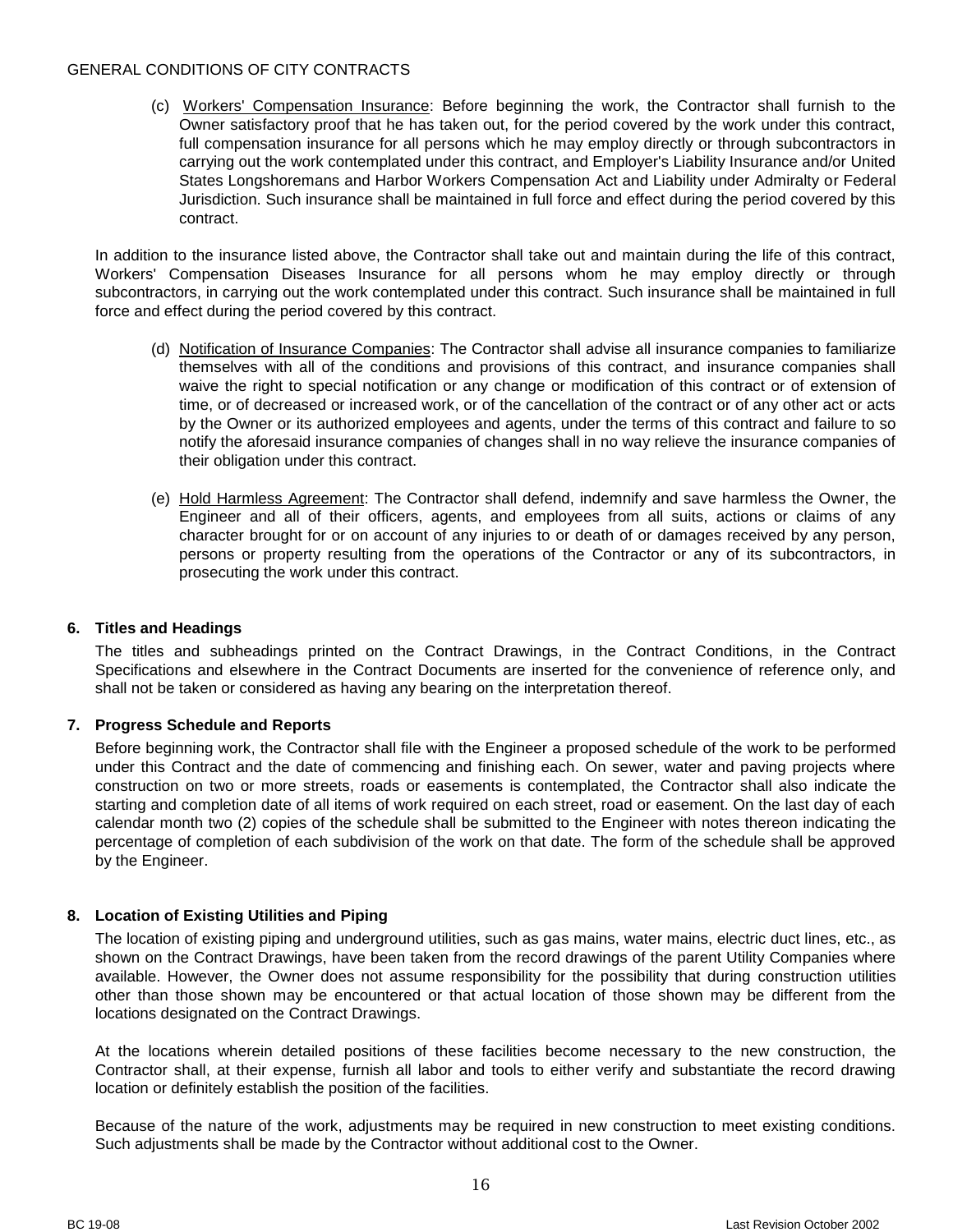## <span id="page-16-0"></span>**9. Soil Boring Data**

Copies of results of soil borings, if borings were taken by the Owner in the vicinity of the proposed construction site, are available to the Contractor for inspection but are not a part of the Contract Documents. These borings are presented for whatever purpose the Contractor chooses to make of them. The Owner makes no representation or warrant regarding the number, location, spacing or depth of borings taken, nor of the accuracy or reliability of the information given in the results thereof. Further, the Owner does not assume responsibility for the possibility that during construction the soil and ground water condition may be different than indicated. Neither does the Owner assume responsibility for variations of soil and ground water at locations between borings. Contractors are required to make their own borings explorations and observations to determine soil and ground water conditions. The Contractor shall plan the work based upon their own boring information.

#### <span id="page-16-1"></span>**10. Labor Provisions**

- (a) Labor Conduct. The Contractor shall employ none but competent and skilled workmen and foremen in the conduct of work on this contract. The Owner shall have the authority to order the Contractor to remove from the work any of Contractor's employees who refuse to obey instructions relating to the carrying out of the provisions and intent of the provisions of the contract, or who are incompetent, unfaithful, abusive, threatening or disorderly in their conduct, and any such person shall not again be employed on this project.
- (b) Sunday, Holiday and Night Work. No work shall be done between the hours of 6:00 p.m. and 7:00 a.m., nor on Sundays or legal holidays, except such work as is necessary for the proper care and protection of work already performed or except in case of an emergency and, in any case, only with the permission of the Engineer.

It is understood, however, that night work may be established as a regular procedure by the Contractor if he first obtains the written permission of the Engineer, and that such permission may be revoked at any time by the Engineer if the Contractor fails to maintain at night adequate force and equipment for reasonable prosecution and to justify inspection of the work.

#### <span id="page-16-2"></span>**11. Notice of Starting Work**

The Contractor shall notify the Engineer in writing forty-eight (48) hours before starting work at the site of the work of their intentions to do so. In case of a temporary suspension of work, he shall give reasonable notice before resuming work.

## <span id="page-16-3"></span>**12. Effect of Extension of Time**

The granting of any extension of time on account of delays which in the judgment of the Owner are avoidable delays shall in no way operate as a waiver on the part of the Owner of its rights under this Contract.

#### <span id="page-16-4"></span>**13. Extra Work**

If extra work orders are given in accordance with the provisions of this contract, such work shall be considered a part hereof and subject to each and all of its terms and requirements.

#### <span id="page-16-5"></span>**14. Assignment of Contract**

The Contract may not be assigned in whole or in part except upon the written consent of the Owner. Any assignment agreement shall be subject to review and approval by the Owner.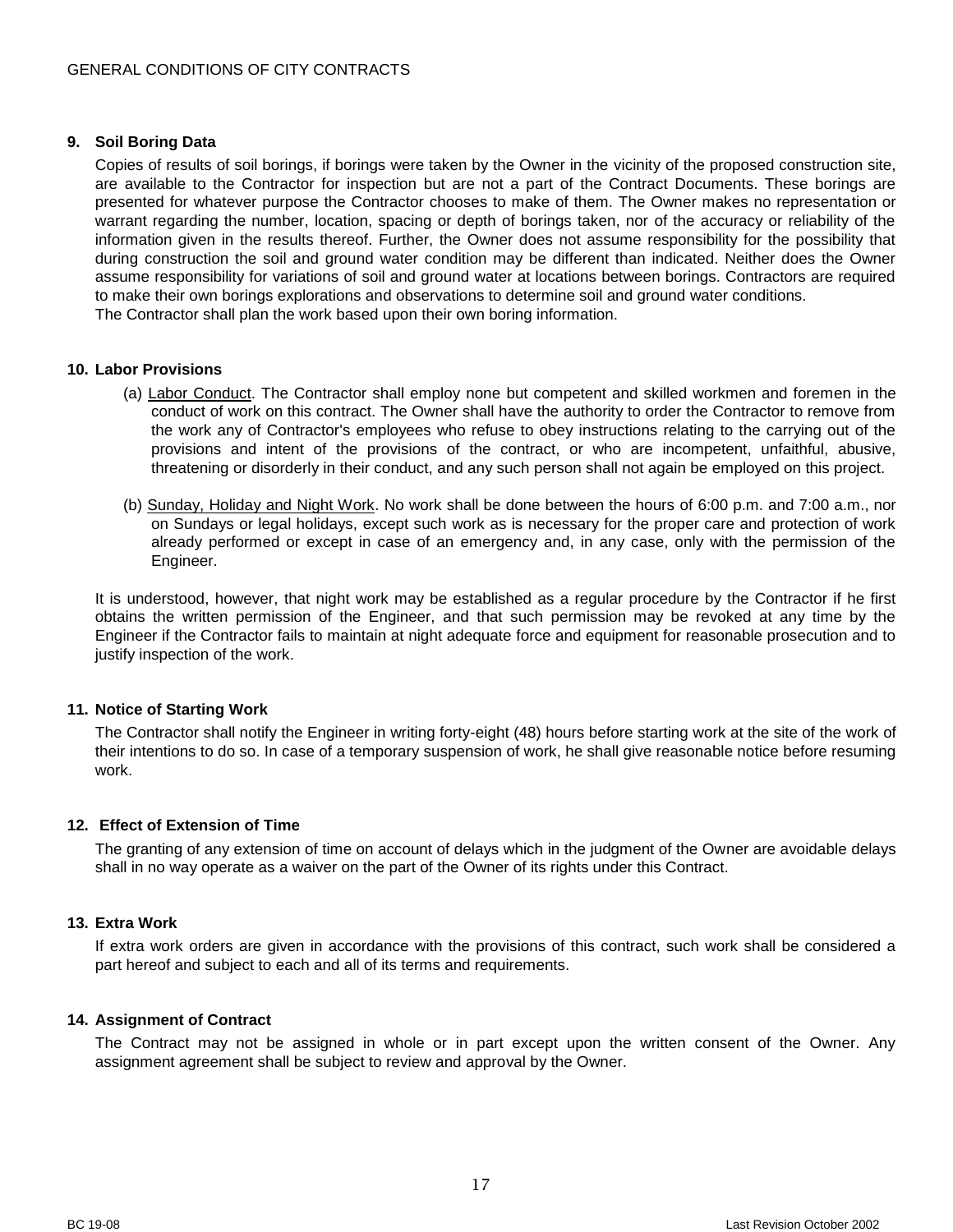#### <span id="page-17-0"></span>**15. Subcontractors**

No subcontractor will be recognized as such, and all persons engaged in the work of construction will be considered as employees of the Contractor and he will be held responsible for their work, which shall be subject to the provisions of the contract.

## <span id="page-17-1"></span>**16. Discrepancies**

Anything called for by one of the Contract Documents and not called for by others shall be of like effect as if required or called for by all. Any discrepancies between any parts of the Contract Documents shall be called to the attention of the Engineer for decision before proceeding with the work affected thereby.

## <span id="page-17-2"></span>**17. Liability of Owner's Representatives and Officials**

No official or employee of the Owner, nor the Engineer, nor any authorized assistant or agent of any of them, shall be personally responsible for any liability arising under this contract. The Engineer shall not be responsible for construction means, methods, techniques, sequences or procedures, time of performance or for safety precautions and programs in connection with the construction work. The Engineer shall not be responsible for the Contractor's failure to carry out the work in accordance with the construction contract. The Engineer shall not be responsible for acts or omissions of the Contractor, any subcontractor, or any of their agents or employees, or any other persons performing the work.

## <span id="page-17-3"></span>**18. Effect of Inspection and Payments**

Neither the observation by the Engineer nor by any of their agents, nor by an inspector, nor any order, measurement, approved modification, certificate or payment of money, nor acceptance of any part or whole of work, nor any extension of time, nor any possession by the Owner or its agents, shall operate as a waiver of any provision of this contract or of any power reserved therein to the Owner, or any right to damages thereunder; nor shall the waiver of any breach of this contract be held to be a waiver of any other or subsequent breach. All remedies shall be taken and construed as cumulative.

## <span id="page-17-4"></span>**II. LEGAL RELATIONS AND RESPONSIBILITY**

#### <span id="page-17-5"></span>**1. Laws to be Observed**

The Contractor shall keep himself fully informed of all existing and future Federal, State, County and Municipal laws, ordinances and regulations which in any manner affect those engaged or employed in the work or the materials used in the work or the conduct of the work or the rights, duties, powers or obligations of the Owner or of the Contractor or which otherwise affect the Contract, and of all orders and decrees of bodies or tribunals having any jurisdiction or authority over the same. He shall at all times observe and comply with, and shall cause all their agents, subcontractors and employees to observe and comply with, all laws, ordinances, regulations, orders and decrees; and shall protect and indemnify the Owner, the Engineer and all of their officers, agents and employees, against any claim, loss or liability arising or resulting from or based upon the violation of any such laws, ordinance, regulation, order or decree, whether by themselves or by their agents, subcontractors or employees. If any discrepancy or inconsistency is discovered in the plans, Contract Drawings, Contract Specifications or other Contract Documents for the work in relation to such laws, ordinance, regulation, orders or decree, the Contractor shall forthwith report the same to the Engineer.

#### <span id="page-17-6"></span>**2. Provisions of Law**

It is specifically provided that this Contract is subject to all applicable laws and that the rules of law shall prevail over any provision contained in any of the Contract Documents which may be in conflict thereto or inconsistent therewith.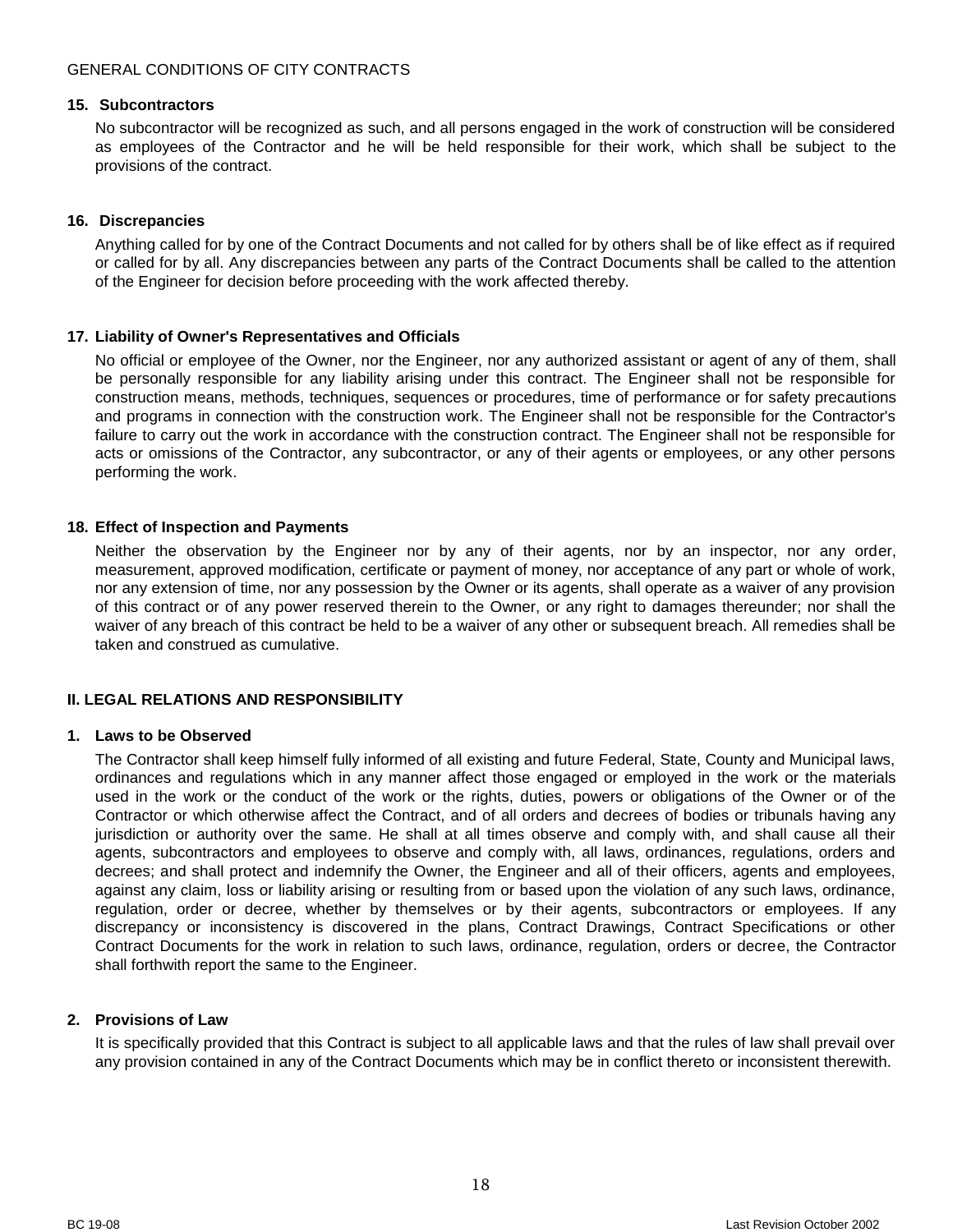## <span id="page-18-0"></span>**III. RESPONSIBILITIES AND RIGHTS OF CONTRACTOR**

#### <span id="page-18-1"></span>**1. Deliveries to Contractor**

Delivery by Owner, or any of its agents or representatives to Contractor of any drawings, samples, notices, letters, communications or other things may be made in either of the following manners, to wit: (a) by personal delivery to Contractor, (b) by personal delivery to Contractor's foreman or superintendent at the site of the work, (c) by delivery to the Contractor's business address specified in the Proposal or specified in a written notice of changed address delivered by Contractor to Owner, or (d) by delivery to the Contractor's office at the site of the work. Delivery to the Contractor's above mentioned business may be made either by personal delivery to such address or office or by depositing the thing to be delivered in the United States Mail, postage prepaid, addressed to such address or office.

## <span id="page-18-2"></span>**2. Office of Contractor at Site**

During the performance of this Contract, the Contractor may be requested to maintain a suitable office at the site of the work which shall be the headquarters of a foreman or superintendent authorized to receive drawings, instructions, or other communications, articles or things from the Owner or its agents, and any such thing given to the said foreman or superintendent or delivered to the Contractor's office at the site of the work in their absence shall be deemed to have been given to the Contractor.

## <span id="page-18-3"></span>**3. Attention to Work**

The Contractor shall direct the work using their best skill and judgment and shall give their personal attention to and shall supervise the work to the end that it shall be prosecuted faithfully, and when he is not personally present on the work, he shall at all times be represented by a competent superintendent or foreman who shall be present at the work and who shall receive and obey all instructions or orders given under this Contract, and who shall have full authority to execute the same, and to supply materials, tools and labor without delay, and who shall be the legal representative of the Contractor. The Contractor shall be solely responsible for all construction means, methods, techniques, sequences and procedures, time of performance and for safety precautions and programs and for coordinating all portions of the construction. The Contractor shall be liable for the faithful observance of any instructions delivered to him or to their authorized representative.

## <span id="page-18-4"></span>**4. Work Which May Not be Subcontracted**

Contractor shall give their personal attention to the fulfillment of the contract and shall keep the work under their control.

The Contractor shall perform with their own organization and with the assistance of workmen under their immediate supervision work of a value not less than thirty (30) percent of the value of all work embraced in this contract.

#### <span id="page-18-5"></span>**5. Patents**

Except as may be otherwise provided in the Special Conditions of Contract, the Contractor shall assume all costs arising from the use of patented materials, equipment, devices or processes used on or incorporated in the work, and agrees to indemnify and save harmless the Owner, the Engineer, and their duly authorized representatives or employees, from all suits at law, or actions of every nature for, or on account of the use of any patented materials, equipment, devices or processes.

Should the Contractor, their agents, servants or employees or any of them be enjoined from furnishing or using any invention, article, material or appliance supplied or required to be supplied or used under this contract, the Contractor shall promptly offer other articles, materials, or appliances in lieu thereof, of equal efficiency, quality, finish, or appliances in lieu thereof, of equal efficiency, quality, finish, suitability and market value, for review by the Engineer. If the Engineer should disapprove the offered substitutes and should elect, in lieu of a substitution, to have supplied, and to retain and use, any such invention, article, material, or appliance as may by this contract be required to be supplied, the Contractor shall pay such royalties and secure such valid licenses as may be requisite and necessary for the Owner and its officers, agents and employees, or any of them to use such invention, article, material or appliance without being disturbed or in any way interfered with by any proceeding in law or equity on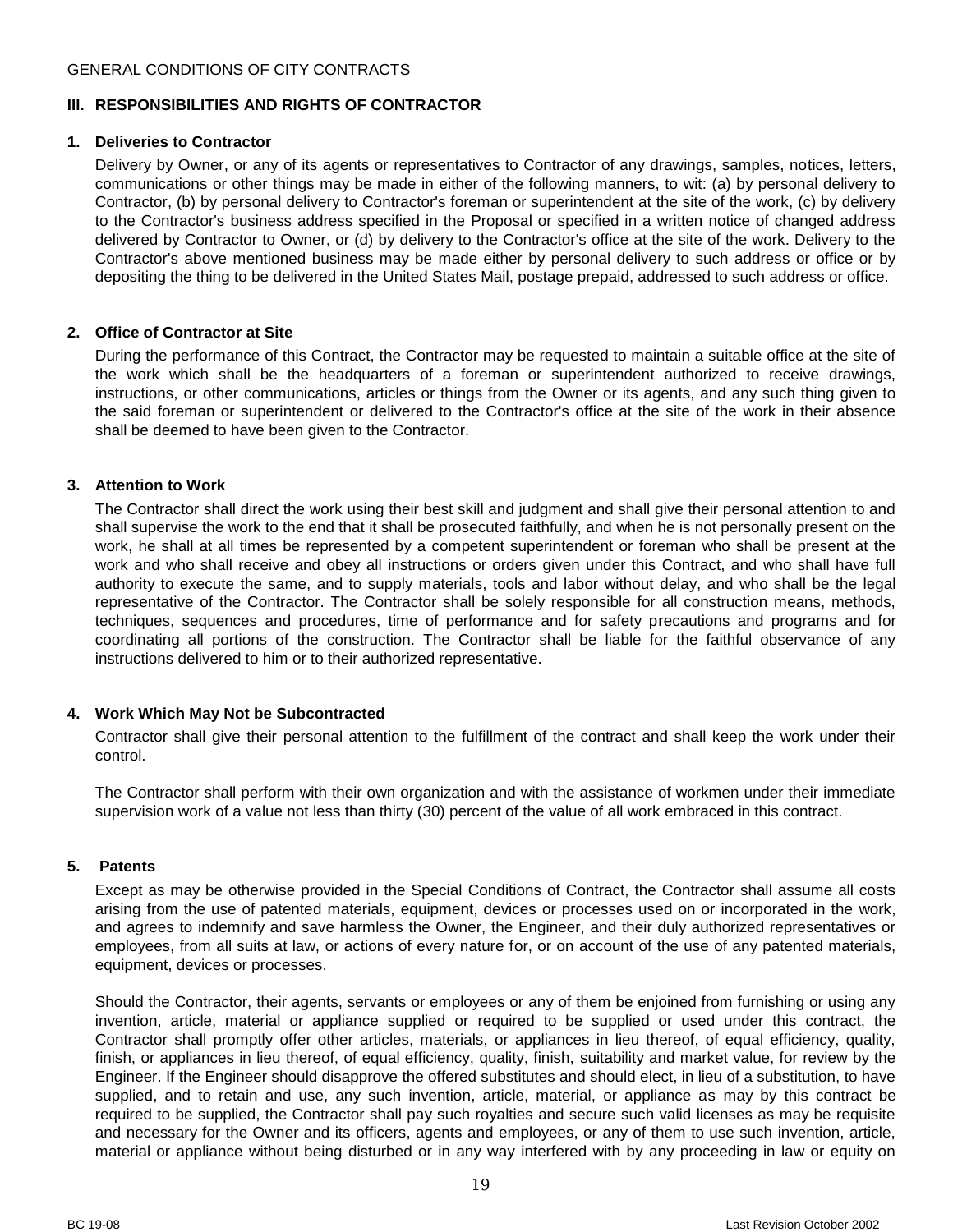account thereof. Should the Contractor neglect or refuse to make any approved substitution promptly, or to pay such royalties and secure such licenses as may be necessary, then in that event the Engineer shall have the right to make such substitution, or the Owner may pay such royalties and secure such licenses and charge the cost thereof against any money due the Contractor from the Owner or recover the amount thereof from him and their sureties notwithstanding final payment under this contract may have been made.

## <span id="page-19-0"></span>**6. Access to Work**

The Contractor shall at all times provide proper facilities for access and inspection of the work by representatives of the Owner and of such official Governmental agencies as may be designated by the Owner as having jurisdictional rights to inspect the work.

## <span id="page-19-1"></span>**7. Construction Site**

## (a) Use of Job Site

The Contractor shall confine their equipment, apparatus, the storage of materials, and operations of their workmen to limits indicated by the law, ordinances, permits or directions of the Owner, and shall not encumber other than the designated areas with their materials.

The Contractor shall not load or permit any part of a structure to be loaded with weight that will endanger its safety. The Contractor shall observe and enforce the Owner's instructions regarding signs, advertisements, fires and smoke.

## (b) Use of Private Land

The Contractor shall not use any vacant lot or private land as a plant site, depository for materials, or as spill site, or for any other purpose without the written authorization of the owner of the land (or their agent), a copy of which authorization shall be filed with the Owner.

## <span id="page-19-2"></span>**8. Signs**

The Contractor shall place and maintain one or more sign boards as designated in Special Conditions of Contract. No other commercial or advertising signs will be allowed on the site of the work or on public property in the vicinity of the work. The layout of the sign shall be approved by the Engineer.

## <span id="page-19-3"></span>**9. Construction Photographs**

The Contractor shall provide no less than two (2) exposures at monthly intervals, during the construction period, construction photographs showing the progress of the work and of the exposed work completed under this contract. In addition, at the completion of the Contract, the Contractor shall provide no less than six (6) exposures of the completed work at the locations designated by the Engineer. All photographs shall be taken by a commercial photographer, shall be 4 x 5 inches film size, and shall indicate the date and the job title. Four prints, 8 x 10 inches, glossy, shall be furnished of each exposure. The photographer shall be equipped at all times to take either interior or exterior exposures. All 8 x 10 inch glossy prints of each exposure, together with all negatives, shall be delivered to the Engineer.

#### <span id="page-19-4"></span>**10. Liability of Contractor**

The Contractor shall do all of the work and furnish all labor, materials, tools, and appliances, except as otherwise herein expressly stipulated, necessary or proper for performing and completing the work herein required in the manner and within the time specified in the Contract Documents. The mention of any specific duty or liability imposed upon the Contractor shall not be construed as a limitation or restriction of any general or other liability or duty imposed upon the Contractor by this contract, said reference to any specific duty or liability being made merely for the purpose of explanation.

The Contractor shall provide all items, materials, articles, operations or methods listed, noted, mentioned or scheduled on the drawings or in any of the Contract Documents, including all labor, material, plant, equipment, transportation and incidentals required and necessary for the completion of the work; and unless specifically shown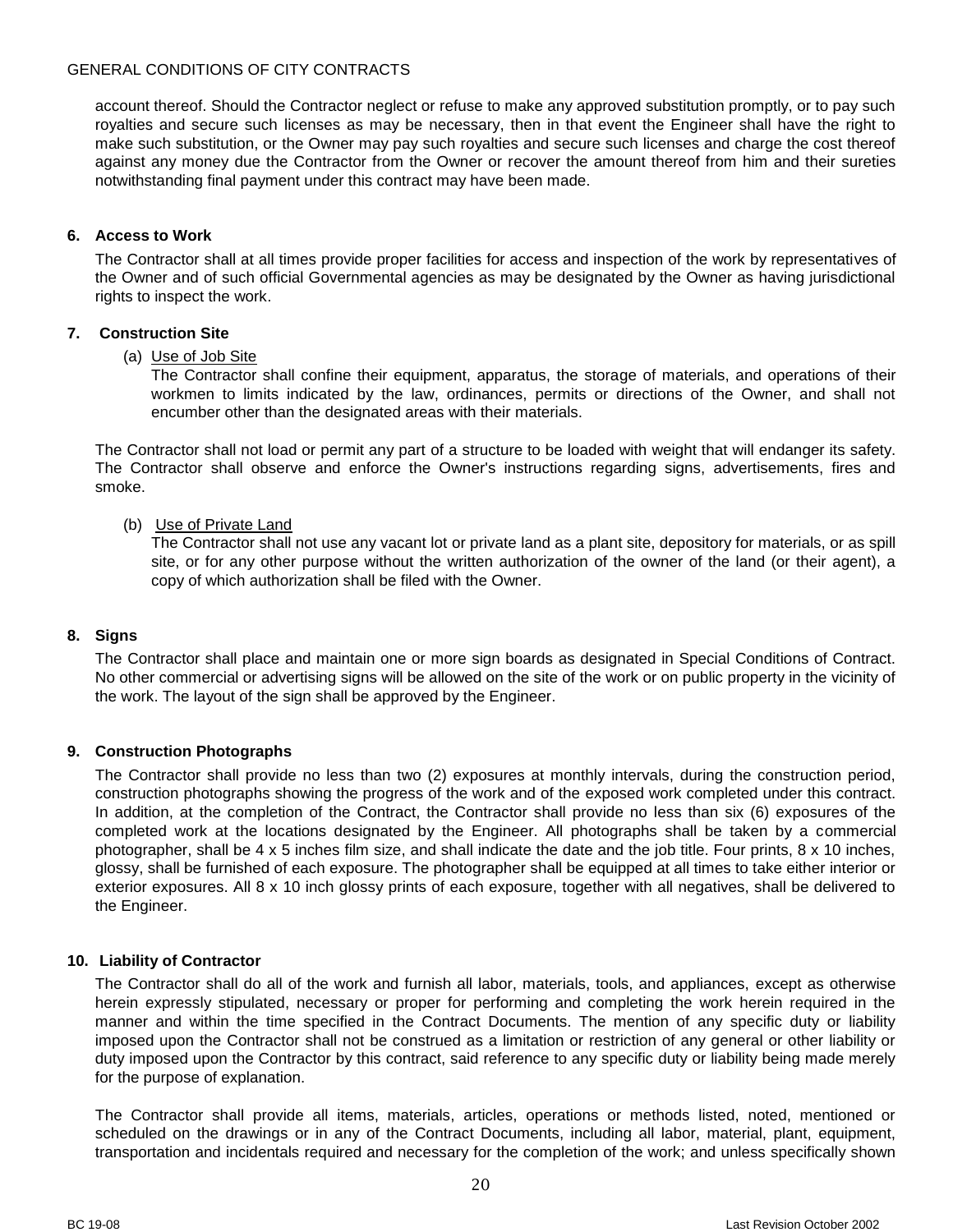otherwise herein all plant, equipment and other work shall be complete, in place and in operation. The Contractor shall be responsible to the Owner for the acts and omissions of all their employees and all subcontractors, their agents and employees, and all other persons performing any of the work under a contract with the Contractor.

## <span id="page-20-0"></span>**11. Assumption of Risks**

Until the completion and final acceptance by the Owner of all of the work under or implied by this Contract, the work shall be under the Contractor's care and charge and he shall be responsible therefore. The Contractor shall rebuild, replace, repair, restore and make good all injuries, damages, re-erection and repairs occasioned or rendered necessary by causes of any nature whatsoever, to all or any portions of the work, except as otherwise stipulated.

## <span id="page-20-1"></span>**12. Responsibility for Damage**

The Contractor shall assume the defense of, and indemnify and save harmless the Owner and each and every officer, employee and agent thereof, and the Engineer from any and all loss, liability or damage and from all suits, actions, damages or claims, of every name and description, to which the Owner or the Engineer or any of their officers, employees or agents may incur or be subjected or put by reason of injury to persons or property in the execution of the work or resulting from negligence or carelessness on the part of the Contractor, their employees, subcontractor or agents, in the delivery of materials, and supplies, or by or on account of any act or omission of the Contractor, their employees, subcontractors, or agents, including, but not limited to any failure to fulfill the terms of or comply with all laws and regulations which apply to this contract; and said Owner shall have the right to estimate the amount of such damage and pay the same, and the amount so paid for such damage shall be deducted from the money due the Contractor under their contract, or the whole or so much of the money due or to become due the Contractor under this contract, as may be considered necessary by the Owner, shall be retained by the Owner until such suits or claims for damages shall have been settled or otherwise disposed of, and satisfactory evidence to that effect furnished to the Owner.

The rights of the Owner under this contract in the control of the quality and completeness of the work shall not make the Contractor an agent of the Owner, and the liability of the Contractor for all damages to persons or to public or private property, arising from the Contractor's execution of the work, shall not be lessened because of the existence, exercise or non-exercise of such rights.

## <span id="page-20-2"></span>**13. Protection of Persons and Property**

The Contractor will be solely and completely responsible for conditions of the job site, including safety of all persons and property during the performance of the work. This requirement will apply continuously and not be limited to normal working hours.

The Contractor shall furnish such watchmen, guards, fences, warning signs, lights and walkways, and shall take all other precautions as shall be necessary, to prevent damage to persons or property. All structures and improvements in the vicinity of the work shall be protected by the Contractor, and if such property is damaged, injured or destroyed by the Contractor, their employees, subcontractors, or agents, it shall be restored to a condition as good as when he entered upon the work. The safety provisions of applicable laws, including but not limited to building and construction codes, shall be observed. Machinery, equipment, and all hazards shall be guarded (or hazards eliminated) in accordance with the safety provisions of the latest edition and any supplements thereto of the Manual of Accident Prevention in Construction, heretofore published by the Associated General Contractors of America, to the extent that such provisions are not in contravention to applicable law.

The duty of the Engineer to conduct construction observations of the Contractor's performance is not intended to include review of the adequacy of the Contractor's safety measures in, on or near the construction site or sites.

#### <span id="page-20-3"></span>**14. Protection of Contractor's Work and Property**

The Contractor shall protect their work, supplies, and materials from damage due to the nature of the work, the action of the elements, trespassers or any cause whatsoever, until the completion and acceptance of the work.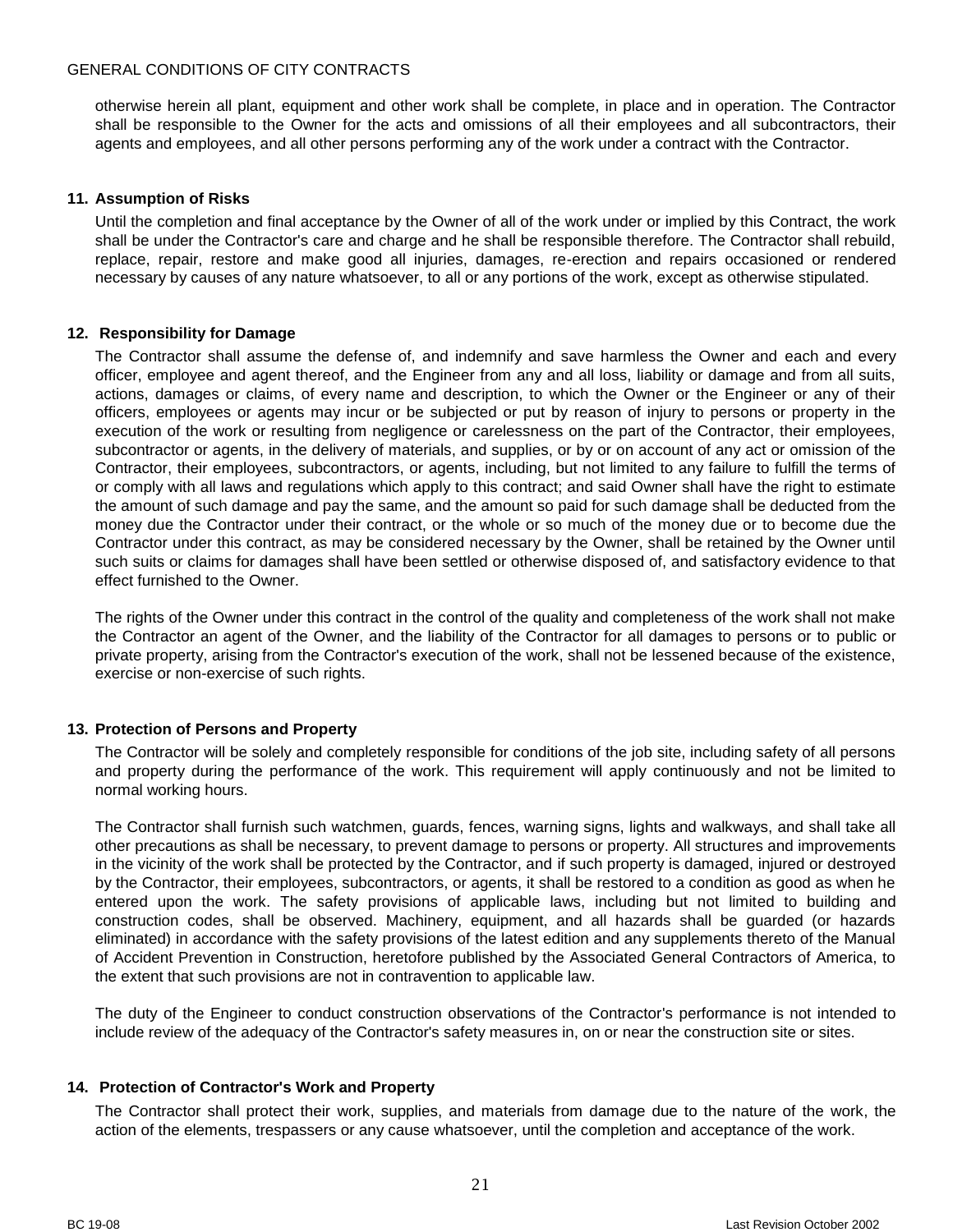Neither the Owner nor any of its officers, employees or agents nor the Engineer assumes any responsibility for collecting indemnity from any persons or person causing damage to the work of the Contractor.

## <span id="page-21-0"></span>**15. Protection of Existing Structures**

Unless otherwise indicated on the Contract Drawings or unless otherwise taken care of by the Owner thereof, all utilities and all structures of any nature, whether below or above ground, that may be affected by the work shall be protected and maintained by the Contractor and shall not be disturbed or damaged by him during the progress of the work; provided that should the Contractor disturb, disconnect, or damage any utility or any structure, all expenses of whatever nature arising from such disturbance or the replacement or repair thereof shall be borne by the Contractor.

## <span id="page-21-1"></span>**16. Maintenance of Traffic**

Throughout the performance of the work or in connection with this contract, the Contractor shall construct and adequately maintain suitable and safe crossing over the trenches and such detours as are necessary to care for public and private traffic. The material excavated from trenches shall be compactly deposited along the sides of the trench or elsewhere in such manner as shall give as little inconvenience as possible to the traveling public, to adjoining property owners, to other contractors or to the Owner.

The traffic control devices used on construction, reconstruction and maintenance projects shall conform to the specifications, standards and criteria contained in the current edition of the Michigan Manual of Uniform Traffic Control Devices regarding design and application.

## <span id="page-21-2"></span>**17. Preservation of Stakes and Marks**

The Contractor shall preserve carefully all bench marks, reference points, and stakes, and in case he causes damage or disturbance, he will be charged with the resulting expense of replacement and shall be responsible for any mistakes that may be caused by their loss or disturbance.

## <span id="page-21-3"></span>**18. Approval of Contractor's Plans**

The absence of any exception taken by the Engineer of any drawing or any method or work proposed by the Contractor shall not relieve the Contractor of any of their responsibility for any errors therein and shall not be regarded as any assumption of risk or liability by the Owner or any officer or employee thereof, and the Contractor shall have no claim under the contract on account of the failure or partial failure or inefficiency of any plan or method so approved. No exception taken shall be considered to mean merely that the Engineer has no objection to the Contractor's using, upon their own full responsibility, the plans or methods proposed.

#### <span id="page-21-4"></span>**19. Suggestions to Contractor**

Any plan or method of work suggested by the Engineer to the Contractor, but not specified or required, if adopted or followed by the Contractor in whole or in part, shall be used at the risk and responsibility of the Contractor; and the Engineer and the Owner shall assume no responsibility therefore.

#### <span id="page-21-5"></span>**20. Licenses, Permits and Regulations**

The Contractor shall secure all Federal, State and local licenses required by law unless already obtained by the city. He shall obtain and pay for all necessary permits. He shall give all notices and comply with all laws, ordinances and regulations bearing on the conduct of the work as drawn and specified. If the Contractor observes that the drawings or Contract Specifications are at variance therewith, he shall promptly notify the Engineer in writing, and any necessary changes shall be adjusted as provided in the contract for changes in the work.

#### <span id="page-21-6"></span>**21. Taxes**

Contractor shall, without additional expense to the Owner, pay all applicable Federal, State and local sales and other taxes, except taxes and assessments on the real property comprising the site of the project.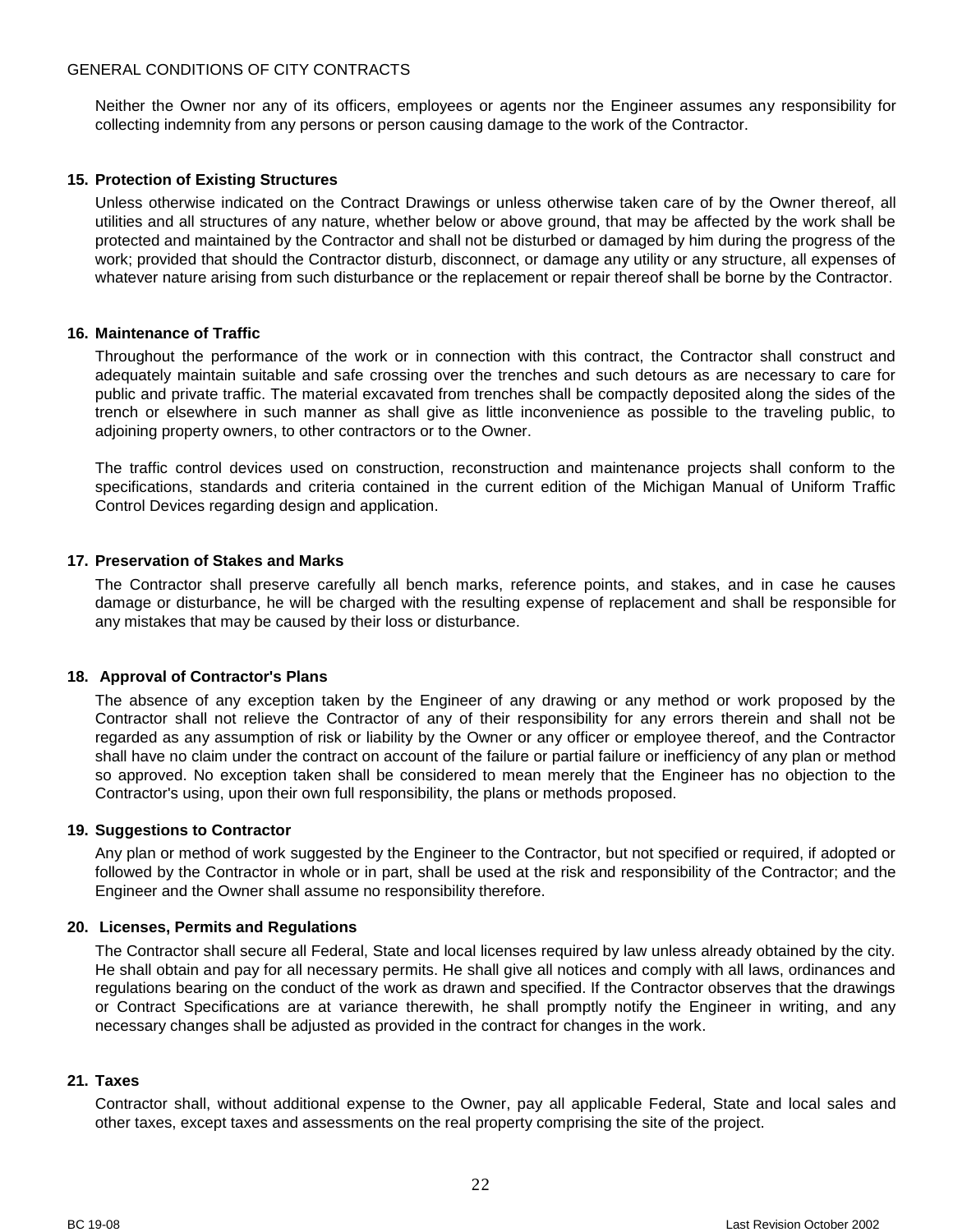## <span id="page-22-0"></span>**22. Construction Utilities**

The Contractor, for and in behalf of their work under this Contract shall provide and maintain all necessary utilities, such as water supply, electrical power, telephones, roads, fences, sanitary facilities, suitable storage places, etc., except as may be otherwise specifically stipulated in the Special Conditions of Contract. Sanitary facilities shall be suitable for those employed on this contract and of a type that will not create a public nuisance. He shall provide and maintain an adequate portable water supply for use of employees at the site of the work. Sanitary facilities and portable water supply shall be subject to approval of local and State Departments of Health.

#### <span id="page-22-1"></span>**23. Cooperation**

The Contractor shall cooperate with all other contractors who may be performing work in behalf of the Owner and workmen who may be employed by the Owner on any work in the vicinity of the work to be done under this contract; and he shall so conduct their operation as to interfere to the least possible extent with the work of such contractors or workmen. He shall make good promptly at their own expense, any injury or damage that may be sustained by other contractors or employees of the Owner at their hands.

Any difference or conflict which may arise between the Contractor and other contractors, or between the Contractor and workmen of the Owner in regard to their work shall be adjusted and determined by the Engineer.

If the work of the Contractor is delayed because of any acts or omissions of any other contractor of the Owner, the Contractor shall on that account have no claim against the Owner other than for an extension of time.

## <span id="page-22-2"></span>**24. Subcontractors**

The Contractor shall notify the Owner in writing of the names of all subcontractors he proposes to employ on the contract and shall not employ any subcontractors until the Owner's approval has been obtained.

The Contractor agrees to be fully and directly responsible to the Owner for all acts and omissions of their subcontractors and of any other person employed directly or indirectly by the Contractor or subcontractors, and this contract obligation shall be in addition to the liability imposed by law upon the Contractor.

Nothing contained in this Contract Documents shall create any contractual relationship between any subcontractor and the Owner. It shall be further understood that the Owner will have no direct relations with any subcontractor. Any such necessary relations between Owner and subcontractor shall be handled by the Contractor.

The Contractor agrees to bind every subcontractor (and every subcontractor of a subcontractor, etc.) by all terms of the Contract Documents as far as applicable to the subcontractors' work unless specifically noted to the contrary in a subcontract approved in writing as adequate by the Owner.

## <span id="page-22-3"></span>**25. Termination of Unsatisfactory Subcontractors**

Should any subcontractor fail to perform in a satisfactory manner the work undertaken by him, such subcontract shall be terminated immediately by the Contractor upon notice from the Owner.

## <span id="page-22-4"></span>**26. Records of Employees and any Federal Reporting Methods**

The Contractor shall keep an accurate record showing the names, place of residence, citizenship, occupation and per diem pay, of each person engaged in the execution of the contract; and he shall cause every subcontractor under him, who shall undertake the performance of any part of the contract, to also keep a similar record of each person engaged in the execution of said subcontract. All such records shall be available at any time to the Engineer or duly authorized representative.

#### <span id="page-22-5"></span>**27. Removal of Condemned Materials and Structures**

The Contractor shall remove from the site of the work, without delay, all rejected or condemned materials or structures of any kind brought to or incorporated in the work, and upon their failure to do so, or to make satisfactory progress in so doing within forty-eight (48) hours after the service of a written notice from the Engineer, the rejected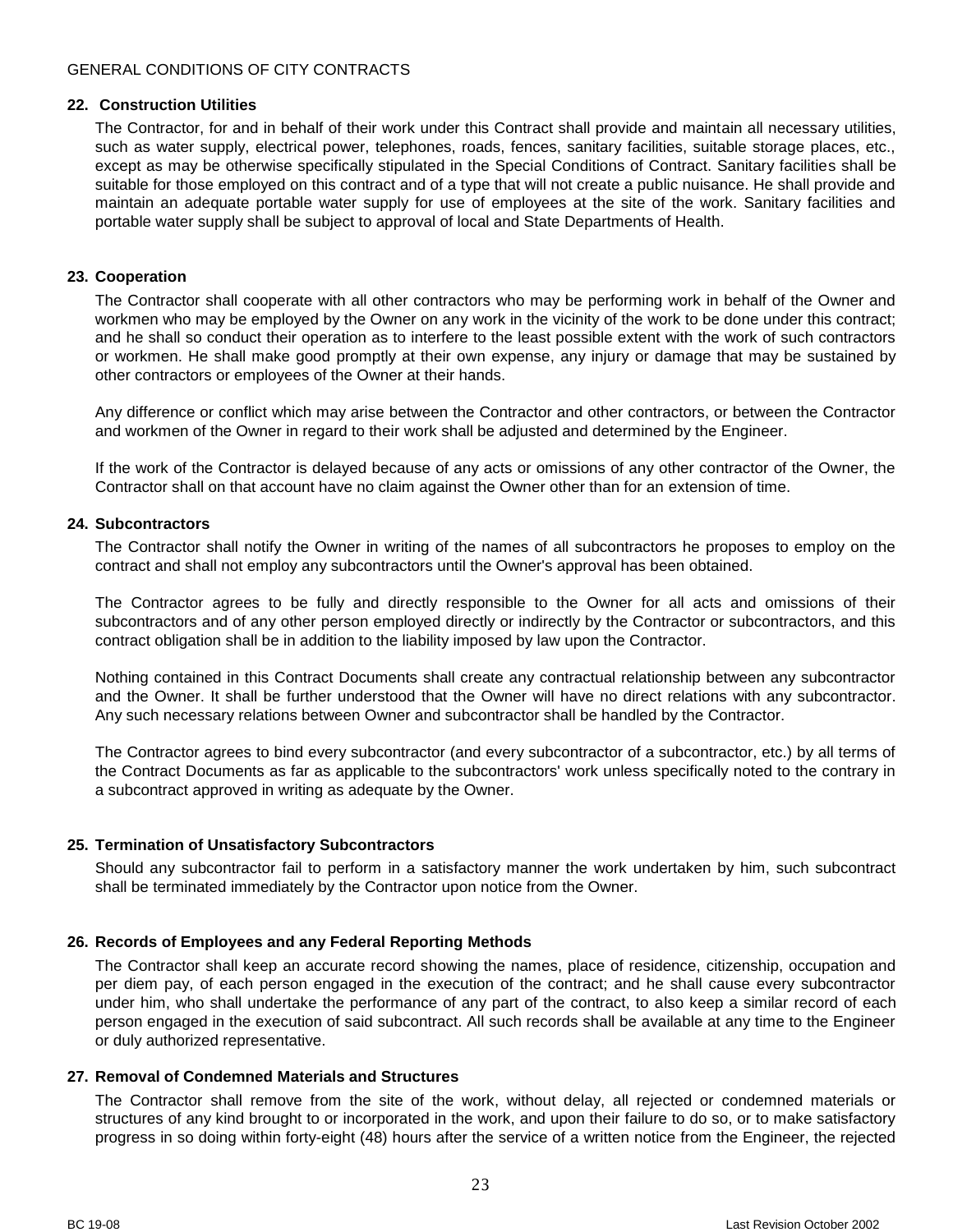or condemned material or work may be removed by the Owner and the cost of such removal shall be taken out of the money that may be due or may become due the Contractor on account of or by virtue of this contract. No such rejected or condemned material shall again be offered for use by the Contractor under this contract.

## <span id="page-23-0"></span>**28. Errors and Omissions**

If the Contractor, in the course of the work, finds any errors or omissions in the Contract Drawings, or in the layout as given by survey points and instructions, or if he finds any discrepancy between the Contract Drawings and physical conditions of the locality, he shall promptly notify the Engineer of the same for correction. Any work done after such discovery, until authorized, will be done at the Contractor's risk.

## <span id="page-23-1"></span>**29. Proof of Compliance with Contract**

In order that the Engineer may determine whether the Contractor has complied with those requirements of this contract, compliance with which is not readily ascertainable through inspection and tests of the work and materials, the Contractor shall, at any time requested, submit to the Engineer properly authenticated documents or other satisfactory proofs as to their compliance with such requirements.

## <span id="page-23-2"></span>**30. Cleaning Up**

The Contractor shall not allow the site of the work to become littered with trash and waste material, but shall maintain the same in a neat and orderly condition throughout the construction period. The Engineer shall have the right to determine what is or is not waste material or rubbish and the place and manner of disposal.

On or before completion of the work, the Contractor shall thoroughly clean all pits, pipes, chambers, or conduits which are a part of the work or premises which he has entered upon, shall tear down and remove all temporary structures built by him and shall remove rubbish of all kinds from any of the grounds he has occupied and leave them in a neat and clean condition.

## <span id="page-23-3"></span>**31. Final Guaranty**

All work shall be and is guaranteed by the Contractor for a period of one year from and after the date of final acceptance of the work by the Owner.

If, within said guaranty period, repair or changes are required in connection with guaranteed work, which, in the opinion of the Engineer, is rendered necessary as the result of the use of materials, equipment or workmanship which are inferior, defective, or not in accordance with the terms of the contract, the Contractor shall, promptly upon receipt of notice from the Owner, and without expense to the Owner (a) place in satisfactory condition in every particular all of such guaranteed work, correct all defects therein; and (b) make good all damage to the building or site, or equipment or contents thereof, which in the opinion of the Engineer, is the result of the use of materials, equipment or workmanship which are inferior, defective, or not in accordance with the terms of the contract; and (c) make good any work or material, or the equipment and contents of buildings, structure or site disturbed in fulfilling any such guarantee.

If the Contractor, after notice, fails within ten (10) days to proceed to comply with the terms of this guaranty, the Owner may have the defects corrected, and the Contractor and their surety shall be liable for all expense incurred, provided, however, that in case of an emergency where, in the opinion of the Engineer, delay would cause serious loss or damage, repairs may be made without notice being given to the Contractor and the Contractor shall pay the cost thereof.

#### <span id="page-23-4"></span>**32. Ownership of Drawings and Records**

The City of Battle Creek shall retain all rights to data provided in this contract.

#### <span id="page-23-5"></span>**33. Right of Review**

The City of Battle Creek or their grantor agency is duly authorized to examine any books, documents, papers and records of the contractor which are directly pertinent to the contract.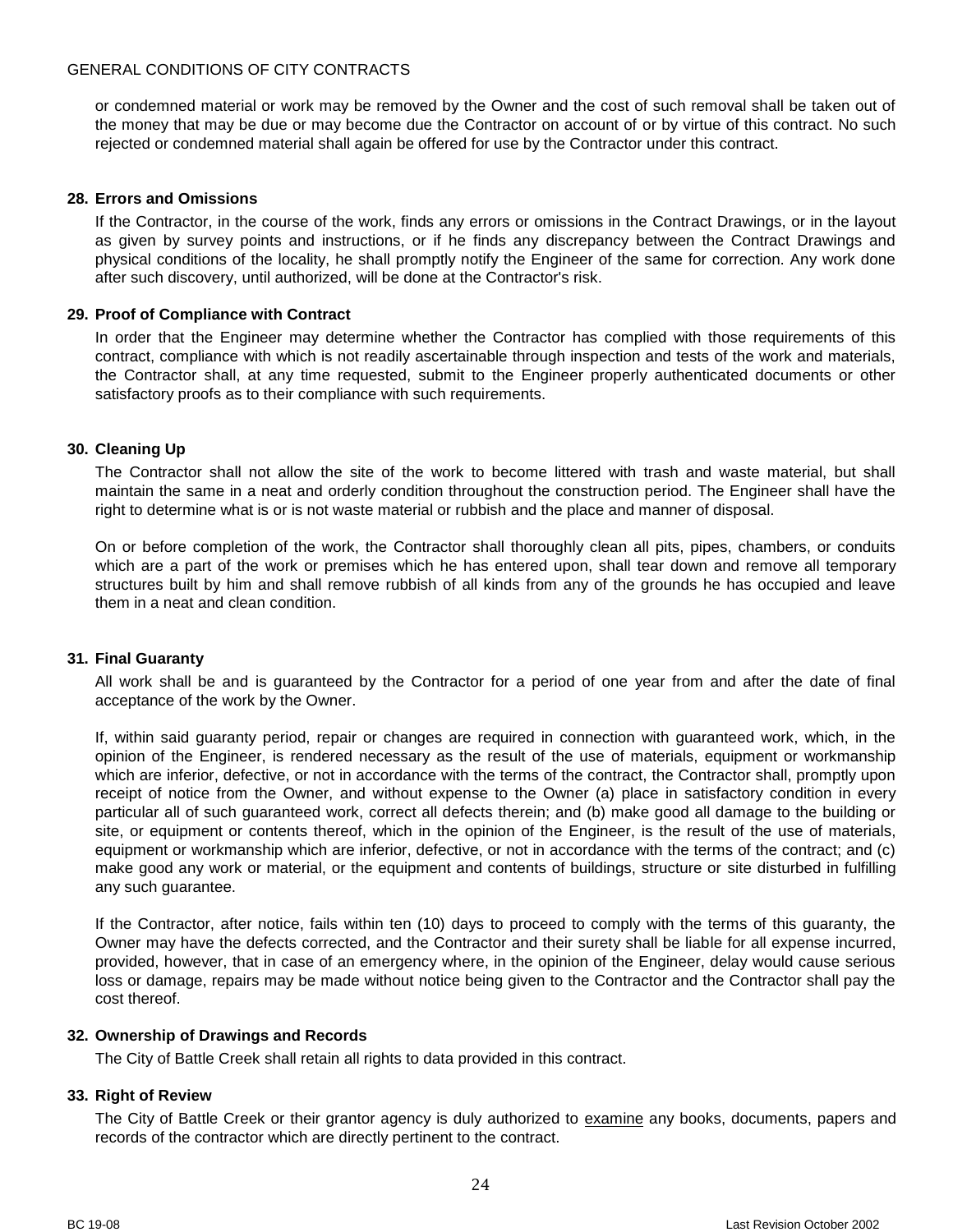# <span id="page-24-0"></span>**IV. RESPONSIBILITY AND RIGHTS OF OWNER**

#### <span id="page-24-1"></span>**1. Surveys and Staking**

The Engineer will provide control stakes for general layout and control grades for the construction work. It shall be the Contractor's responsibility to transfer the line and grade to finish grade as required. The Contractor will be held responsible for correct alignment and grade of projects constructed, and no claim for extra will be allowed for alleged inaccuracy of grade stakes. The Contractor shall give 48 hours notice for any staking required.

## <span id="page-24-2"></span>**2. Rights-of-Way**

The Owner will provide all rights-of-way and easements in or beneath which pipes and other structures will be constructed by the Contractor under this Contract.

## <span id="page-24-3"></span>**3. Authority of the Engineer**

The Engineer shall be an arbiter between the Owner and the Contractor.

All work done under this contract shall be done in accordance with the Contract Documents and in good workmanlike manner. To prevent disputes and litigation, the Engineer shall in all cases determine the amount, quality, acceptability, and fitness of the several kinds of work and materials which are to be paid for under this contract; shall decide all questions relative to the true construction, meaning, and intent of the Contract Specifications and the Contract Drawings; shall decide all questions which may arise relative to the classifications and measurements of quantities and materials and the fulfillment of this contract; and shall have the power to reject or condemn all work or material which does not conform to the terms of this contract. Their estimate and decision in all matters shall be a condition precedent to an appeal to the Owner, or the right of the Contractor to receive, demand, or claim any money or other compensation under this contract and a condition precedent to any liability on the part of the Owner to the Contractor on account of this contract. Whenever the Engineer shall be unable to act, in consequence of absence or any other cause, then such engineer as the Engineer or the Owner shall designate shall perform any and all of the duties and be vested with any or all of the powers herein given to the Engineer.

#### <span id="page-24-4"></span>**4. Inspection**

The Engineer and their representatives shall at all times have access to the work whenever it is in preparation or progress, and the Contractor shall provide proper facilities for such access and for observation.

If the Contract Specifications or other Contract Documents, the Engineer's instruction, laws, ordinances, or any public authority require any work to be specially tested or approved, the Contractor shall give the Engineer timely notice of its readiness for observation and if the observation is by another authority than the Engineer, of the date fixed for such observation.

If any work shall be covered up without approval or consent of the Engineer, it must if required by the Engineer be uncovered for examination and properly restored at the Contractor's expense.

Re-examination of any work may be ordered by the Engineer, and, if so ordered, the work must be uncovered by the Contractor. If such work is found to be in accordance with the Contract Documents, the Owner will pay the cost of re-examination and replacement. If such work is not in accordance with the Contract Documents, the Contractor shall pay such cost.

Properly authorized inspectors shall be considered to be the representatives of the Owner limited to the duties and power entrusted to them. It will be their duty to inspect materials and workmanship of those portions of the work to which they are assigned, either individually or collectively, under the instructions of the Engineer and to report any and all deviations from the Contract Drawings, Contract Specifications, and other Contract provisions which may come to their notice. Any inspector shall have the right to order the work to which he is assigned stopped, if in their judgment such action is necessary to (a) allow proper inspection, (b) avoid irreparable damage to the work or (c) avoid subsequent condemnation of work which could not be readily replaced or restored to an acceptable condition.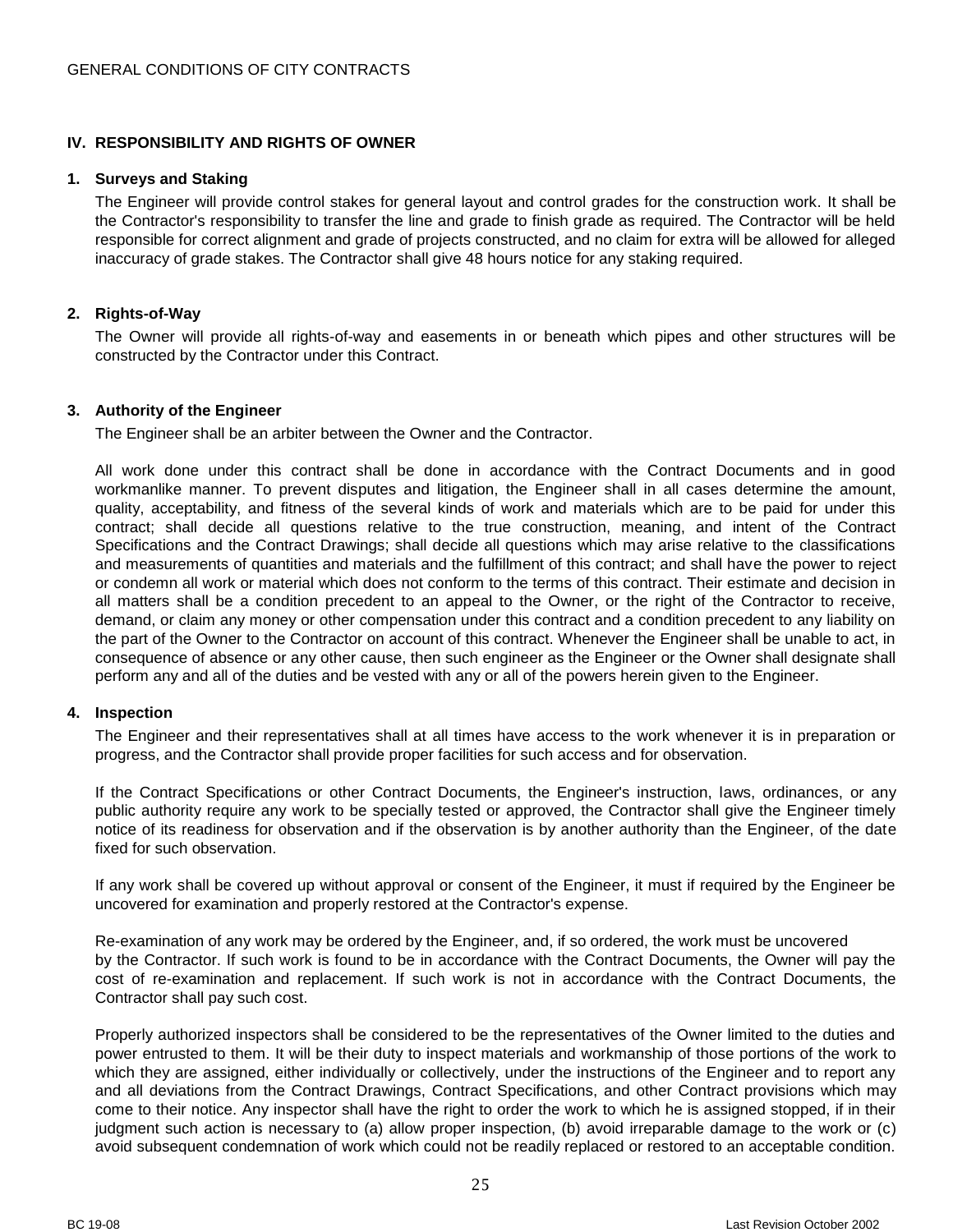Such stoppage shall be for a period reasonably necessary for notification of the Engineer and for the Engineer to determine that the work will in fact proceed in due fulfillment of all contract requirements.

## <span id="page-25-0"></span>**5. Retention of Imperfect Work**

If any portion of the work done or material furnished under this Contract shall prove defective and not in accordance with the Contract Documents, and if the imperfection in the same shall not be of sufficient magnitude or importance to make the work is impracticable or will create conditions which are dangerous or undesirable, the Engineer shall have the right and authority to retain such work instead of requiring the imperfect work to be removed and reconstructed but he shall recommend to the Owner such deductions therefore in the payments due the Contractor as may be just and reasonable, and Owner may make such deductions as are reasonable.

## <span id="page-25-1"></span>**6. Changes in Work**

The Engineer shall have the right, in writing, to order additions to, omissions from, or corrections, alterations and modifications in the line, grade, form, dimensions, plan or kind or amount of work or materials herein contemplated, or any part thereof, either before or after the beginning of construction. Changes involving an increase or decrease in the cost of the work or inconsistent with the Contract Drawings or the Contract Specifications shall be approved in accordance with the paragraph "Alterations, Omissions and Extra Work" of these General Conditions, and then such order will be binding upon the Contractor.

Such alterations shall in no way affect, vitiate, or make void this contract or any part thereof, except that which is necessarily affected by such alterations and is clearly the evident intention of the parties to this contract.

In case of neglect or refusal by the Contractor to perform any extra work which may be authorized by the Owner or to make satisfactory progress in the execution of the same, the Owner may employ any person or persons to perform such work and the Contractor shall not in any way interfere with or molest the person or persons so employed.

#### <span id="page-25-2"></span>**7. Additional Drawings by Owner**

The Contract Drawings made a part of this contract at the time of its execution are intended to be comprehensive and to indicate in more or less detail the scope of the work. In addition to these drawings, however, the Engineer may furnish such additional drawings from time to time during the progress of the work as are necessary to make clear or to define in greater detail the intent of the Contract Specifications and Contract Drawings, and the Contractor shall make their work conform to all such drawings.

#### <span id="page-25-3"></span>**8. Emergency Protection**

In case of an emergency which threatens loss, damage or injury to persons or property and which requires immediate action to remedy, then and in that event, the Engineer, with or without notice to the Contractor may provide suitable protection to the said property and persons by causing such work to be done and such material to be furnished as shall provide such protection as the Engineer may consider necessary and adequate.

The cost and expense of such work and material so furnished shall be borne by the Contractor and if the same shall not be paid on presentation of the bills therefore, then such costs shall be deducted from any amounts due or to become due the Contractor.

The performance of such emergency work under the direction of the Engineer shall in no way relieve the Contractor from any damages which may occur during or after such precaution has been taken by the Engineer.

#### <span id="page-25-4"></span>**9. Suspension of Work**

The Owner may at any time suspend the work, or any part thereof by giving reasonable notice to the Contractor. The work shall resume by the Contractor on the date fixed in a written notice from the Owner to the Contractor to do so. If such stoppage is due to no fault of the Contractor and not otherwise authorized by other provisions of the Contract Documents, the Owner shall reimburse the Contractor for such expense, if any, which is incurred by the Contractor, in connection with the work under this contract as a result of such suspension, which would not have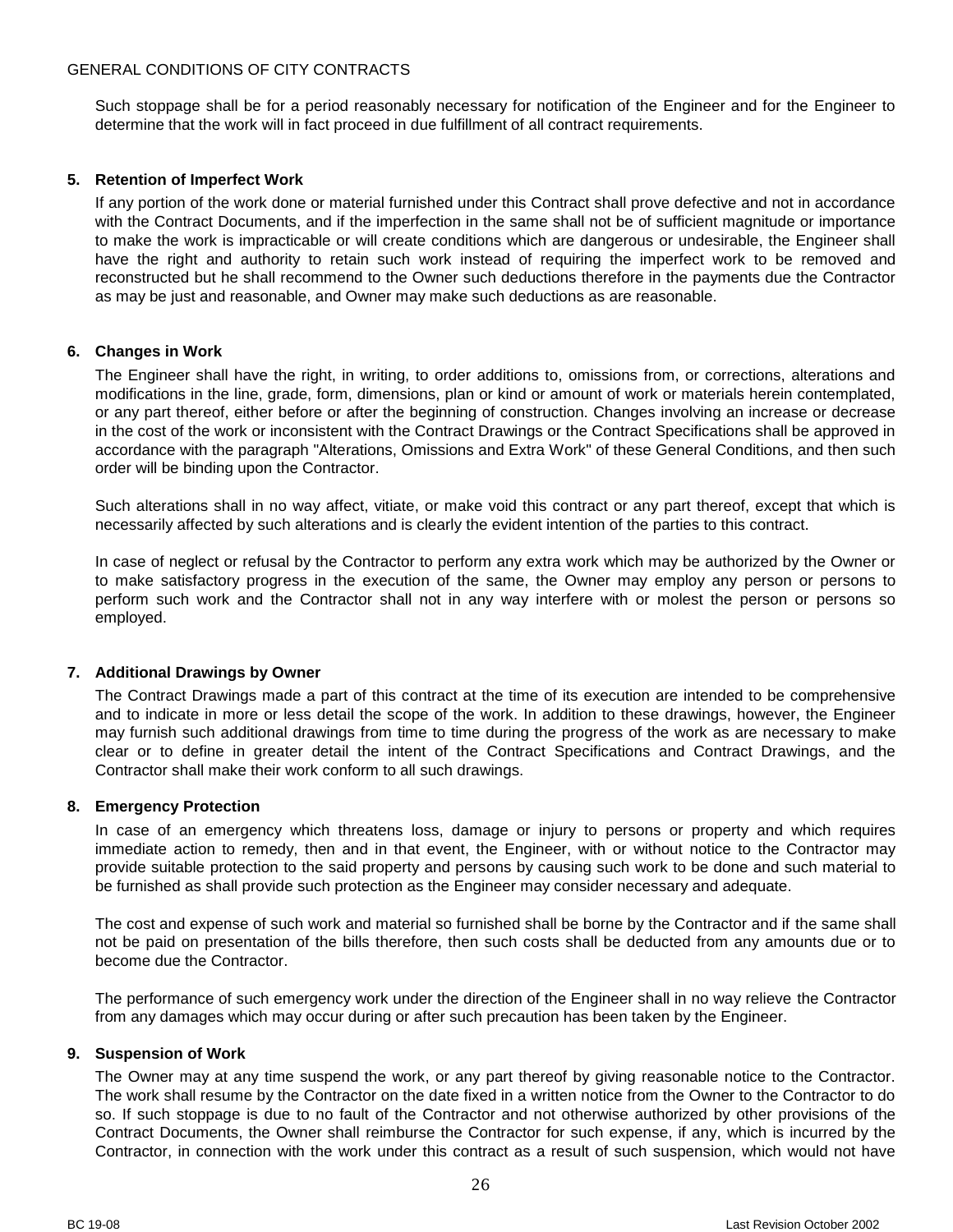been incurred or reasonably required if there had not been such suspension, provided that there shall be no reimbursement if the period of suspension occurs after expiration of the time allowed for completion of the work, exclusive of any extension of time.

## <span id="page-26-0"></span>**10. Right of Owner to Terminate Contract**

In the event that any of the provisions of this contract are violated by the Contractor or by any of their subcontractors, the Owner may serve written notice upon the Contractor and the Surety of its intention to terminate this contract, such notice to contain the reasons for such intention to terminate this contract, and, unless within ten (10) days after the serving of such notice upon the Contractor, such violation shall cease or satisfactory arrangement for correction be made in writing, the contract shall upon the expiration of said ten days, cease and terminate. In the event of any such termination, the Owner shall immediately serve notice thereof upon the Surety and the Contractor, and the Surety shall have the right to perform the contract. If the Surety does not commence performance thereof within thirty (30) days from the date of the mailing to such Surety of said notice of termination, the Owner may take over the work and prosecute the same to completion by contract or force account at the expense of the Contractor, and their Surety shall be liable to the Owner for any excess cost to the Owner.

## <span id="page-26-1"></span>**11. Termination of Agreement**

This agreement may be terminated for reasons of convenience or default.

- a) Termination for Convenience: The City of Battle Creek may terminate this Agreement, in whole or in part, at any time by written notice to the Contractor. The Contractor shall be paid its costs, including Contract closeout costs and profit on work performed up to the time of termination. The Contractor shall promptly submit its termination claim to be paid the Contractor. If the Contractor has any property in its possession belonging to or paid for by the City of Battle Creek, the Contractor will account for same, and dispose of it in the manner the City of Battle Creek directs.
- b) Termination For Default: If the Contractor does not deliver the complete Project in accordance with this Agreement or if the Contractor fails to comply with any other provisions of the Agreement, The City of Battle Creek may terminate, revoke or rescind this Agreement for default. Termination, revocation or rescission shall be effected by serving notice on the Contractor setting forth the manner in which the Contractor is in default. The Contractor will only be paid the Contract price for the portions of the Project furnished, accepted, and found in compliance with the terms and conditions of this Agreement.

If it is later determined by the City of Battle Creek that the Contractor has an excusable reason for not performing, such as a strike, fire or flood, events which are not the fault of, or are beyond the control of the Contractor. The City of Battle Creek, after setting up a new delivery or performance schedule, may allow the Contractor to continue work, or treat the termination as a termination for convenience.

Termination, revocation or recession of this Agreement for default shall not affect or impair any rights or claims of the City of Battle Creek to damages for breach of any covenants of this Agreement by the Contractor. Further, should the Contractor fail to comply with the conditions of the Agreement or fail to complete the specified work or furnish the specified services as stipulated in the Agreement, the City of Battle Creek reserves the right to purchase on the open market, or to complete the required work at the expense of the Contractor and to pursue all other recoveries available to the City of Battle Creek under Michigan law.

In the event of a dispute under this Agreement, the City if Battle Creek and the Contractor agree that proper venue for purposes of litigations shall be Calhoun County, Michigan.

## <span id="page-26-2"></span>**12. Placing Portions of Work in Service**

If desired by the Owner, portions of the work, as completed, may be placed in service, and the Contractor shall give proper access to the work for this purpose, but such use and operation shall not constitute an acceptance of the work, and the Contractor shall be liable for defects due to faulty construction until one year after the entire work under this contract is finally accepted.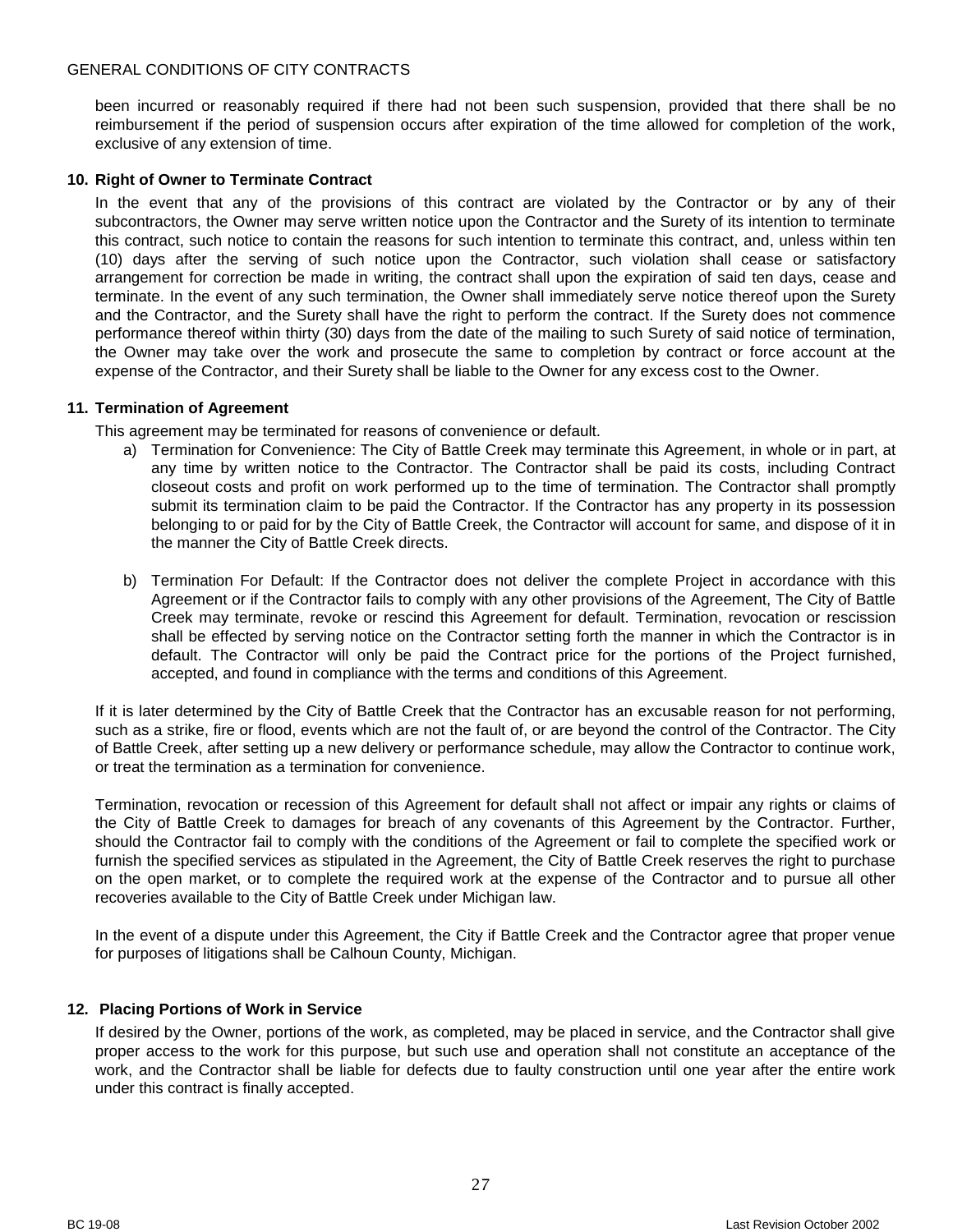## <span id="page-27-0"></span>**13. Sequence and Progress of Work**

The Engineer shall have the power to direct the order and sequence of the work, which in general shall be to coordinate the construction of several parts of the contract to a successful completion as rapidly as possible. If at any time before the commencement or during the progress of the work the materials and procedures used or to be used appear to the Engineer as insufficient or improper for securing the quality of work required, or the required rate of progress, he may order the Contractor to increase efficiency or to improve their character and the Contractor shall conform to such order, but failure of the Engineer to demand any increase of such efficiency or any improvement shall not release the Contractor from their obligations to secure the quality of work or the rate of progress specified.

## <span id="page-27-1"></span>**V. WORKMANSHIP, MATERIALS AND EQUIPMENT**

## <span id="page-27-2"></span>**1. Workmanship**

All workmanship shall be first-class, performed by persons skilled in the applicable trades, and shall be subject to the inspection, approval, or rejection of the Engineer in accordance with the requirements and intent of the Contract Documents. The Engineer shall have the right to order the Contractor to correct or replace unacceptable workmanship. Any other portions of the work disturbed or damaged by such correction or replacement shall be made good at the Contractor's expense.

## <span id="page-27-3"></span>**2. Interpretation of Specifications and Drawings**

The Contract Specifications and the Contract Drawings are intended to be explanatory of each other. Any work indicated on the Contract Drawings and not in the Contract Specifications, or vice versa, is to be executed as if indicated in both. All work shown on the Contract Drawings, the dimensions of which are not figured, shall be accurately followed to the scale to which the drawings are made, but figured dimensions are in all cases to be followed, where given, though they differ from scaled measurements. Large scale drawings shall be followed in preference to small scale drawings. Should it appear that the work to be done, or any of the matters relative thereto, is not sufficiently detailed or explained in these Contract Documents, including the Contract Drawings, the Contractor shall apply to the Engineer for such further explanations as may be necessary and shall conform thereto as part of this contract, so far as may be consistent with the terms of this contract. In the event of any doubt or question arising respecting the true meaning of the Contract Specifications, reference shall be made to the Engineer and their decision thereon shall be final.

## <span id="page-27-4"></span>**3. General Quality of Materials**

Materials and equipment shall be new and of a quality equal to that specified or approved. Mechanical and electrical equipment shall be the products or manufactures of established good reputations regularly engaged in the fabrication of such equipment. Unless otherwise noted, any equipment offered shall be current modifications which have been in successful regular operation under comparable conditions for a period of at least two years. This time requirement, however, does not apply to minor details nor to thoroughly demonstrated improvements in design or in material of construction. Work shall be done and completed in a thorough and workmanlike manner.

## <span id="page-27-5"></span>**4. Quality in Absence of Detailed Specifications**

Whenever under this contract it is provided that the Contractor shall furnish materials or manufactured articles or shall do work for which no detailed specifications are set forth, the materials or manufactured articles shall be of the best grade in quality and workmanship obtainable in the market from firms of established good reputation, or, if not ordinarily carried in stock, shall conform to the usual standards for first-class materials or articles of the kind required, with due consideration of the use to which they are to be put. In general, the work performed shall be in full conformity and harmony with the intent to secure the best standard of construction and equipment of the work as a whole or in part.

## <span id="page-27-6"></span>**5. Materials and Equipment Specified by Name**

Except as hereinafter otherwise provided, whenever any material or equipment is indicated or specified by patent or proprietary name or by the name of the manufacturer, such specification shall be considered as used for the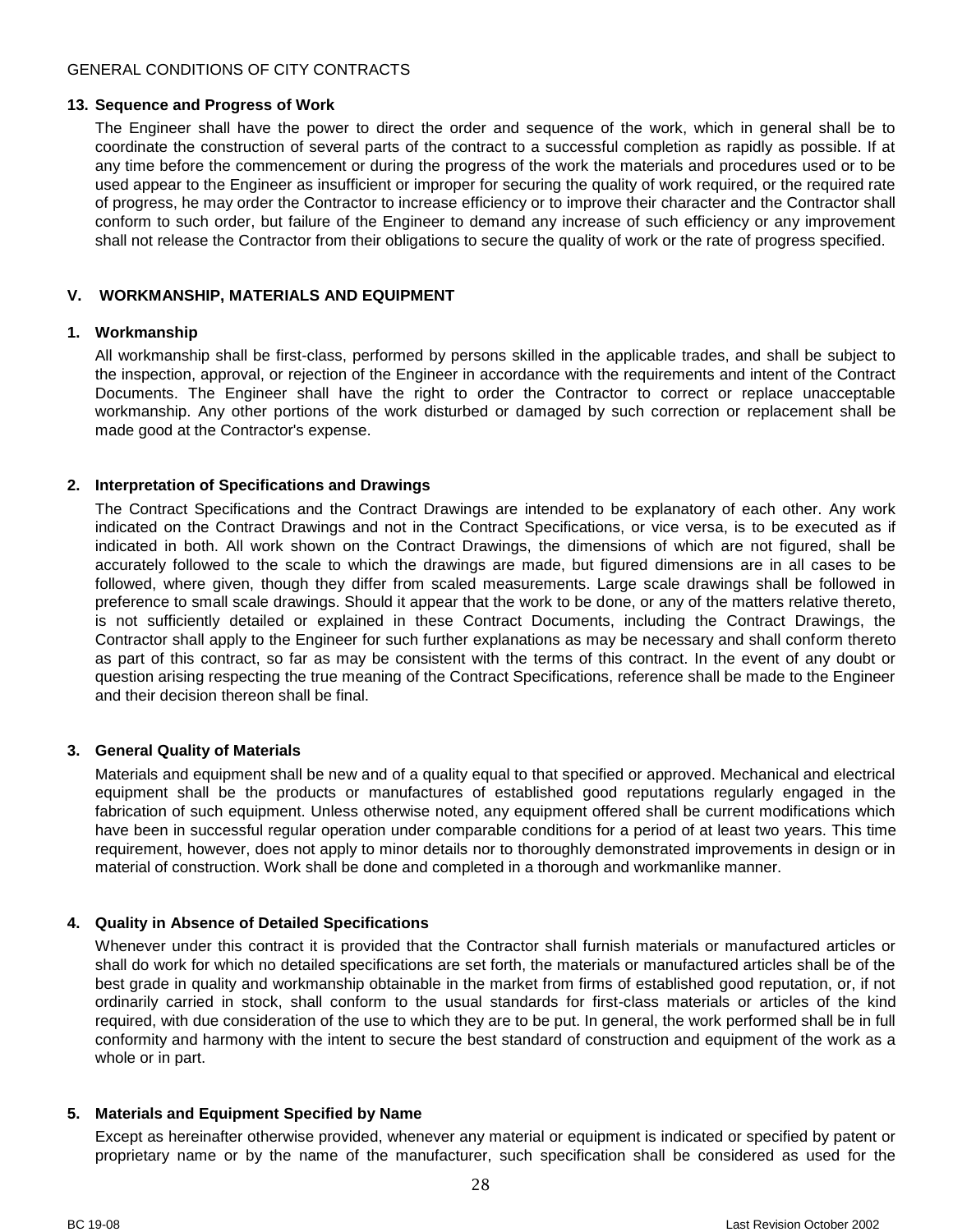purpose of describing the material or equipment desired and shall be considered as followed by the words "or approved equal", and the Contractor may offer any material or equipment which shall be approved by the Engineer and be equal in every respect to that specified; provided, however, that written approval is obtained from the Engineer prior to incorporation into the work.

## <span id="page-28-0"></span>**6. Approval of Materials and Equipment**

All materials and equipment offered to be furnished or furnished for the work are subject to inspection and approval or rejection by the Engineer. Insofar as practicable, approval shall be obtained prior to purchase and delivery of materials and equipment to the site of the work.

## <span id="page-28-1"></span>**7. Drawings of Equipment and Fabricated Materials**

As soon as possible after execution of the contract, the Contractor shall submit to the Engineer a complete listing of the manufacturers of each item of equipment or assembly fabricated off the site which he proposes to furnish on the project, together with sufficient information, including shop assembly and detail drawings, manufacturers' specifications, and performance data to demonstrate clearly that the materials and equipment to be furnished comply with the provisions and intent of the Contract Specifications, Contract Drawings and Contract Documents. If the information shows any deviation from the contract requirements, the Contractor shall, by a statement in writing accompanying the submittal, advise the Engineer of the deviation and state the reason therefore.

The Contractor shall also submit to the Engineer shop drawings showing details of structural steel and concrete reinforcing steel, bending details, piping details, and of other items necessary to proper installation of materials into the completed work.

All drawings and details described above when submitted shall bear the stamp of the Contractor and initials of their authorized representative indicating that the Contractor has reviewed and approved such drawings as meeting their interpretation of the requirements of the contract.

The submittal shall be made in triplicate plus the number of copies that the Contractor desires to be returned to him. Upon review, the Engineer will return all but three copies, which will be stamped or marked either no exception taken or make corrections as noted. In the latter case, an explanation will be given of why the material or equipment is unsatisfactory.

The Contractor shall make any indicated corrections on the drawings returned and shall resubmit corrected drawings until final approval is obtained.

The absence of any exceptions taken by the Engineer of shop drawings and other data submitted by the Contractor shall not relieve the Contractor from responsibility for any errors therein or of furnishing the materials and equipment of proper dimensions, size, quantity, quality, and all performance characteristics to meet the requirements and intent of the Contract Documents.

The Contractor shall have no claim for damages or extension of time on account of any delay in the work resulting from the rejection of material or from revision and resubmission of drawings and other data for approval.

#### <span id="page-28-2"></span>**8. Equipment Drawings**

The Contract Drawings detail structures, piping, appurtenances, and indicate equipment to accomplish certain results. If a contract is entered into which includes items of equipment, facilities, or processes requiring any modifications or deviations from the Contract Drawings, the Contractor shall prepare and submit to the Engineer detailed drawings showing all modifications in structures, reinforcing steel, piping, electrical and mechanical work, etc., to adapt the Contract Drawings to the alternate equipment or facilities. The Engineer will review such drawings and either take no exceptions with them or indicate thereon changes necessary to comply with the project requirements. The Contractor shall revise any unapproved drawings and resubmit them to the Engineer.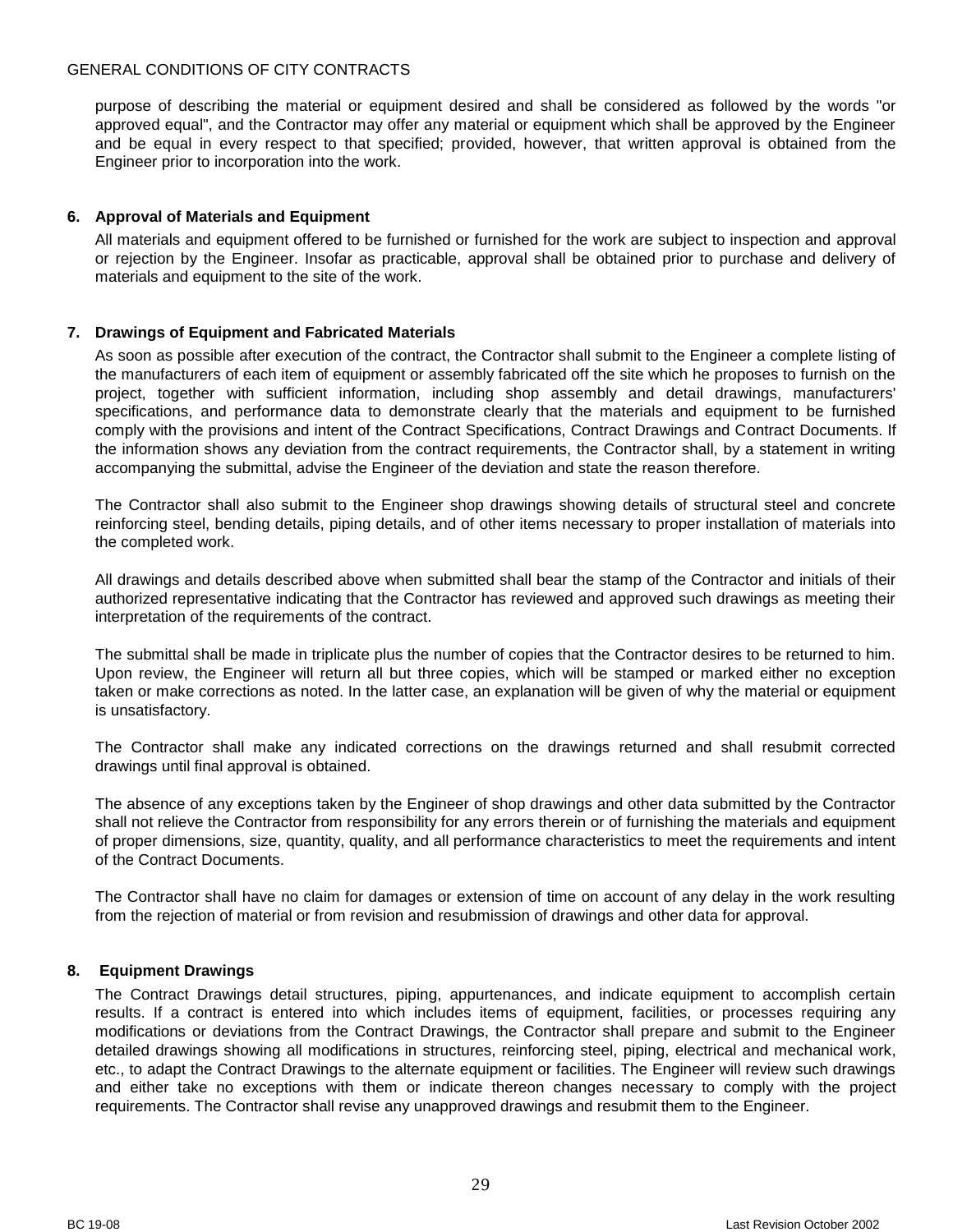#### <span id="page-29-0"></span>**9. Samples**

Whenever requested by the Engineer or called for by the Contract Drawings or the Contract Specifications or Contract Documents, sample or test specimens of the materials to be used or offered for use in the work shall be obtained or prepared by the Engineer. The material for the samples shall be provided by the Contractor with the cost of such materials being merged in the prices stated on items which make up the Total Base Bid.

## <span id="page-29-1"></span>**10. Tests**

All tests and retests of equipment, piping and structures called for in the Contract Specifications or the Contract Drawings or Contract Documents or required by laws, ordinances, and regulations shall be provided by the Owner. Material for testing shall be provided by the Contractor, with the cost of such materials being merged in the prices stated on items which make up the Total Base Bid. All laboratory tests required shall be made by a testing laboratory employed by the Owner. All tests shall be made in accordance with specified procedures, or if not herein specified, they shall be made in accordance with applicable recognized standard practice. Laboratory tests shall be made by a recognized laboratory. Reports of tests provided by the Engineer shall be promptly submitted to the Contractor.

Tests of manufactured materials by the manufacturer at the point of manufacture, assembly and/or fabrication may be accepted by the Engineer in lieu of tests by an independent laboratory.

The Contractor shall give the Engineer sufficient notice of the time and place of any test to be made at the point of manufacture, assembly or fabrication in order that the Engineer may witness the test if he so desires.

## <span id="page-29-2"></span>**11. Material Tests**

Materials incorporated in this contract shall be subject to inspection and tests as follows. All tests, except as noted, shall be made by an independent established testing laboratory, employed and paid for by the Owner. Samples at the mill or factory shall be taken by a representative of the testing laboratory. Samples of construction materials from the site of the work, such as sand, gravel, concrete, cylinders, pipe, etc., for which laboratory tests are required, shall be taken, assembled or prepared on the site of the work by representatives of the testing laboratory or by the Engineer. Any necessary containers, shipping boxes or crates shall be supplied by the testing laboratory or the Engineer. The testing laboratory or the Engineer shall pay all costs of transporting samples to the laboratory. The Contractor shall furnish, without additional charge, all material that may reasonably be required for testing purposes. Visual tests of all materials and slump tests of concrete as specified in the Contract Specifications will be made by the Engineer without cost to the Contractor.

Payment for tests shall be made by the Owner. The tests to be made, the number of samples, and acceptance and rejection shall be based on the latest revised issue of standards and tentative standards of the American Society for Testing Materials unless otherwise noted in the Contract Specifications. Two signed copies of the test reports on testing laboratory forms or letterhead shall be delivered to the Contractor as soon as available.

All tests shall be made in accordance with procedures specified in the Contract Specifications, or if not herein specified, they shall be made in accordance with applicable recognized standard practice. Reports of tests provided by the Engineer shall be promptly submitted to the Contractor.

Tests of manufactured materials by the manufacturer at the point of manufacture, assembly and/or fabrication may be accepted by the Engineer in lieu of tests by an independent laboratory.

The Contractor shall give the Engineer sufficient notice of the time and place of any test to be made at the point of manufacture, assembly or fabrication in order that the Engineer may witness the test if he so desires.

#### <span id="page-29-3"></span>**12. Storage of Materials**

Materials shall be so stored as to ensure the preservation of their quality and fitness for the work. They shall be so located and disposed that prompt and proper inspection thereof may be made.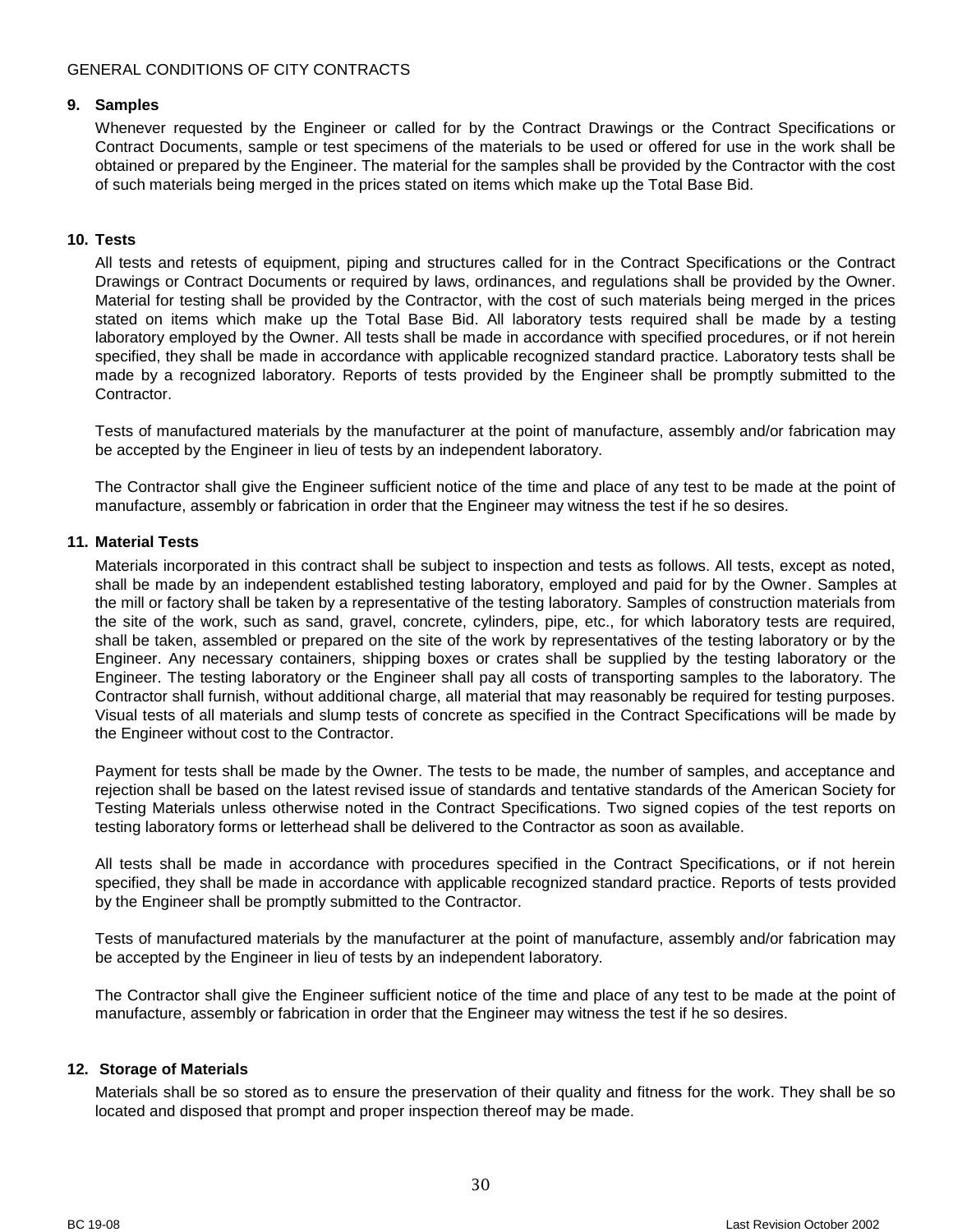#### <span id="page-30-0"></span>**13. Operating and Maintenance Instructions**

Before final acceptance of the work, the Contractor shall deliver to the Engineer a minimum of two complete and suitable operating and maintenance instructions and parts lists for each piece of equipment or equipment assembly. These instructions and lists shall be assembled in two or more sets in an orderly arrangement and shall be accompanied by a tabulation of the information provided for each item of equipment.

## <span id="page-30-1"></span>**14. Compliance with State Safety Code**

All necessary machinery guards, railings and other protective devices shall be provided as specified by the State Division of Industrial Safety of the State in which the work under this contract is constructed.

## <span id="page-30-2"></span>**15. Fuel Storage**

- 1. On-site storage of any fuel (gasoline, diesel, etc.), shall be prohibited except that contained in the fuel tanks of the contractor's equipment; and, or,
- 2. The contractor shall defend, hold harmless and indemnify the City against all damages resulting from pollution damage caused by their equipment and/or supplies, regardless of the cause.

# <span id="page-30-3"></span>**VI. PROSECUTION OF WORK**

## <span id="page-30-4"></span>**1. Equipment and Methods**

The work under this contract shall be prosecuted with all materials, tools, machinery, apparatus and labor, and by such methods as are necessary to the complete execution of everything described, shown or reasonably implied in the Contract Documents. If at any time before the beginning or during the progress of the work, any part of the Contractor's plant or equipment or any of their methods of execution of the work appear to the Engineer to be unsafe, inefficient or inadequate to insure the required quality or rate of progress of the work, he may order the Contractor to increase or improve their facilities or methods and the Contractor shall comply promptly with such orders; but neither compliance with such orders nor failure of the Engineer to issue such orders shall relieve the Contractor from their obligation to secure the degree of safety, the quality of the work and the rate of progress required. The Contractor alone shall be responsible for the safety, adequacy and efficiency of their plant, equipment and methods.

## <span id="page-30-5"></span>**2. Time of Completion**

The Contractor shall promptly begin the work under this contract, and all portions of the project made the subject of this contract shall be begun and so prosecuted that they shall be completed and ready for full use within the time specified elsewhere in these Contract Documents.

#### <span id="page-30-6"></span>**3. Avoidable Delays**

Avoidable delays in the prosecution or completion of the work shall include all delays which might have been avoided by the exercise of care, prudence, foresight or diligence on the part of the Contractor.

Delays in the prosecution of parts of the work, which may in themselves be unavoidable but do not necessarily prevent or delay the prosecution of other parts of the work nor the completion of the whole work within the time herein specified, reasonable loss of time resulting from the necessity of submitting plans to the Engineer for approval and from the making of surveys, measurements and inspections, and such interruptions as may occur in the prosecution of the work on account of the reasonable interference of other contractors employed by the Owner, which do not necessarily prevent the completion of the whole work within the time herein specified, will be deemed avoidable delays within the meaning of this contract.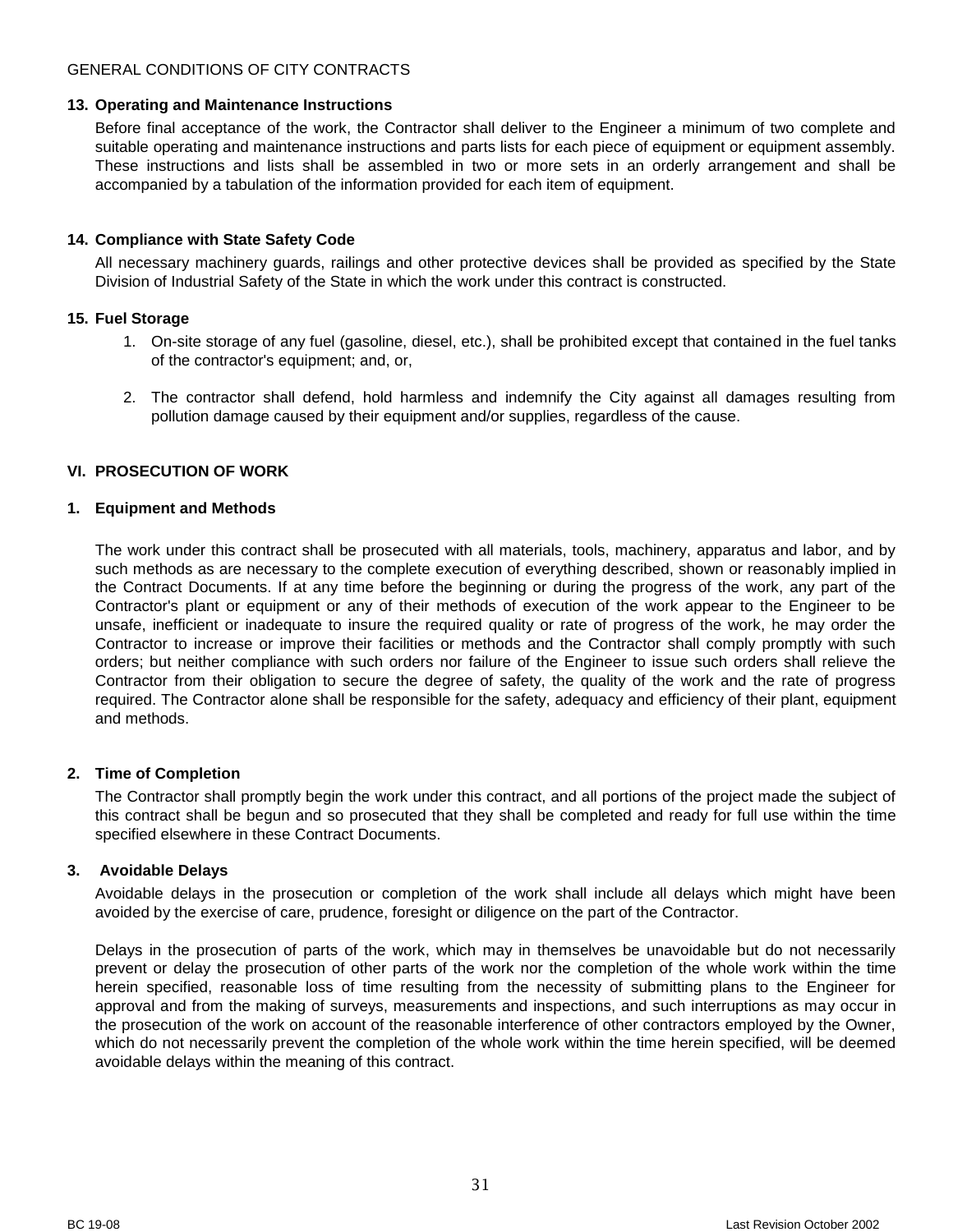#### <span id="page-31-0"></span>**4. Unavoidable Delays**

Unavoidable delays in the prosecution or completion of the work under this contract shall include all delays which may result through causes beyond the control of the Contractor and which he could not have provided against by the exercise of care, prudence, foresight or diligence. Orders issued by the Owner, changing the amount of work to be done, the quantity of material to be furnished, or the manner to be done, the quantity of material to be furnished, or the manner in which the work is to be prosecuted, failure of the Owner to provide rights-of-way, and unforeseen delays in the completion of the work of other contractors under contract with the Owner will be considered unavoidable delays, so far as they necessarily interfere with the Contractor's completion of the whole of the work. Delays due to adverse weather conditions will not be regarded as unavoidable delays as the Contractor should understand that such conditions are to be expected and plan their work accordingly.

## <span id="page-31-1"></span>**5. Notice of Delays**

Whenever the Contractor foresees any delay in the prosecution of the work, and in any event immediately upon the occurrence of any delay, he shall notify the Engineer in writing of the probability of the occurrence of such delay and its cause in order that the Engineer may take immediate steps to prevent, if possible, the occurrence or continuance of the delay, or, if this cannot be done, may determine whether the delay is to be considered avoidable or unavoidable, how long it continues, and to what extent the prosecution and completion of the work are to be delayed thereby.

After the completion of any part of the whole of the work, the Engineer, in approving the amount due to the Contractor, will assume that any and all delays which have occurred in its prosecution and completion have been avoidable delays, except such delays as shall have been called to the attention of the Engineer at the time of their occurrence and later found by him to have been unavoidable. The Contractor will make no claims that any delay not called to the attention of the Engineer at the time of its occurrence has been an unavoidable delay.

## <span id="page-31-2"></span>**6. Extension of Time**

(a) Unavoidable Delays

For delays which are unavoidable, as determined by the Owner, the Contractor will be allowed, if he applies for the same, an extension of time beyond the time specified for completion elsewhere in the Contract Documents, proportionate to such unavoidable delay or delays, within which to complete the Contract; and the Contractor will not be charged, because of any extension of time for such unavoidable delay, any liquidated damages or engineering and inspection costs as are charged in the case of extensions of time for avoidable delays.

(b) Avoidable Delay

If the work called for under this Contract is not

finished and completed by the Contractor, in all parts and in accordance with all requirements, within the time specified for completion elsewhere in these Contract Documents, including extensions of time granted because of unavoidable delay, or if any time prior to the expiration of said time it should appear to Owner that the Contractor will be unable to finish and complete said work as aforesaid within said time, and if the Contractor's failure or inability to finish and complete said work as aforesaid within said time should be due, as determined by Owner, to avoidable delay or delays, then in that event the Owner, if it finds such to be for the best interests of the Owner, may, but will not be required to grant to Contractor an extension or extensions of time within which to finish and complete all said work.

If such extension of time for Avoidable Delay is not granted, the provisions of the paragraph "Right of Owner to Terminate Contract" of these General Conditions will be followed. If the time limit be so extended, the Owner shall charge to Contractor, and may deduct from the final payment for the work, all engineering, and inspection expenses incurred by Owner in connection with the work during the period of such extension or extensions, except that the cost of final surveys and preparation of final estimates will not be included in such charges. Such expenses of Owner will be computed on the basis of the per diem schedule of charges set forth in the General Conditions of Contract. In addition, if such an extension of time is granted, Contractor will be charged liquidated damages if provided for in the Special Conditions of Contract.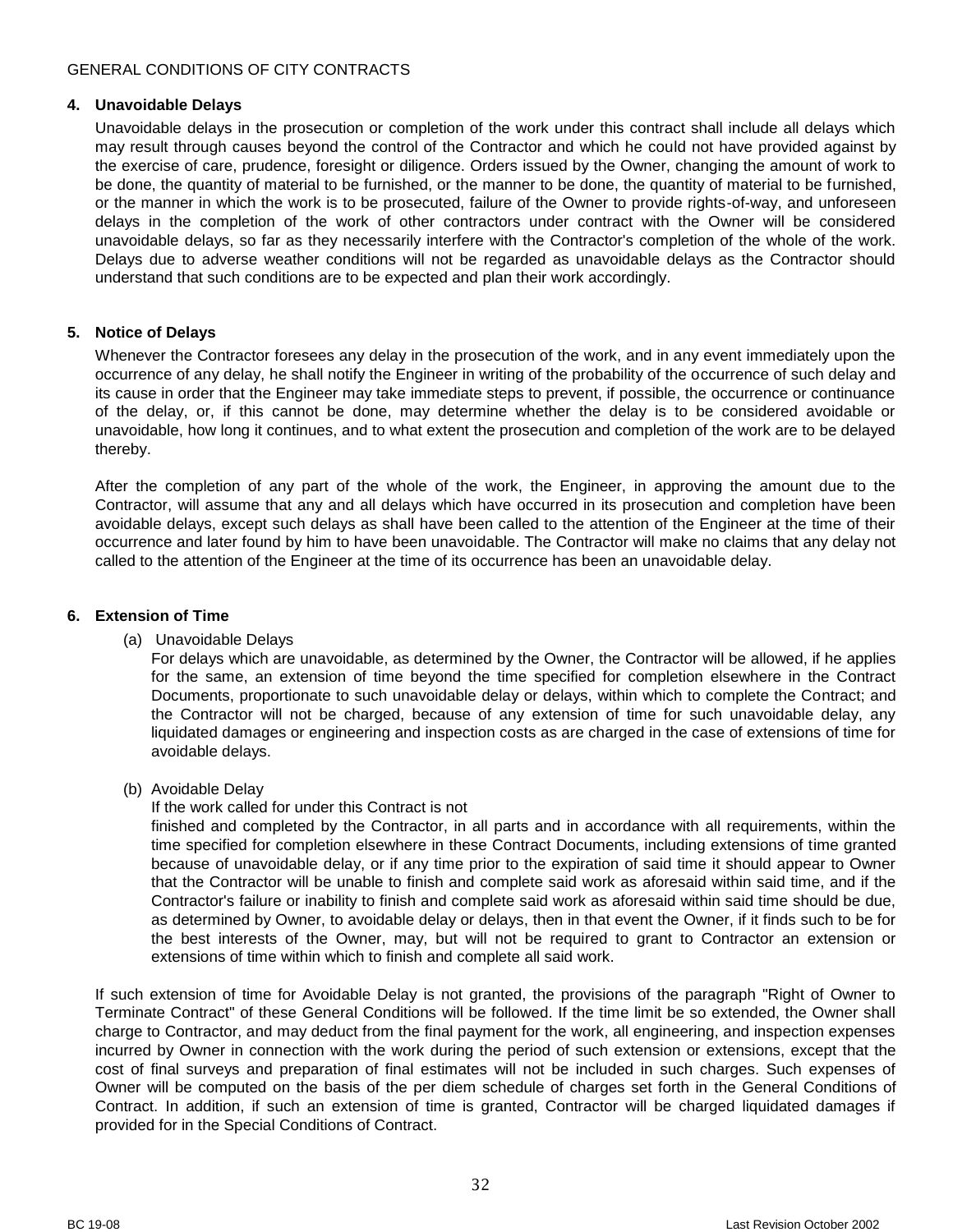## <span id="page-32-0"></span>**7. Unfavorable Weather and Other Conditions**

During unfavorable weather and other unfavorable conditions, the Contractor shall pursue only such portions of the work as shall not be damaged thereby. No portions of the work whose satisfactory quality or efficiency will be affected by an unfavorable condition shall be constructed while these unfavorable conditions exist unless, by special means or precautions approved by the Engineer, the Contractor shall be able to overcome them.

# <span id="page-32-1"></span>**VII. PAYMENTS AND CONTRACT COMPLETION**

## <span id="page-32-2"></span>**1. Progress Estimates and Payments**

At about the close of each month during which satisfactory progress has been made toward the final completion of the work the Engineer will make an estimate of the amount and value of the work which has been done under this Contract during that month, or since the date of the next preceding estimate. Such estimate shall not be made either wholly or in part of appraisal or estimation, and it shall be sufficient if it is approximate only. Any error or in accuracy which may occur in any such progress estimate may be allowed for or corrected in any subsequent estimate.

The first estimate shall be of the value of the work done since the Contractor shall have begun the performance of this contract, and every subsequent estimate, except the final estimate shall be of the value of the work done since the last preceding estimate was made; provided, however, that should the Contractor fail to adhere to the program of completion fixed in this contract, the Engineer shall deduct from the next and all subsequent estimates the full calculated accruing amount of the liquidated damages (if any) to the date of said estimate, until such time as the compliance with the program has been restored; and provided, further that no estimate shall be required to be made when, in the judgment of the Engineer, the total value of the work done and materials incorporated into the work under the contract since the last preceding estimate amounts to less than Five Thousand Dollars (\$5,000.00).

The estimate shall be signed by the Contractor and Engineer and approved by the Owner, and after such approval the Owner, subject to the foregoing provisions, and partial waiver of leins, will pay or cause to be paid to the Contractor, in the manner provided by law, an amount equal to ninety-five percent (95%) of the estimated value of the work performed.

## <span id="page-32-3"></span>**2. Alterations, Omissions and Extra Work**

Owner reserves the right to increase or decrease the quantity of any item or portion of the work, or to omit portions of the work, as may be deemed necessary or advisable by the Owner, and, also, to make such alterations or deviations, additions to, or omissions from the work or the Contract Drawings and Specifications, as may be determined during the progress of the work to be necessary or advisable for the proper completion thereof. Upon written order of the Owner, the Contractor shall proceed with the work as increased, decreased or altered.

The Engineer is authorized to order minor changes in the work which do not involve extra cost to Owner, and which do not change the character of the work; he is not authorized to order any other changes, alterations, omissions, additions, or extra work, unless the same are approved in a Contract Supplement properly authorized in writing by the governing unit of the Owner. No claim of Contractor for extra compensation because of any change, alteration, omission, addition or extra work will be paid or be payable unless a written order for such change, alteration, omission, addition or extra work, is signed by the authorized representative of the Owner.

When any changes decrease the amount of work to be done, such changes shall not constitute a basis or reason for any claim by Contractor for extra compensation or damages on account of any anticipated profits which he thereby loses on the omitted work; and Contractor shall not be entitled to any compensation or damages therefore.

## <span id="page-32-4"></span>**3. Owner's Right to Withhold Certain Amounts**

The Owner may withhold from payments to the Contractor, in addition to retained percentage, such an amount or amounts as may be necessary to cover: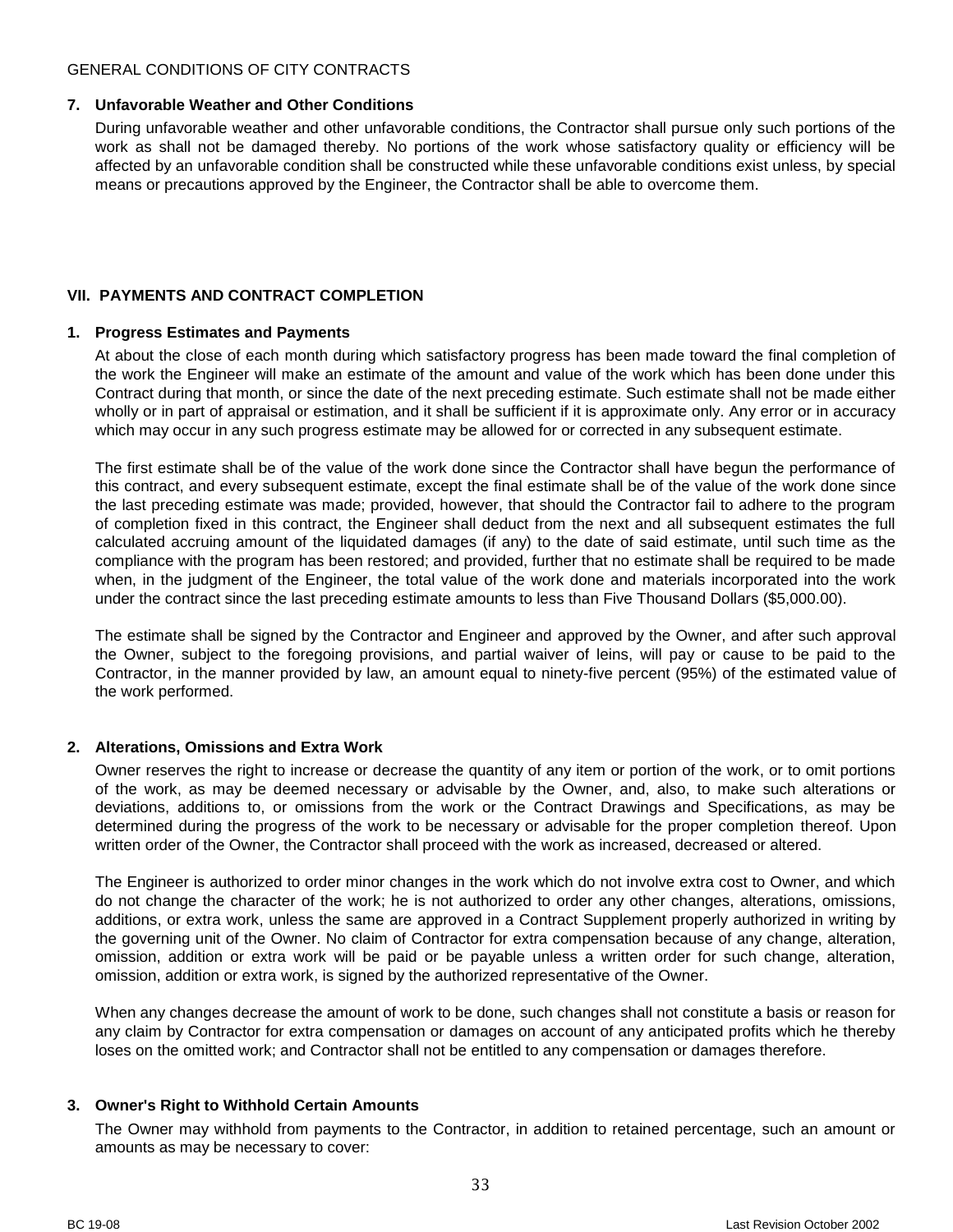(a) Payments that may be earned or due for just claims for labor or materials furnished in and about the work; (b) Defective work not remedied;

(c) Failure of the Contractor to make proper payments to a subcontractor;

(d) Reasonable doubt that this contract can be completed for the balance then unpaid;

(e) Damage caused by the contractor has not been repaired;

(f) Cost of field engineering, inspection and other expenses mentioned in paragraph VII 6, "Excess Cost of Field Engineering and Inspection for Time Extension".

The Owner will disburse and shall have the right to act as agent for the Contractor in disbursing such funds as have been withheld pursuant to this paragraph to the party or parties who are entitled to payment therefrom. The Owner will render to the Contractor a proper accounting of all such funds disbursed in behalf of the Contractor.

The Owner also reserves the right, even after full completion and acceptance of the work, to refuse payment of the final ten percent (10%) due the Contractor until it is satisfied that all subcontractors, material suppliers, and employees of the Contractor have been paid in full.

#### <span id="page-33-0"></span>**4. Compensation for Extra Work and Work Omitted**

Whenever corrections, additions or modifications in the work under this Contract change the amount of work to be done or the amount of compensation due the Contractor, the Owner will prepare a Contract Supplement setting forth the extra work to be performed or work to be omitted. Such a Contract Supplement will also set forth the method of computing the added or reduced compensation to be due the Contractor. The method of computing the added or reduced compensation will be determined under one or more of the following methods as selected by the Owner.

(a) By unit prices contained the Contractor's original Proposal and incorporated in this construction contract.

(b) By a supplemental schedule of prices contained in the Contractor's original Proposal and incorporated in this construction contract.

- (c) By an acceptable lump sum or unit price proposal by the Contractor.
- (d) By an amount equal to the sum of the following five items as full and proper compensation:
- (1) The necessary reasonable cost to the Contractor of the material required for the work as furnished by the Contractor and delivered by him at the site of the work.
- (2) The necessary cost to the Contractor of the labor (including foremen devoting their exclusive attention to the work in question) required to incorporate all of said material into the work and to finish the work in accordance with direction.
- (3) The necessary reasonable cost to the Contractor for the use of equipment used for the work.
- (4) The cost of workers' compensation insurance premiums, State unemployment and Federal Social Security payments on the labor included in item (2).
- (5) Fifteen percent (15%) of the sum of items (1), (2), (3) and (4) which shall be considered as covering all other expenses and profit.

Under method (d) described above, in order that a proper estimate may be made by the Engineer of the cost of labor and materials incorporated into extra work, the Contractor shall furnish weekly an itemized statement of material and labor supplied, together with the cost of such material and the wages paid, and shall furnish vouchers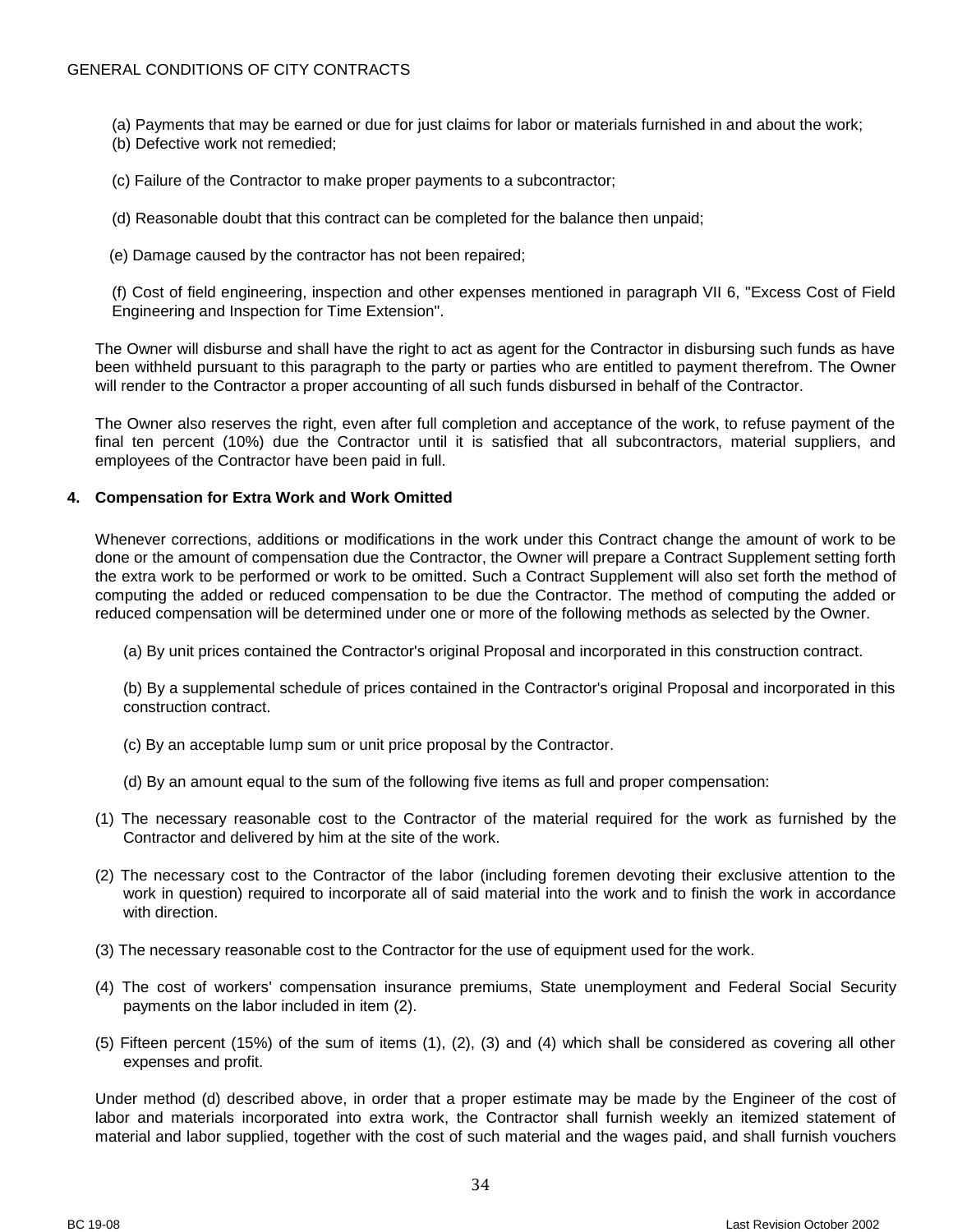for quantities and prices of such labor, material or work. In the event the Contractor fails to comply with the above provisions, he shall have no claim for compensation against the Owner.

In cases where a lump sum proposal is submitted by the Contractor in excess of Five Hundred Dollars (\$500.00) and the Owner considers the proposal so submitted is excessive or unreasonable for the changes or added work contemplated, the Owner reserves the right to request a proposal for the same changed items from other contractors. If a proposal for such added work is obtained from other contractors at a lesser amount, the Owner reserves the right to make an award of such work to another contractor unless the Contractor on this Contract agrees to do the added work or changed work for the price named by the other contractor.

## <span id="page-34-0"></span>**5. Time for Completion of Contract**

All work called for by this contract shall be completed and ready for full use within the time specified in the signed Agreement.

## <span id="page-34-1"></span>**6. Excess Cost of Field Engineering and Inspection for Time Extension**

This Contract provides for the payment by Contractor to the Owner of certain engineering, and inspection expenses in the event Owner should grant to Contractor an extension or extensions of time because of avoidable delay. The amount of said engineering, and inspection expenses, reimbursement of which is provided for in said paragraph, shall be computed and determined on the basis of the per hour schedule of charges for a forty-hour straight time work week as shown in Column 1 of the following schedule.

For any overtime beyond the regular 8-hour day and for any time worked on Saturday, Sunday or Holidays, the charges for such personnel will be as shown in Column 2 of the following schedule.

| Column 1         | Column 2 (each hour) |
|------------------|----------------------|
| Engineer \$40.00 | \$60.00              |
| Inspector 30.00  | 45.00                |

#### <span id="page-34-2"></span>**7. Acceptance of Work**

The work will be accepted in writing by the Owner when the whole shall have been completed in accordance with the terms of the Contract Documents as determined by the Owner, and its official representatives. When the work is substantially completed, the Contractor shall notify the Owner, in writing, that the work will be ready for final inspection and test on a definite date which shall be stated in such notice. The notice shall be given at least five (5) days in advance of said date and shall be forwarded through the Engineer. The Owner shall cause an inspection to be made in order to determine whether the work has been completed in accordance with the terms of the/she Contract Documents.

## <span id="page-34-3"></span>**8. Final Estimate, Final Contract Supplement & Payment**

The Engineer shall, as soon as practicable after the final acceptance of the work under this contract, make a final estimate of the amount of work done there under and the value thereof.

A final Contract Supplement shall be prepared which will indicate the as-built quantities for all work completed and approved by the Engineer. After the approval of the final Contract Supplement by the governing body of the Owner, the Engineer will prepare the final estimate for which the Owner shall pay or cause to be paid to the Contractor, in the manner provided by law, the entire sum so found to be due hereunder, after deducting there from all previous payments and such other lawful amounts as the terms of the contract prescribe.

Neither the final payment nor any part of the retained percentage shall become due until the Contractor shall deliver to the Owner a complete release of all claims or liens arising out of the contract, or receipts in full in lieu thereof and, if required in either case, an affidavit that so far as he has knowledge or information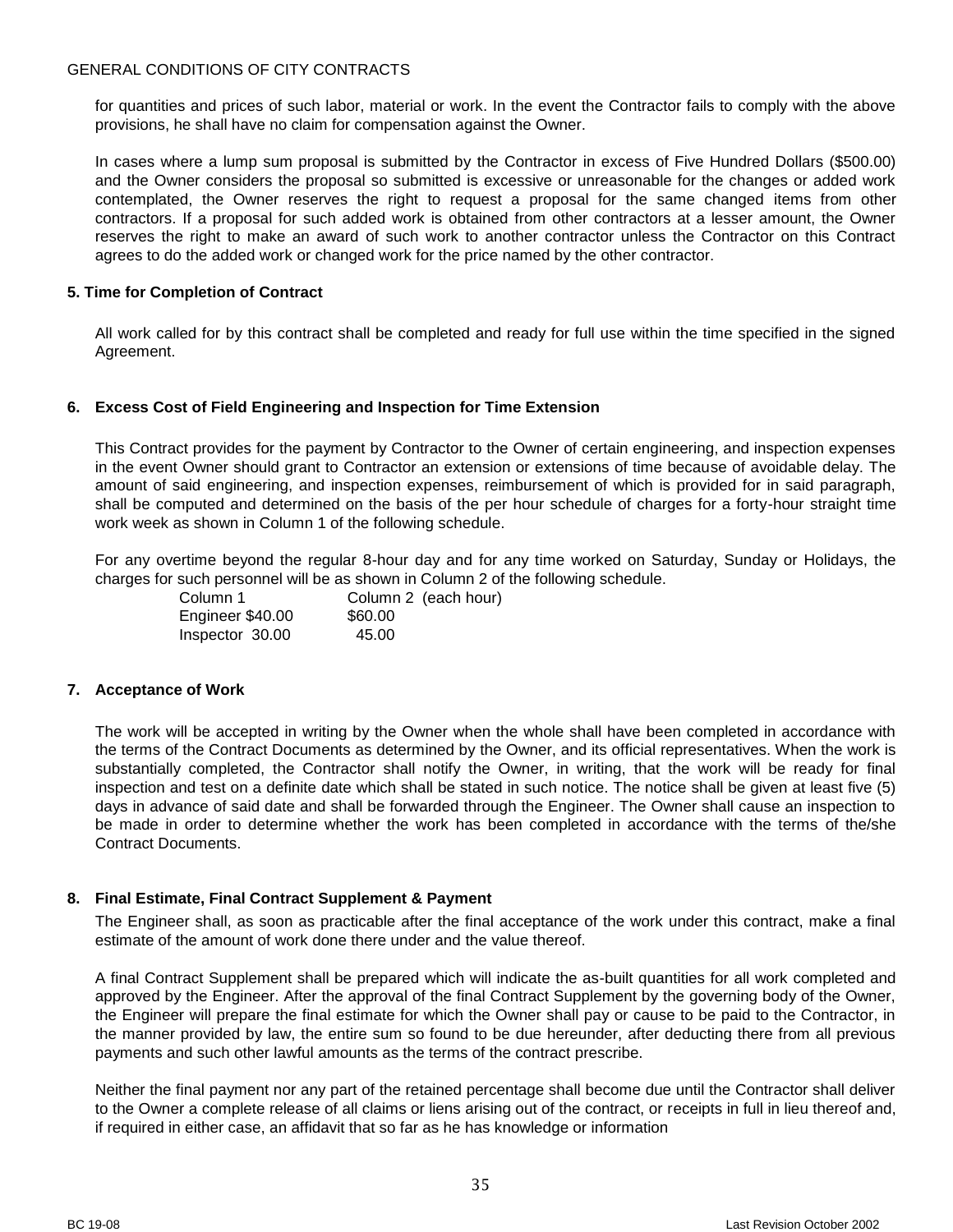the release and receipts include all the labor and materials for which a lien or claim could be filed; but the Contractor may, if a subcontractor refuses to furnish a release or receipt in full, furnish a bond satisfactory to the Owner to indemnify the Owner against any claim or lien (in cases where such payment is not already guaranteed by surety bond). If any claim or lien remains unsatisfied after all payments are made, the Contractor shall refund to the Owner all moneys that the latter may be compelled to pay in discharging such a lien, including all costs and a reasonable attorney's fee.

In no case will final payment be made in less than thirty-five (35) calendar days after the completion of the work and its acceptance by the Owner.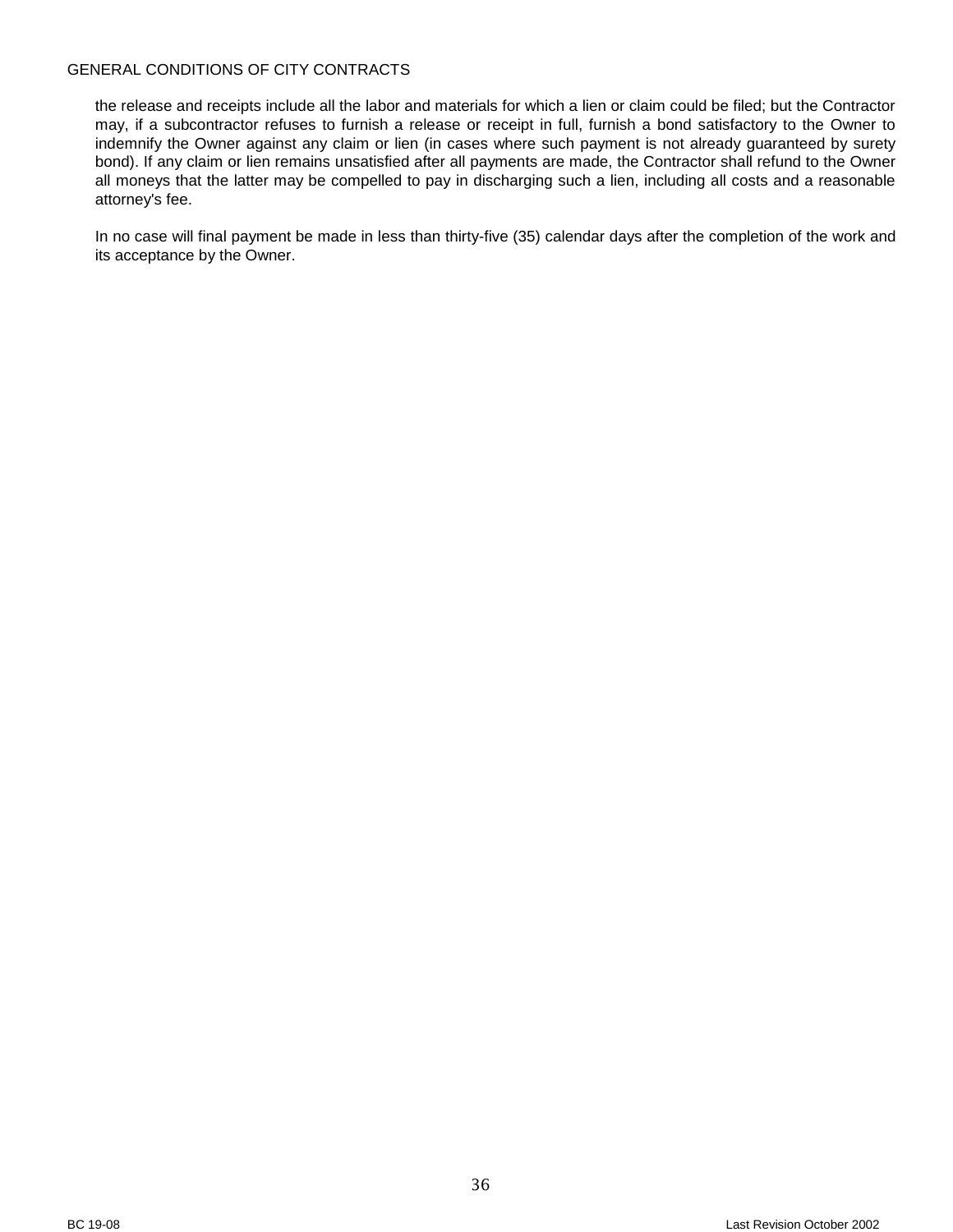## BC 19-08 SECTION III - REQUIREMENTS FOR FEDERAL PROJECTS

# TABLE OF CONTENTS

<span id="page-36-0"></span>

| 2.             |                                                                               |  |
|----------------|-------------------------------------------------------------------------------|--|
| 3.             |                                                                               |  |
| 4.             |                                                                               |  |
| 5.             |                                                                               |  |
| 6.             |                                                                               |  |
| 7 <sub>1</sub> |                                                                               |  |
| 8.             |                                                                               |  |
| 9.             |                                                                               |  |
| 10.            |                                                                               |  |
| 11.            |                                                                               |  |
| 12.            |                                                                               |  |
| 13.            |                                                                               |  |
| 14.            | PAYMENT OF PREVAILING WAGES & FRINGE BENEFITS FOR FEDERALLY FUNDED PROJECTS41 |  |
| 15.            |                                                                               |  |
| 16.            |                                                                               |  |
| 17.            |                                                                               |  |
|                |                                                                               |  |
|                | CERTIFICATION OF PRIMARY CONTRACTOR REGARDING DEBARMENT. SUSPENSION AND OTHER |  |
|                |                                                                               |  |
|                |                                                                               |  |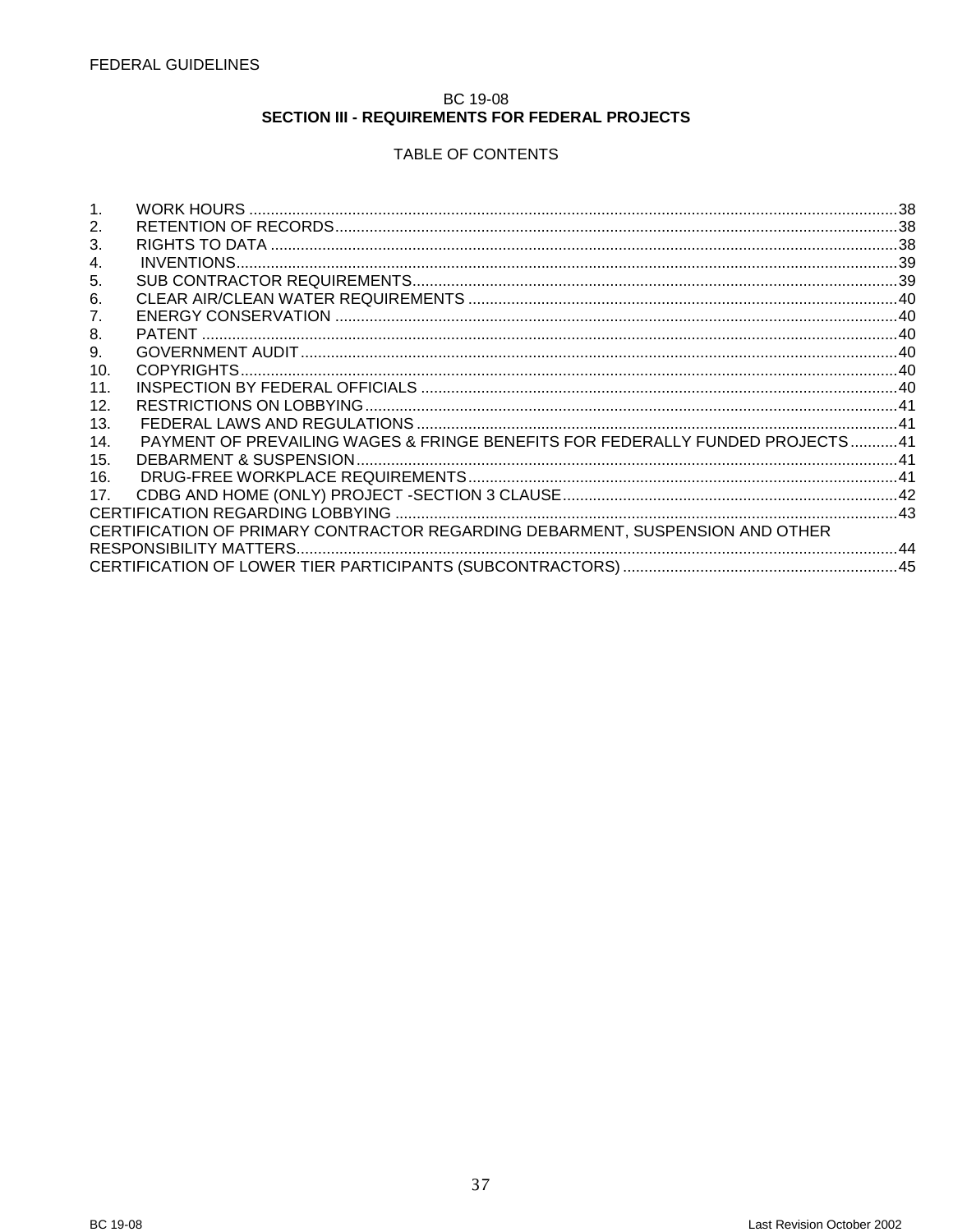#### <span id="page-37-0"></span>**1. WORK HOURS**

Contractor must comply with Sections 103 and 107 of the Contract Work Hours and Safety Standards Act (40 U.S.S. 327-330) as supplemented by Department of Labor regulations (29 CFR Part 5).

#### <span id="page-37-1"></span>**2. RETENTION OF RECORDS**

The Contractor shall permit the City or its authorized representative to inspect and audit all data and records relating to the performance of this Project for a period of three (3) years after final payment is made to the Contractor. For such inspection and audit, the Contractor shall retain all data records pertaining to this Project. The periods of access and examination for data and records which relate to litigation of the settlement of claims arising out of the performance of this Contract, or costs and expenses of this Contract as to Which exception has been taken by the City or its authorized representatives, shall continue until such litigation, claims or exceptions have been disposed of.

## <span id="page-37-2"></span>**3. RIGHTS TO DATA**

The Contractor agrees to comply with the following provisions:

- (a) The term "subject data" as used herein means recorded information, whether or not copyrighted, that is delivered to specified to be delivered under this Agreement. The term includes graphic or pictorial delineation in media such as drawings or photographs; text inspections or related performance or design-type documents; machine forms such as punched cards, magnetic tape or computer memory printouts; and information retained in computer software, engineering drawings and associated lists specifications, standards, process sheets, manuals, technical reports, catalog item identifications, and related information. The term does not include financial reports, cost analyses, and similar information incidental to Project administration.
- (b) The following restrictions apply to all subject data first produced in the performance of this Agreement:
	- (1) Except for its own internal use, the City may not publish or reproduce such data in whole or in part, or in any manner or form, nor may the City authorize others to do so, without the written consent of the Government, until such time as the Government may have either released or approved the release of such data to the public; this restriction on publication, however, does not apply to Agreements with academic institutions.
	- (2) As authorized by 49 CFR Part 18.34, the city reserves a royalty-free, nonexclusive and irrevocable license to reproduce, publish or otherwise use, and to authorize others to use, for Federal Government purposes
- a) Any work developed under a grant, cooperative agreement, sub-grant, sub-agreement, or third party contract, irrespective of whether or not a copyright has been obtained; and
- b) Any rights of copyright to which the City of Battle Creek or a third party contractor purchases ownership with Federal assistance.
- c) The City of Battle Creek shall indemnify, save and hold harmless the Government, its officers, agents, and employees acting within the scope of their official duties against any liability, including costs and expenses, resulting from any willful or incidental violation by the City of Battle Creek of proprietary rights, copyrights, or right of privacy, arising out of the publication, translation, reproduction, delivery, use or disposition of any data furnished under this Agreement.
- d) Nothing contained in this clause shall imply a license to the Government under any patent or be construed as affecting the scope of any license or other right otherwise granted to the Government under any patent.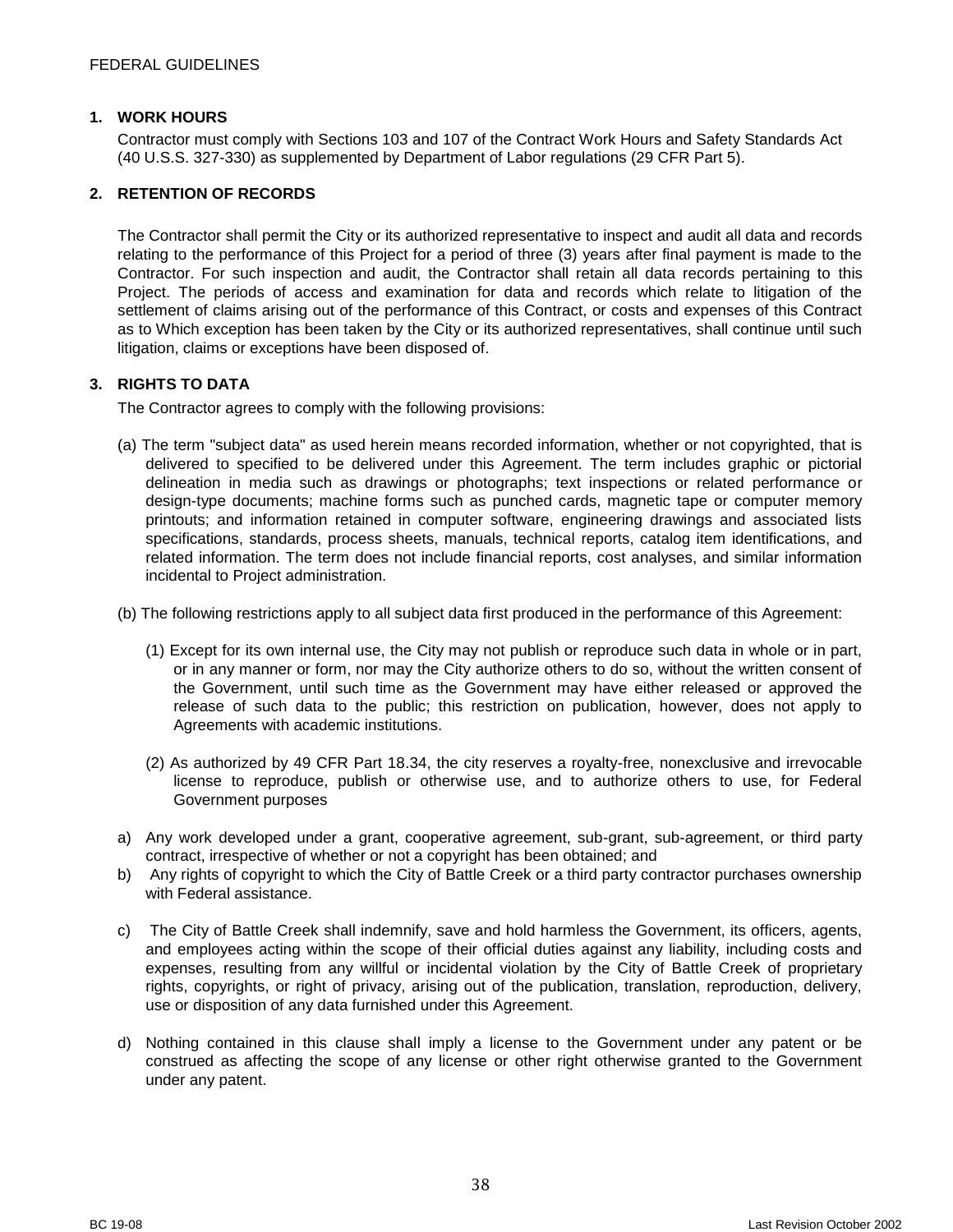- e) Provisions (2)b), (2)c), and (2)d) of this Agreement are not applicable to material furnished to the City of Battle Creek by the Government and incorporated in the work furnished under the Agreement; provided that such incorporated material is identified by the City of Battle Creek at the time of delivery of such work.
- f) In the event that the Project, which is the subject of this Agreement, is not completed, for any reason whatsoever, all data developed under that Project shall be come subject data as defined in Provision (2) a) of this Agreement and shall be delivered as the Government may direct.

# <span id="page-38-0"></span>**4. INVENTIONS**

If any invention, improvement, or discovery of the Contractor is conceived or first actually reduced to practice in the course of or under this Project, which invention, improvement, or discovery may be patentable under the laws of the United States of America or any foreign country, the Contractor shall immediately notify the City of Battle Creek and provided a detailed report. The rights and responsibilities of the City of Battle Creek, the Contractor, and the Federal government with respect to such invention, improvement, or discovery will be determined in accordance with applicable Federal laws, regulations, policies, and any waiver thereof.

# <span id="page-38-1"></span>**5. SUB CONTRACTOR REQUIREMENTS**

- A. The Contractor shall solicit minority and women-owned businesses whenever possible as referenced in 570.507 HUD requirements as sources of supplies, equipment, construction and services as subcontractors in this procurement by :
- B. Assuring State of Michigan qualified minority and women-owned businesses are solicited. The City of Battle Creek may require proof of solicitation.
	- a) When economically feasible, dividing total requirements into smaller tasks or quantities so as to permit maximum minority and women-owned business participation.
	- b) )Where the requirements permits, establishing delivery schedules which will encourage participation of minority and women-owned businesses.
	- c) Using the service and assistance of the Small Business Administration, the Office of Disadvantaged Business Enterprise of the Department of Commerce or other appropriate agency as required.
- C. The low responsive, responsible bidder shall submit a list of their sub-contractor's before award of the contract. They must list all subcontractors to be associated with their bid, including the type of work to be performed. Any and all subcontractors shall be bound by all of the terms, conditions and requirements of the bid/contract; however, the prime contractor shall be responsible for the performance of the total work requirements.
- D. The Contractor shall cooperate with the City of Battle Creek in meeting its commitments and goals with regard to maximum utilization of minority and women business enterprise, and will use its best efforts to ensure that minority and women business enterprises have maximum practical opportunity to complete for subcontract work under this agreement.
- E. DEFINITIONS

Minority Business Enterprises: A minority business enterprise is defined as a company wherein minorities constitute active participation and ownership over 50%. Minorities are defined as United States citizens who are members of the following groups of protected classes: Black, Hispanic, Oriental, Eskimo and American Indians who are certified by the Indian Affairs Commission. These groups will have the power to make policy decisions in a business and are involved in the day-today management of the business.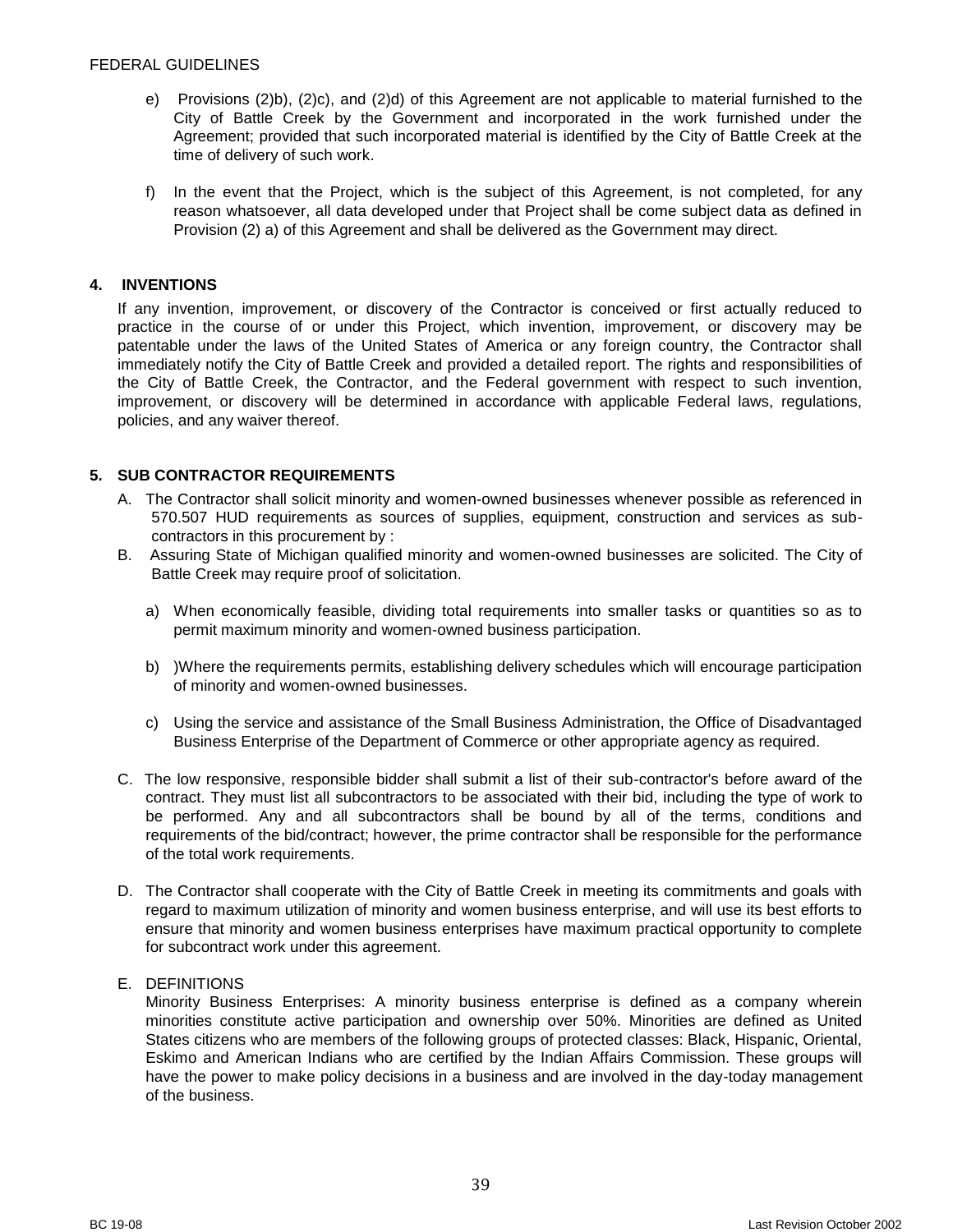Women Business Enterprise: A women business enterprise is defined as a company wherein females constitute active participation and ownership of over 50%. The female owner will have the power to make policy decisions in a business and are involved in the day-to-day management of the business.

## <span id="page-39-0"></span>**6. CLEAR AIR/CLEAN WATER REQUIREMENTS**

The contractor must comply with all applicable standards, orders, or requirements issued under section 306 of the Clear Air Act (42 U.S.C., 1857(h), section 508 of the Clean Water Act (33 U.S.C. 1368), Executive Order 11738, and E.P.A. regulations (40 CFR Part 15) for all contracts in excess of \$100,000.

## <span id="page-39-1"></span>**7. ENERGY CONSERVATION**

The Contractor shall familiarize themselves and abide by the mandatory standards and policies relating to energy efficiency which are contained in the Energy Policy and Conservation Act (Public Law 94-163) and all State policies on energy efficiency.

## <span id="page-39-2"></span>**8. PATENT**

The Contractor warrants that the goods do not infringe on any patent rights and agrees to infringe on any patent rights and agrees to defend, indemnify and hold the City of Battle Creek, it officers, agents employees, trustees and its successors and assigns, harmless from and against any and all liabilities, loss, damage or expense, including without limitation, court costs and reasonable attorneys' fees, arising out of any infringement of any letters, patent, trade name, trademark, copyright or trade secret by reason of the sale or use of any goods purchased under the Contract. The City of Battle Creek makes not warranty that the production, sale or use of goods under this Contract. the City of Battle Creek makes no warranty that the production, sale or use of goods under this Contract will not give rise to any such claim and the City of Battle Creek shall not be liable to the Contractor for any such claim brought against the Contractor.

#### <span id="page-39-3"></span>**9. GOVERNMENT AUDIT**

The Contractor shall permit the Government or its authorized representative to inspect and audit all data and records relating to the performance of this Project for a period of three (3) years after final payment is made to the Contractor. For such inspection and audit, the Contractor shall retain all data and records pertaining to this Project. The periods of access and examination for data and records which relate to litigation of the settlement of claims arising out of the performance of this Contract as to which exception has been taken shall continue until such litigation, claims or exceptions have been disposed of. All reports must follow guidelines set forth in 24 CFR number 570.507.

#### <span id="page-39-4"></span>**10. COPYRIGHTS**

The Federal awarding agency reserves a royalty-free, non exclusive, and irrevocable license to reproduce, publish or otherwise use, and to authorize others to use for Federal Government purposes:

- a) The copyright in any work developed under
- b) a grant, subgrant, or contract under a grant or subgrant; and
- c) Any rights of copyright to which a grantee, subgrantee or a contractor purchases ownership with grant support.

#### <span id="page-39-5"></span>**11. INSPECTION BY FEDERAL OFFICIALS**

The Contractor agrees to permit the City of Battle Creek or their designee, or the Comptroller General of the United States, or their authorized representatives, to inspect all Project work, materials, payrolls, and other data, and to audit the books, records, and accounts of the Contractor and its contractors pertaining to the Project. The Contractor agrees to require each third party contractor whose contract award is not based on competitive bidding procedures to permit the City of Battle Creek, or the Controller General of the United States, or their duly authorized representatives, to inspect all work, materials, payrolls, and other data and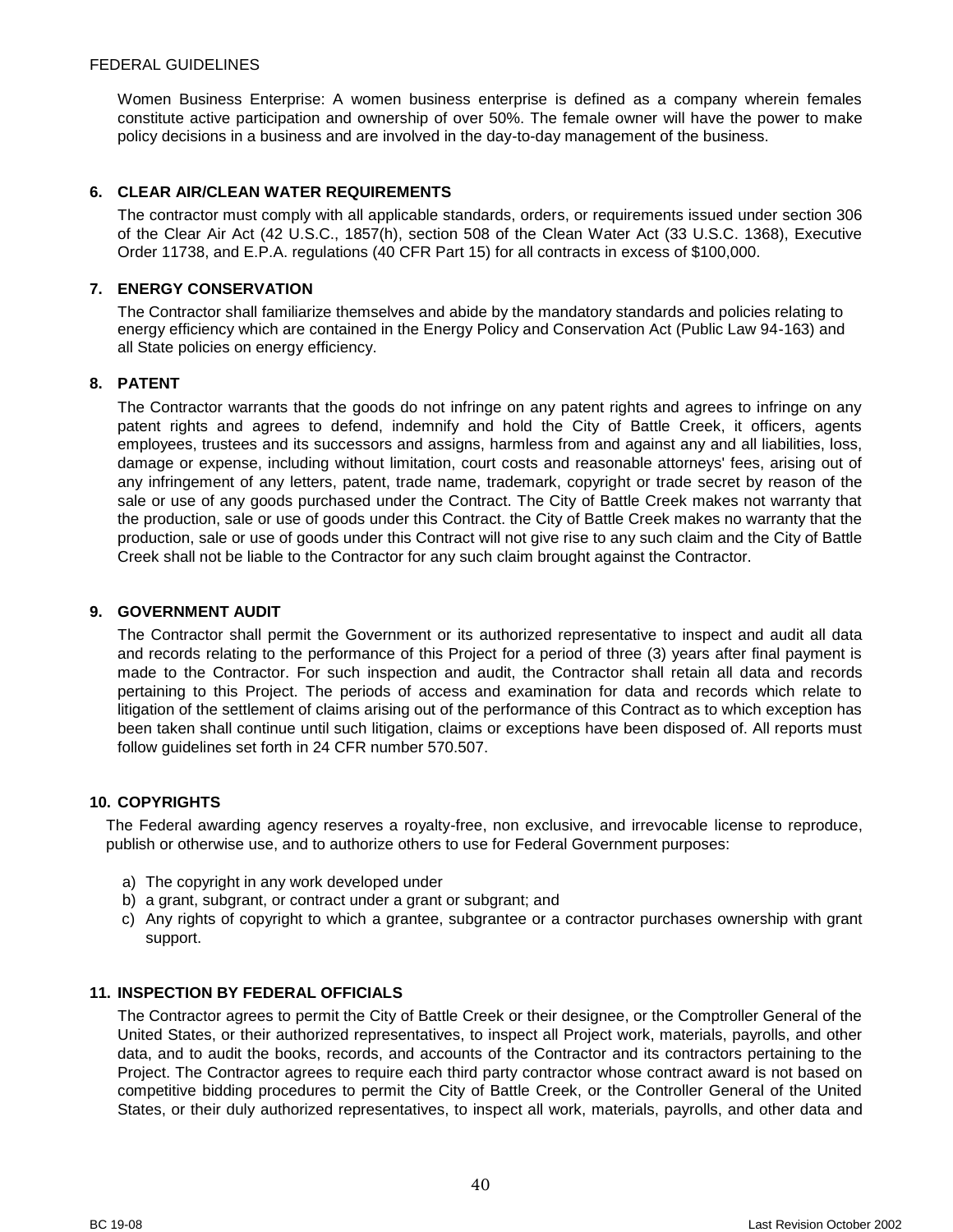records involving that contract, and to audit the books, records, and accounts involving that contract as it affects the Project.

## <span id="page-40-0"></span>**12. RESTRICTIONS ON LOBBYING**

Bidders shall complete and submit as part of their bid the Certification of Restrictions on Lobbying for all projects when the total aggregate value of the contract exceeds \$100,000. The Contractor shall also submit a list of subcontracts and subcontractors which will exceed \$100,000. A Certification of Restrictions On Lobbying shall be submitted by the bidder for each listed subcontractor prior to contract award.

## <span id="page-40-1"></span>**13. FEDERAL LAWS AND REGULATIONS**

The Contractor understands that Federal laws, regulations, policies, and related administrative practices applicable to this Agreement on the date the Agreement was executed may be modified from time to time. The Contractor agrees that the most recent of such Federal requirements will govern the administration of this Agreement at any particular time, except if there is sufficient evidence in Agreement of a contrary intent.

To achieve compliance with changing Federal requirements, the Contractor agrees to include in all agreements with subcontractors and third party contracts financed with HUD assistance specific notice that Federal requirements may change and the changed requirements will apply to the project as required. All standards or limits set forth in this Agreement to be observed in the performance of the Project are minimum requirements.

## <span id="page-40-2"></span>**14. PAYMENT OF PREVAILING WAGES & FRINGE BENEFITS FOR FEDERALLY FUNDED PROJECTS**

No contract, agreement, understanding or other arrangement, whether oral or written, for the performance of services or work for and on behalf of the City of Battle Creek, involving craftsmen, mechanics and laborers employed directly upon the site of the work shall be entered into, approved or executed unless such contract, agreement, understanding or arrangement requires that all craftsmen, mechanics and laborers so employed shall receive at least the prevailing wages and fringe benefits for corresponding classes as determined and published by the Davis-Bacon Division of the United States Department of Labor for the greater Battle Creek area. In addition, such contract, agreement, understanding or arrangement shall provide that all subcontracts entered into by the Contractor, and all such contracts, agreements, understanding or arrangements shall provide that all contractors and subcontractors engaged in the performance of services or work for the City to which this applies shall, at the request of the City, furnish proof satisfactory to the City that the foregoing provisions of such contract and subcontract are being complied with. (See Davis-Bacon forms - Appendix A) Contractor must check with the Contract Compliance Office 10 Days before the bid opening to verify that the bid document contains the latest Wage Determination. The law requires that the determination to be used on each project must be no older then 10 days before the bid opening date.

#### <span id="page-40-3"></span>**15. DEBARMENT & SUSPENSION**

Debarment and Suspension (E.O.s 12549 and 12689) - No contract shall be made to parties listed on the General Services Administration's List of Parties Excluded from Federal Procurement or Non procurement Programs in accordance with E.O.s 12549 and 12689, "Debarment and Suspension," as set forth in 24 CFR part 24. This list contains the names of parties debarred, suspended, or otherwise excluded by agencies, and contractors declared ineligible under statutory or regulatory authority other than E.O. 12549. Contractors with awards that exceed the small purchase threshold shall provide the required certification regarding its exclusion status and that of its principal employees.

#### <span id="page-40-4"></span>**16. DRUG-FREE WORKPLACE REQUIREMENTS**

Drug-Free Workplace Requirements - The Drug-Free Workplace Act of 1988 (42 U.S.C. 701) requires grantees (including individuals) of federal agencies, as a prior condition of being awarded a grant, to certify that they will provide drug-free workplaces. Each potential recipient must certify that it will comply with drugfree workplace requirements in accordance with the Act and with HUD's rules at 24 CFR part 24, subpart F.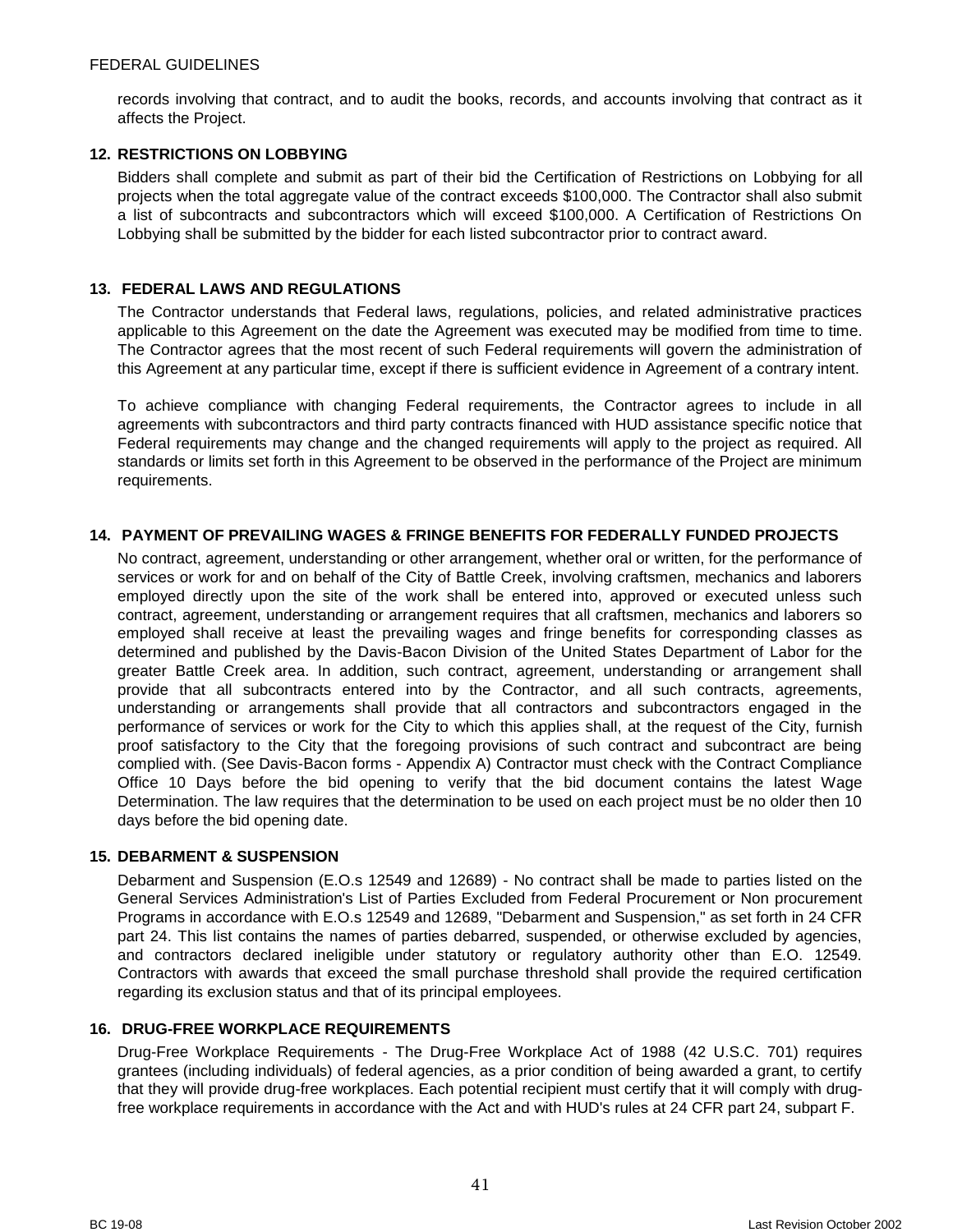## <span id="page-41-0"></span>**17. CDBG AND HOME (ONLY) PROJECT -SECTION 3 CLAUSE**

The Contractor will certify that they have complied with the requirements of Section 3 of the Housing & Urban Development Act of 1968, as amended, 24 CFR Part 135.

- A. The work to be performed under this contract is subject to the requirements of section 3 of the Housing and Urban Development Act of 1968, as amended, 12 U.S.C. 1701u (Section 3). The purpose of section 3 is to ensure that employment and other economic opportunities generated by HUD assistance or HUD-assisted projects covered by section 3, shall, to the greatest extent feasible, be directed to low-and very low-income persons, particularly persons who are recipients of HUD assistance for housing.
- B. The parties to this contract agrees to comply with HUD's regulations in 24 CFR part 135, which implement section 3. As evidenced by their execution of this contract, the parties to this contract certify that they are under no contractual or other impediment that would prevent them from complying with the part 135 regulations.
- C. The contractor agrees to send to each labor organization or representative of workers with which the contractor has a collective bargaining agreement or other understanding, if any, a notice advising the labor organization or workers; representative of the contractor's commitments under this section 3 clause, and will post copies of the notice in conspicuous places at the work site where both employees and applicants for training and employment positions can see the notice. The notice shall describe the section 3 preference, shall set forth minimum number and job titles subject to hire, availability of apprenticeship and training positions, the qualifications for each; and the name and location of the person(s) taking applications for each of the positions; and the anticipated date the work shall begin.
- D. The contractor agrees to include this section 3 clause in every subcontract subject to compliance with regulations in 24 CFR part 135, and agrees to take appropriate action, as provided in an applicable provision of the subcontract or in this section 3 clause, upon a finding that the subcontractor is in violation of the regulations in 24 CFR part 135. The contractor will not subcontract with any subcontractor where the contractor has notice or knowledge that the subcontractor has been found in violation of the regulations in 24 CFR part 135.
- E. The contractor will certify that any vacant employment positions, that are filled (1) after the contractor is selected but before the contract is executed, and (2) with persons other than those to whom the regulations of 24 CFR part 135 require employment opportunities to be directed, were not filled to circumvent the contractor's obligations under 24 CFR part 135.
- F. .Noncompliance with HUD's regulations in 24 CFR part 135 may result in sanctions, termination of this contract for default, and debarment or suspension from future HUD assisted contracts.
- G. With respect to work performed in connection with section 3 covered Indian housing assistance, section 7(b) of the Indian Self-Determination and Education Assistance Act (25 U.S.C. 450e) also applies to the work to be performed under this contract. Section 7(b) requires that to the greatest extent feasible (i) preference and opportunities for training and employment shall be given to Indians, and (ii) preference in the award of contracts and subcontracts shall be given to Indian organizations and Indian-owned Economic Enterprises. Parties to this contract that are subject to the provisions of sections 3 and section 7(b) agree to comply with section 3 to the maximum extent feasible, but not in derogation of compliance with section 7(b).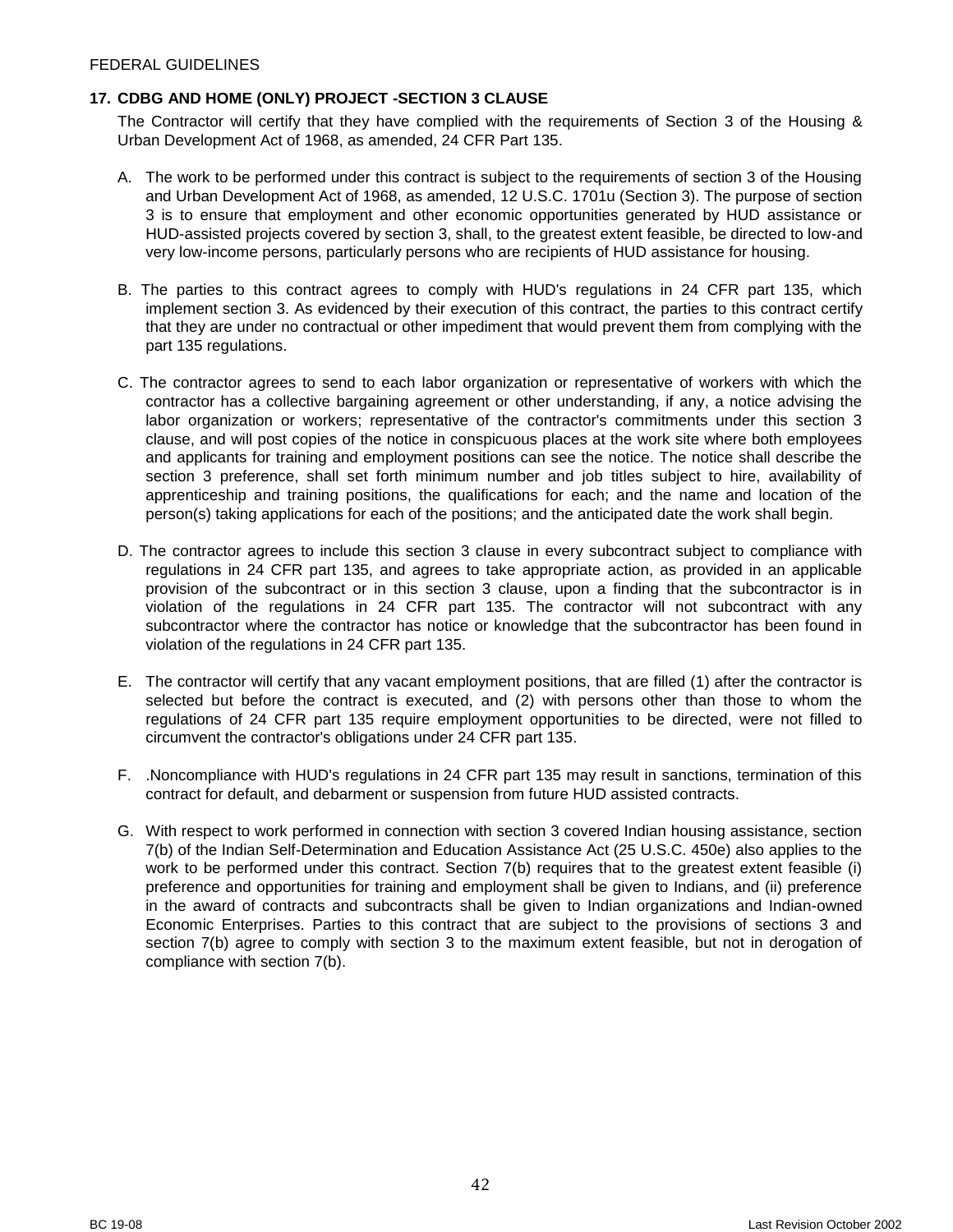## FEDERAL GUIDELINES

#### <span id="page-42-0"></span>**CERTIFICATION REGARDING LOBBYING**

The undersigned certifies, to the best of his or her knowledge and belief, that:

- (1) No Federal appropriated funds have paid or will be paid, by or on behalf of the undersigned, to any person for influencing or attempting to influence an officer or employee of any agency, a Member of Congress, an officer or employee of Congress, or an employee of a Member of Congress in connection with the awarding of any Federal contract, the making of any Federal loan, the entering into of any cooperative agreement, and the extension, continuation, renewal, amendment, or modification of any Federal contract, grant, loan, or cooperative agreement.
- (2) If any funds other than Federal appropriated funds have been paid or will be paid to any person for influencing or attempting to influence an officer or employee of any agency, a Member of Congress in connection with this Federal contract, grant, loan, or cooperative agreement, the undersigned shall complete and submit Standard Form-LLL, "Disclosure Form to Report Lobbying," in accordance with its instructions.
- (3) The undersigned shall require that the language of this certification be included in the award documents for all subawards at all tiers (including subcontracts, subgrants, and contracts under grants, loans, and cooperative agreements) and that all subrecipients shall certify and disclose accordingly.

NAME:

TITLE:

FIRM: University of the state of the state of the state of the state of the state of the state of the state of the state of the state of the state of the state of the state of the state of the state of the state of the sta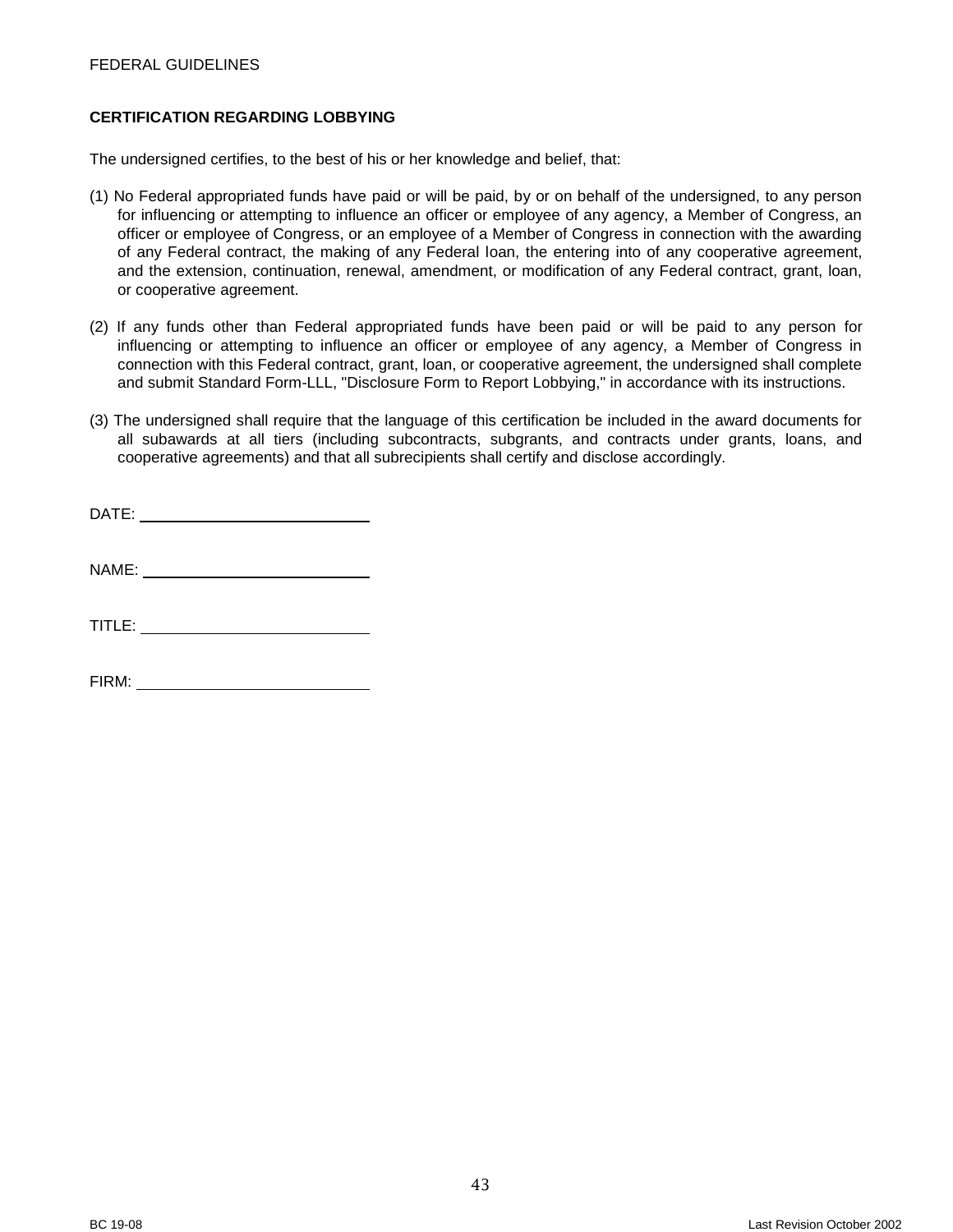#### FEDERAL GUIDELINES

#### <span id="page-43-0"></span>**CERTIFICATION OF PRIMARY CONTRACTOR REGARDING DEBARMENT, SUSPENSION AND OTHER RESPONSIBILITY MATTERS**

The undersigned certifies to the best of its knowledge and belief that it and its principals:

- (a) Are not presently debarred, suspended, proposed for debarment, declared ineligible, or voluntarily excluded from covered transactions by any Federal department or agency;
- (b) Have not within a three year period preceding this proposal been convicted of or had a civil judgment rendered against them for commission of fraud or a criminal offense in connection with obtaining, attempting to obtain, or performing a public (Federal, State or local) transaction or contract under a public transaction; violation of Federal or State antitrust statutes or commission of embezzlement, theft, forgery, bribery, falsification or destruction of records, making false statements, or receiving stolen property.
- (c) Are not presently indicated for or otherwise criminally or civilly charged by a government entity (Federal, State or local) with commission of any of the offenses enumerated in paragraph (1)(b) of this certification; and
- (d) Have not within a three year period preceding this application/proposal had one or more public transactions (Federal, State or local) terminated for cause or default.

If the undersigned is unable to certify to any of the statements in this certification, an explanation shall be attached.

I certify or affirm the truthfulness and accuracy of the contents of the statements submitted on or with this certification and understand that the provisions of 31 U.S.C. Section 3801 et seq. are applicable thereto.

Name & Title of Authorized Representative

Signature of Authorized Representative Date

The undersigned legal counsel for the applicant hereby certifies that the applicant has authority under State and local law to comply with the subject assurances and that the certification above has been legally made.

Signature of Applicant's Attorney

Date